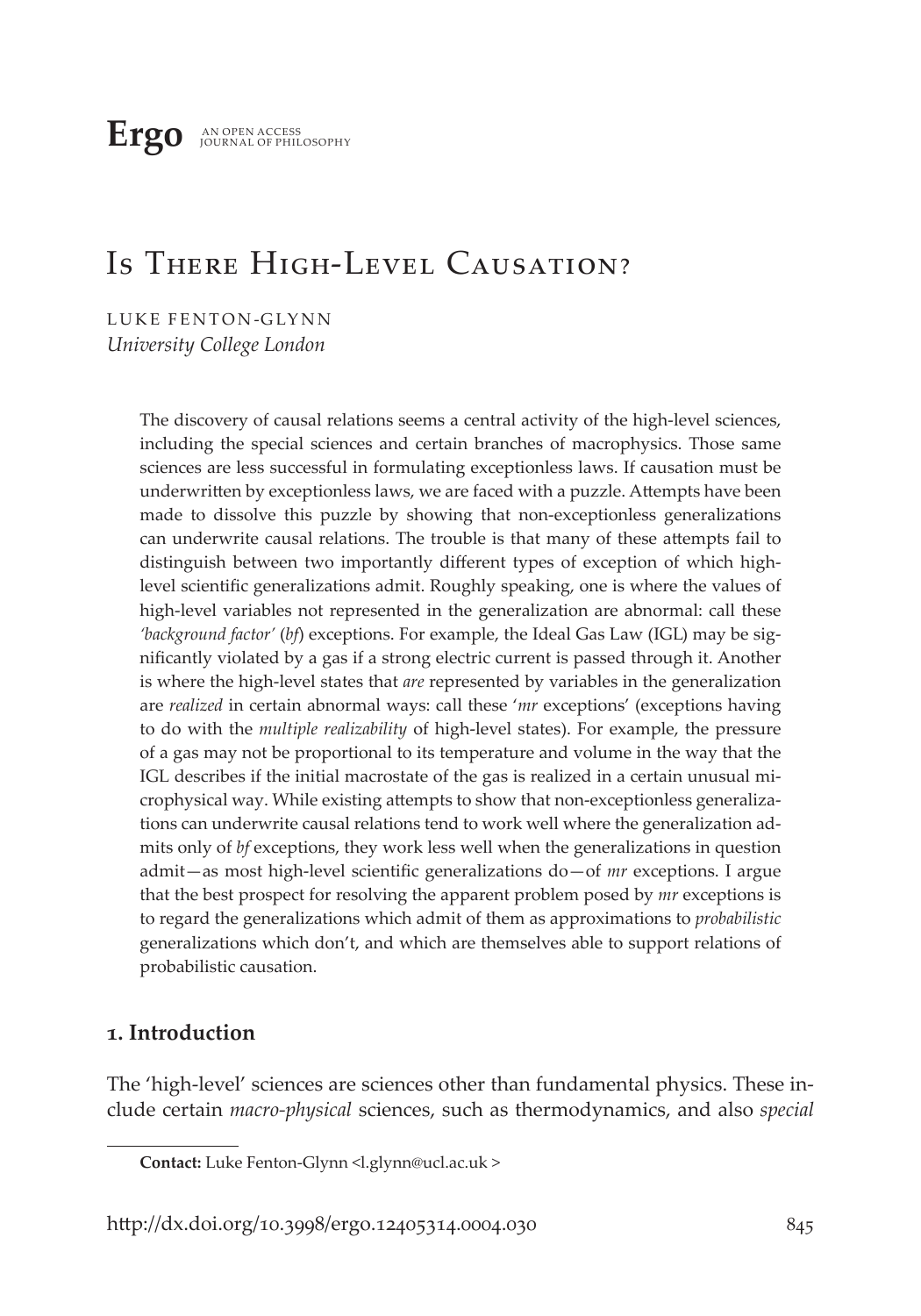*sciences*, such as biology, chemistry, ecology, and economics. The search for and discovery of causes seems a central activity of these high-level sciences.<sup>1</sup> For example, we are told in school physics lessons that decreasing the volume of a container of gas will increase its pressure (if temperature and gas amount are held constant). Meanwhile ecologists tell us that a reduction in the size of a population may cause an increase in its growth rate, cellular biologists tell us that gene mutations can cause cancer, and economists tell us that the Fed's lowering of interest rates may cause a rise in inflation.

Davidson (1970) famously thought that causal relations must be underwritten by exceptionless laws. If he were right, we would have a puzzle on our hands since the generalizations formulated by practitioners of the high-level sciences are typically non-exceptionless. Yet philosophers including LePore and Loewer (1987), Fodor (1989), and Hitchcock and Woodward (2003a; 2003b) have argued that—by the lights of the most popular contemporary theories of causation non-exceptionless generalizations *can* underwrite causation.

In this paper, I will distinguish two types of exception of which high-level generalizations typically admit. Roughly speaking, one is where the values of high-level variables not represented in the generalization in question are abnormal or changeable: call these *'background factor'* (*bf*) exceptions. For example, the Ideal Gas Law (IGL) may be significantly violated by a gas if a strong electric current is passed through it. Another type of exception is where the high-level states that *are* represented by variables in the generalization are *realized* in certain abnormal ways. These are exceptions that arise due to the *multiple realizability* of high-level states: call them '*mr* exceptions'. For example, the pressure of a gas may not be proportional to its temperature and volume in the way described by the IGL if the initial macrostate of the gas is realized in a certain unusual microphysical way.

I will argue that, while existing arguments succeed in showing that generalizations that admit only of *bf* exceptions are able to underwrite causal relations, they do not show that generalizations that admit of *mr* exceptions are able to do so, and that *mr* exceptions pose a greater problem for the ability of generalizations to underwrite causal relations. This is important because most high-level generalizations employed by scientists admit of *mr* exceptions as well as *bf* exceptions.

The distinction between these two classes of exception is not new: similar distinctions have been made by Fodor (1991), Hoefer (2004), and Fenton-Glynn (2016). The distinction is also implicit in the earlier work of Fodor (1974; 1989) and Schiffer (1991) (cf. Earman & Roberts 1999). Hoefer reaches the view that the

<sup>1.</sup> I won't discuss whether *fundamental physics* seeks or discovers causes. For helpful discussion see Price and Corry (2007) and Frisch (2014a).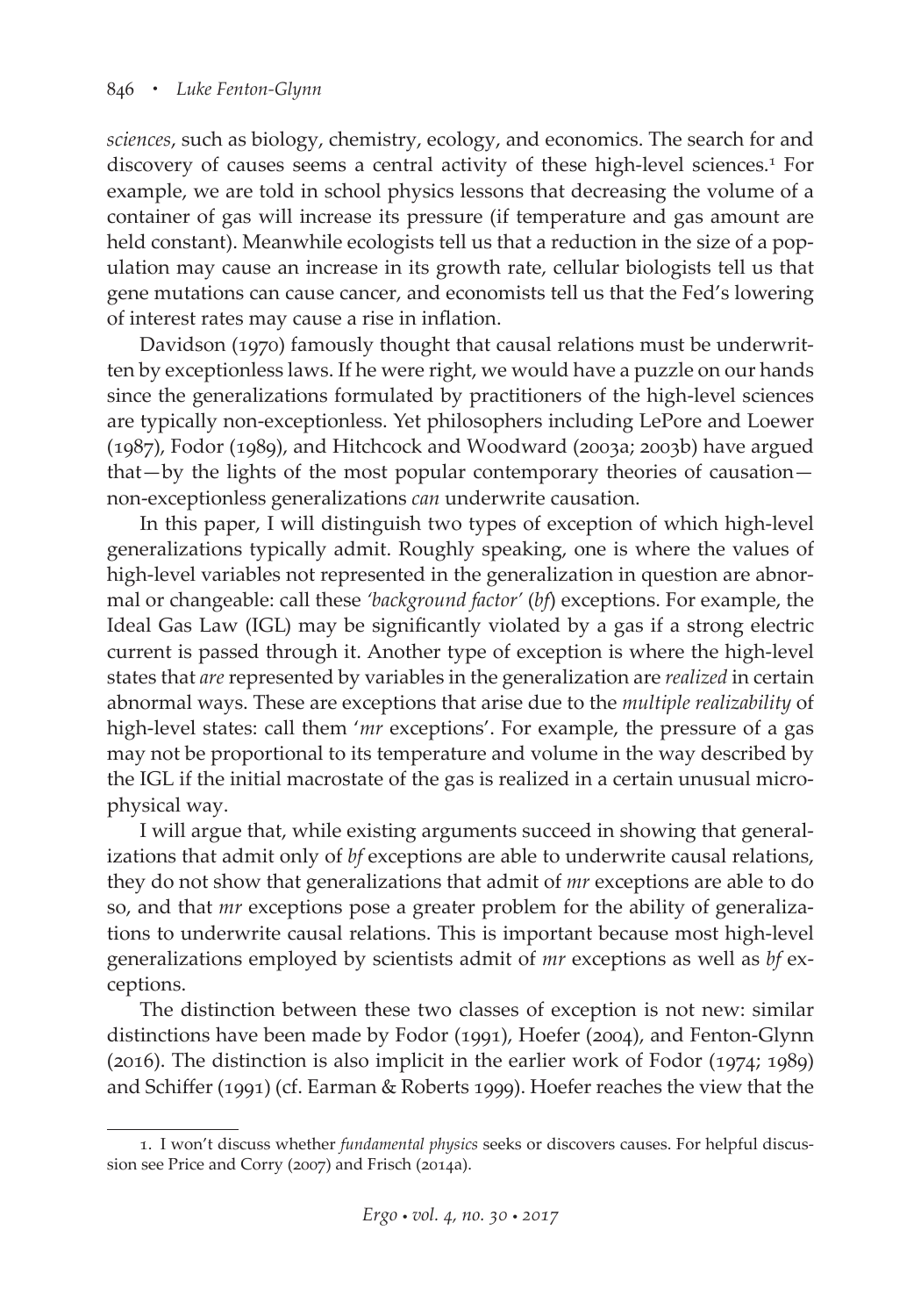type of exception that I'm calling '*mr* exceptions' is "either in tension with, or in outright conflict with" the existence of "*genuine* causation—causation of a robust metaphysical type, with some genuine modal component, and applicable at the level of ordinary events" (2004: 113). It is this tension that I will seek to dissolve at the end of this essay.

In what follows, I will explain the distinction and relation between 'highlevel' sciences and fundamental physics more precisely (Section 2). I will then more precisely explicate the notion of a *bf* exception (Section 3) and explain why—despite *prima facie* appearances—*bf* exceptions don't pose problems for a generalization's ability to underwrite causal relations (Section 4). I will then explicate the notion of an *mr* exception (Section 5) and explain why such exceptions pose more of a problem (Section 6). Finally, I will propose and defend a solution to the problem posed by the fact that high-level generalizations typically admit of *mr* exceptions (Section 7 and Section 8). Specifically, I'll argue that high-level generalizations that admit of *mr* exceptions (which is plausibly all, or almost all, of them) are approximations to probabilistic high-level generalizations that don't, and which are able to sustain relations of (probabilistic) high-level causation. Along the way (Section 7) I will respond to objections due to Hoefer (2004) to the sort of solution that I pursue.

## **2. High-Level Sciences**

As I indicated above, the 'high-level' sciences include certain macrophysical sciences—such as thermodynamics—as well as 'special' sciences—such as biology. These sciences are aptly described as 'high-level' because the states they concern are *multiply realizable* by the states of concern to microphysics.<sup>2</sup> Take two sets of possible states of a system: *P* and *Q*. States in *Q* are multiply realizable by states in *P* iff

(**MR**) For each state *q* ∈ *Q* there is some  $P' ⊆ P$  such that, (i) necessarily, for each state  $p_i \in P'$ , any system that is in state  $p_i$  is in state  $q_i$ ; (ii)

<sup>2.</sup> I prefer to talk about 'states' rather than 'properties' because scientific generalizations generally concern the possible states of types of system (see Friend 2016), such as ecosystems, free market economies, and thermodynamically isolated systems. (I won't attempt to give a metaphysics of systemhood—for helpful remarks, see Schurz 2001: 479—but will confine myself to giving examples of paradigm cases.) I take a state of a system just to be a complex of properties that it instantiates and/or a complex of properties instantiated by its parts. In what follows, I'll follow standard practice in taking the state of a system to be representable by a vector of variables. The value of a variable may represent whether or not the system, or one of its parts, possesses a certain property (such as viscosity), or what determinate of a determinable property (such as temperature) it possesses.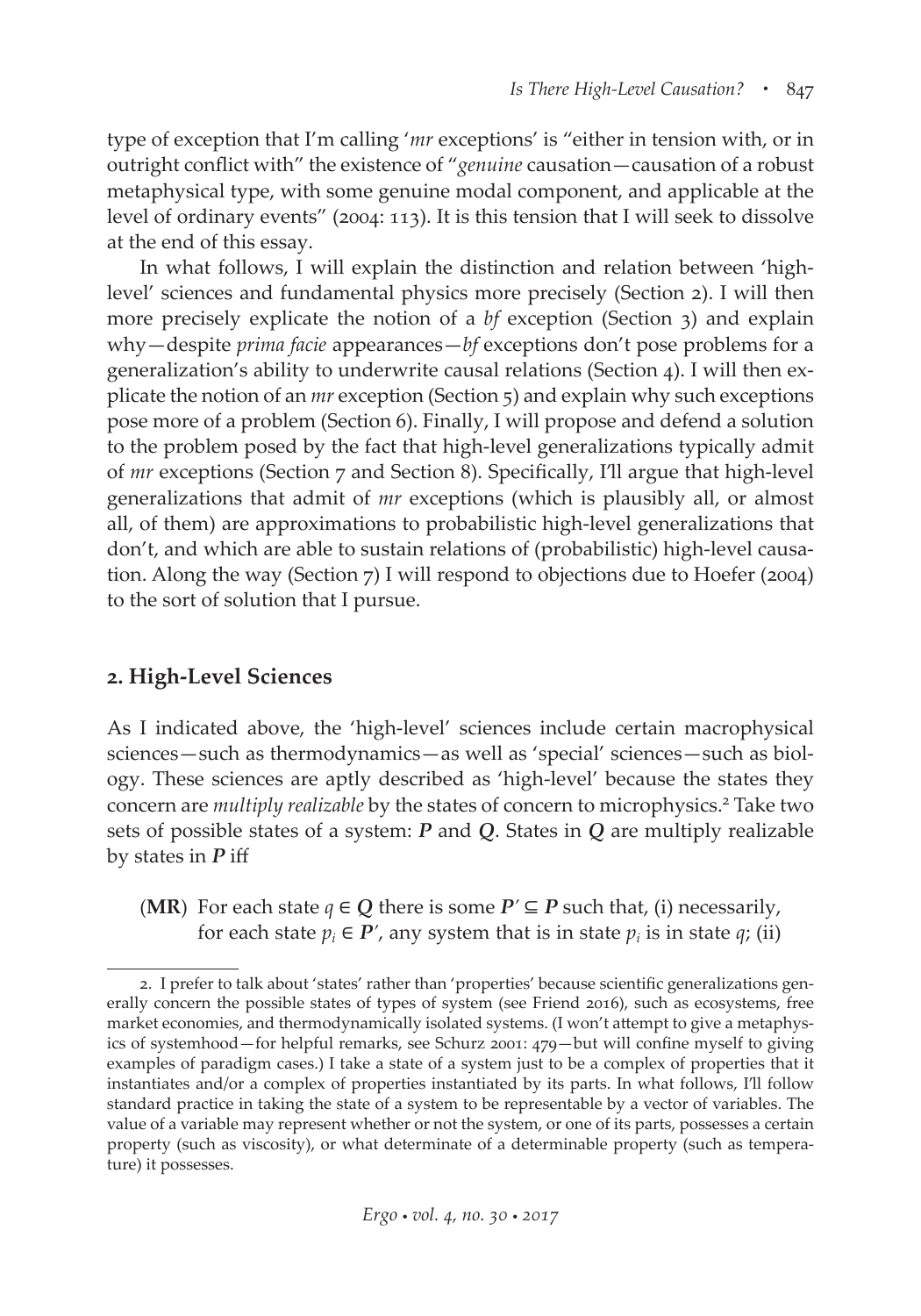necessarily, any system that is in state  $q$  is in some state  $p_i \in P'$ ; and (iii) there is a pair of states  $p_i$ ,  $p_j \in P'$  such that, possibly, some system is in state  $p_i$  but not in state  $p_j$  and, possibly, some system is in state  $p_j$  but not in state  $p_i$ <sup>3</sup>

The notion that the possible microphysical states of a system multiply realize other of its states is drawn upon by List and Pivato (2015), who give what is perhaps the most rigorous explication to date of the notion that different sciences are concerned with different 'levels' of reality.

A system (which may be the universe as a whole, or some subsystem of it, such as a gas in a container) has a microphysical state space, which List and Pivato (2015: 121) denote *S*. In classical physics,4 the microphysical state space is a *phase space* of 6*N* dimensions, with three spatial and three momentum dimensions for each of the *N* particles that compose the system. A point in this space corresponds to a microstate of the system, that is, a precise position and momentum for each of the particles it comprises.

List and Pivato (2015: 121) take a microphysical *history* of a system to be representable by a function *h*(⋅) from times into *S*, with *h*(*t*) being the microstate of the system at time *t*. On List and Pivato's account, then, a system's micro-history is a path through its phase space *S*. In their formalism,  $\Omega$  is that subset of all (logically) possible micro-histories that are nomologically possible (specifically, possible according to the fundamental dynamical laws). For any micro-history *h*(⋅) and time *t*, they take *h*<sub>t</sub>(⋅) to denote the restriction of *h*(⋅) to all times up to *t*—what List and Pivato (2015: 121) call a 'truncated history' of the system. A *continuation of h<sub>t</sub>*(⋅) is a micro-history *h'*(⋅) such that  $h_t'$ (⋅) =  $h_t(·)$ . The laws governing a system's path through *S* are deterministic iff for every truncation of a history in Ω, there is only one continuation of that history in Ω. For our purposes, it will also be useful to define the notion of a future-truncation  $h_{t+}(\cdot)$  of  $h(\cdot)$ , which denotes the restriction of *h*(⋅) to all times *after t*.

<sup>3.</sup> This definition implies that the states in *Q supervene* upon those in *P*. I think this is appropriate, since it doesn't seem that a state could properly count as a realizer of some other state unless the former state necessitated the latter. I suppose that a functionalist *might* object, claiming that a state can properly be said to realize another, even though the instantiation of the former necessitates the instantiation of the latter *only when the former stands in the right causal/nomological relations to other low-level states*. In response, we could simply tweak our definition of multiple realizability to allow realizers that necessitate their realizees only given the external relations that they stand in. Nothing in what follows turns on these subtleties.

<sup>4.</sup> In what follows, I will, for the most part, assume that microphysics is classical and deterministic. This is merely for simplicity, and because nothing of substance in what follows turns on this assumption. Things could readily be re-cast to accommodate the assumption that microphysics is quantum mechanical and probabilistic. For a start, this would involve replacing the assumption that a system's basic state space is a phase space with the assumption that it is a space of all possible *quantum* states of the system.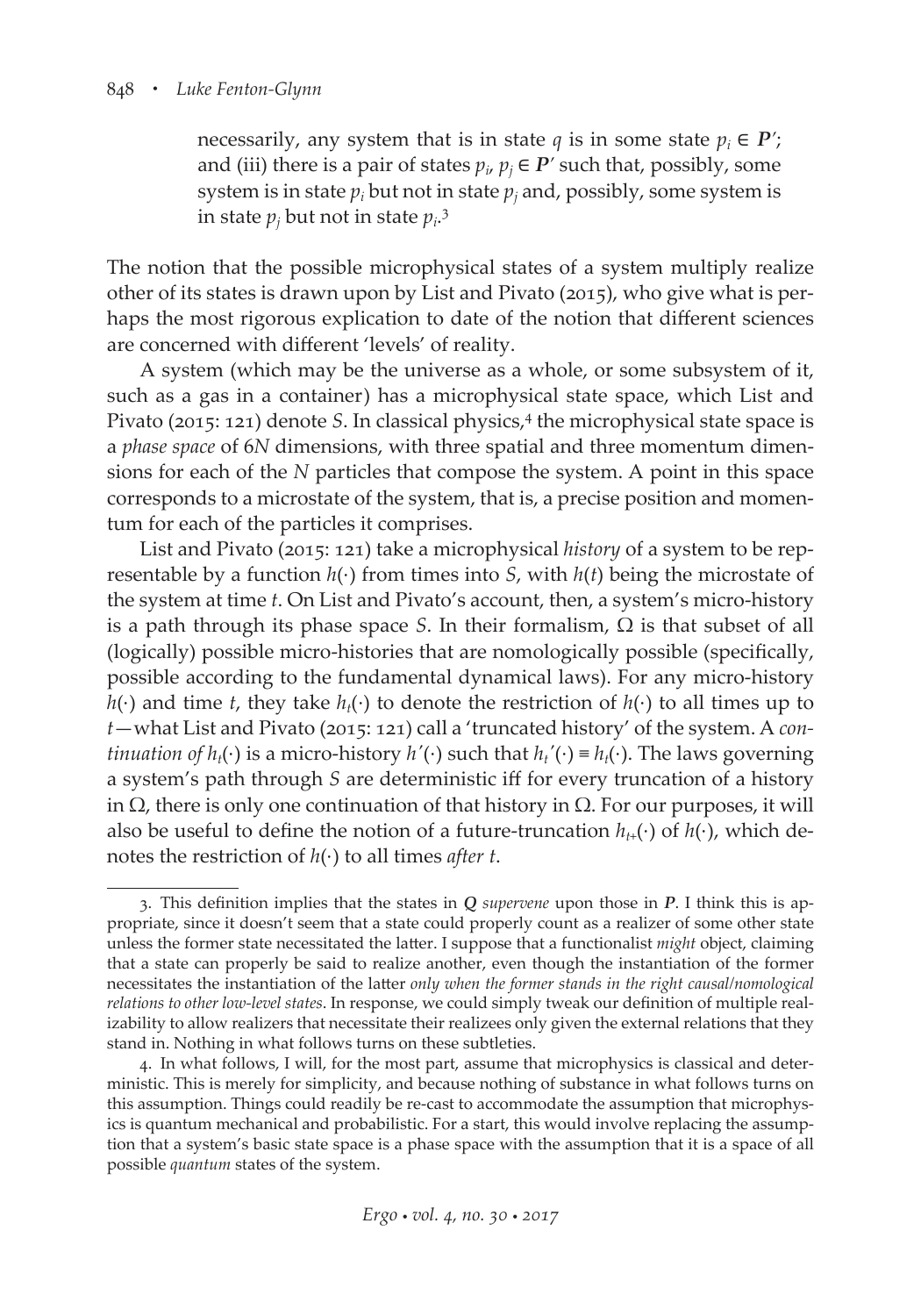List and Pivato (2015: 131–132) take a higher-level state to correspond to an equivalence class of microphysical states, comprising all the possible realizations of that high-level state by microphysical states of the system. They call a partition of *S* into a set of equivalence classes a *coarse graining* of *S* and denote this new coarse-grained state space S, with each element s∈S representing a higherlevel state of the system. The elements of S are thus multiply realizable by the elements of *S*. A history through  $\mathbb{S}$ , denoted  $\mathbb{h}(\cdot)$ , is a function from times into S, with  $\ln(t)$  being the state in S that the system occupies at *t* (List & Pivato 2015: 132). Moreover  $\mathbb{h}_t(\cdot)$  can be used to denote the restriction of  $\mathbb{h}(\cdot)$  to times up to *t*: that is,  $\mathbb{h}_t(\cdot)$  is a 'truncated history' through S. A *continuation* of  $\mathbb{h}_t(\cdot)$  is a history *l*<sup>n</sup>'(·) such that l<sup>n'</sup><sub>*t*</sub>(·)≡l<sup>n</sup><sub>*t*</sub>(·). We can also define the notion of a future-truncation  $\mathbb{h}_{t+}(\cdot)$  of  $\mathbb{h}(\cdot)$ , which denotes the restriction of  $\mathbb{h}(\cdot)$  to all times *after t*.

The special sciences, as well as certain branches of macrophysics, such as thermodynamics, are concerned with such coarse-grained states of systems (I take this to be why they are correctly characterizable as 'high-level'). But not every coarse-grained state space,  $\mathcal{S}$ , is likely to be the concern of some or other actual high-level science.<sup>5</sup> Some may be too coarse to be of interest (e.g., if S contains only one element—the state the system occupies iff some necessary truth holds); some may be too fine-grained to be of interest (e.g., if  $\mathcal S$  is only a slight coarse-graining of *S*, then the relative ease of formulating and using generalizations in terms of the states represented by  $\mathcal S$  may not outweigh the loss of accuracy relative to working with the states represented by *S*); some may just be coarse-grained in the wrong ways (e.g., if *S* contains elements like *S<sub>oruer</sub>* which the system occupies iff *either* it is in thermodynamic equilibrium *or* it has a subregion which has temperature 300°K). The coarse-grained states of systems that special scientists actually concern themselves with are those which have been found to be tractable and fruitful to work with for creatures with our epistemic and technological capacities and perhaps with our predilection for certain classificatory schemes rather than others.

One nice feature of the picture presented by List and Pivato (2015: 150 Footnote) is that it doesn't imply that the relation 'is higher level than' generates a total order. It may be that, for two different coarse-grainings of  $S$ ,  $S_1$  and  $S_2$ , it is true neither that  $\mathbb{S}_1$  is higher-level than  $\mathbb{S}_2$ , nor that  $\mathbb{S}_2$  is higher-level than  $\mathbb{S}_1$ , nor even that  $\mathbb{S}_1$  and  $\mathbb{S}_2$  are equally high-level. One way this could be the case is if there is at least one element  $s_1 \in S_1$  that corresponds to an equivalence class of elements of S<sub>2</sub> *and* there is at least one element s<sub>2</sub>∈S<sub>2</sub> that corresponds to an equivalence class of elements of  $\mathbb{S}_1$ . Another way is if there are elements of  $\mathbb{S}_1$ and  $\mathbb{S}_2$  that 'cross-cut' each other (as the states of being positively charged and

<sup>5.</sup> Cohen and Callender (2009: 22–24) make an analogous point, but express it in terms of languages/classificatory schemes rather than coarse-grainings *per se*.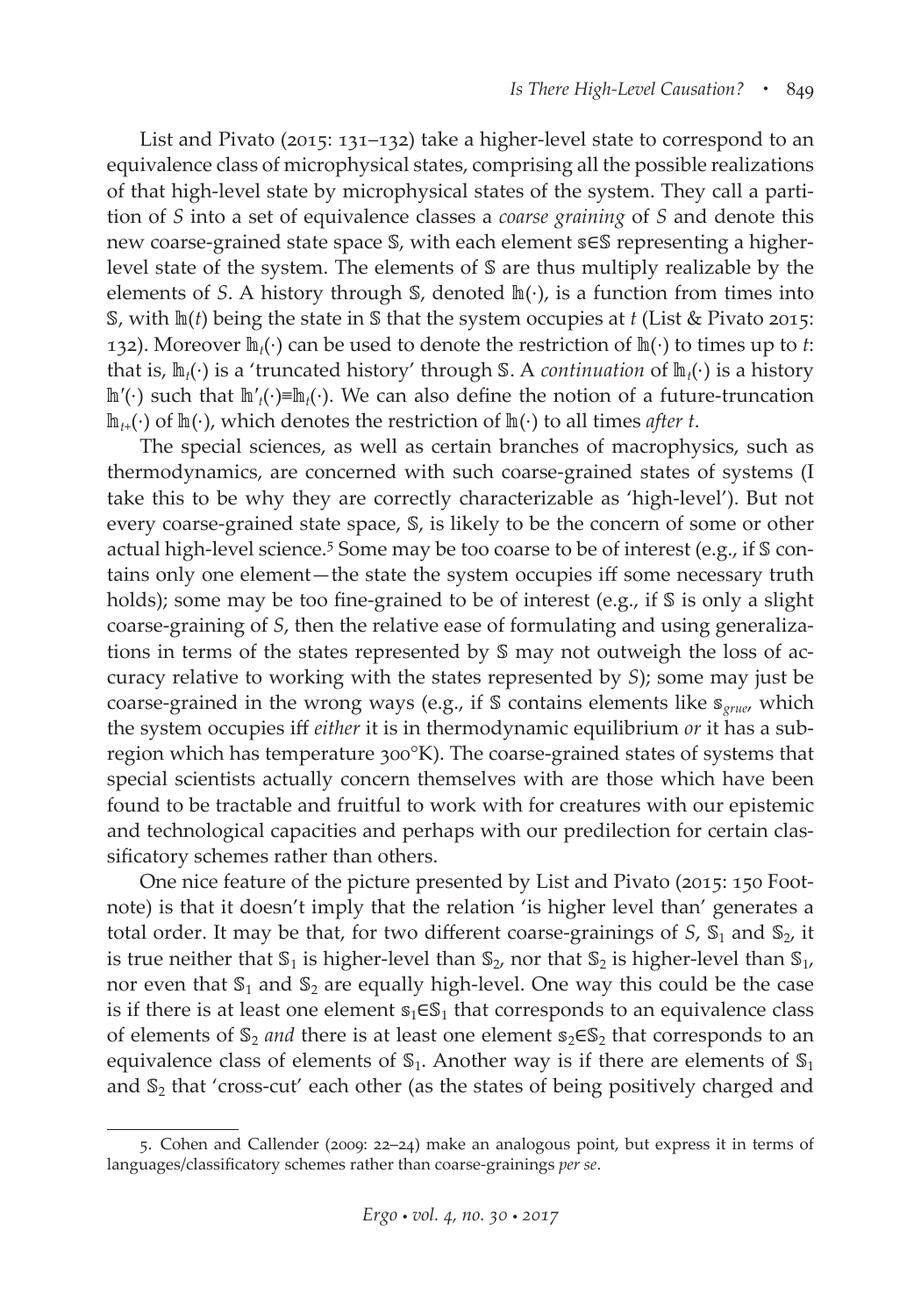negatively charged cross-cut the gruesome states of being pegatively charged and nositively charged<sup>6</sup>), so that it's true of neither  $\mathbb{S}_1$  nor  $\mathbb{S}_2$  that all of its elements correspond to equivalence classes of elements of the other (nor are their elements identical).

Instead, the relation 'is higher-level than', as List and Pivato explicate it, merely generates a partial order. This seems to be precisely as it should be if the relation is one in which the various sciences are supposed to stand to one another. For example, the question of whether the ecological state of an ecosystem is a higher-, lower-, or same-level state as its thermodynamic state seems unanswerable (cf. Kim 2002). List and Pivato's account provides a satisfying explanation of why: it is not the case that thermodynamic states are identical to ecological states, nor is it the case the set of thermodynamic states corresponds to a set of equivalence classes of ecological states nor vice versa: one can almost certainly hold the ecological state of an ecosystem fixed while slightly varying its thermodynamic state (e.g., by slightly warming or cooling part of the ecosystem for a brief time), and one can almost certainly hold the thermodynamic state of an ecosystem fixed while slightly varying its ecological state (replace some females of a certain population with some males). Thus, List and Pivato's account overcomes some key difficulties with more traditional explications of the 'levels' of reality such as that given by Oppenheim and Putnam (1958)—which appear to suggest that these 'levels' constitute a total order.

This explication of the notion of a 'level' will be useful in what follows, particularly when we come to focus on *mr* exceptions in Section 5 and Section 6. But to begin with, we will turn our attention to what I'm calling *bf* exceptions, which will be seen to pose less of a problem for high-level causation. It will be instructive to consider why generalizations that admit only of *bf* exceptions can nevertheless support causal relations as this will allow us to see why those same reasons don't also apply to generalizations that admit of *mr* exceptions.

<sup>6.</sup> Something is nositively (pegatively) charged if it is negatively (positively) charged and its charge is first measured by a human prior to the year 2020 or otherwise if it is positively (negatively) charged. Suppose that a system comprises *n* particles, including both positively and negatively charged particles, with some but not all of each type first measured for charge prior to 2020. Then consider two sets \$1 and \$2 of states, with \$1 containing all and only states corresponding to descriptions of the form 'comprises *l* positively charged particles and *m* negatively charged particles' (for all pairs of non-negative integers, *l* and *m* such that  $l + m = n$ ), and \$2 containing all and only states corresponding to descriptions of the form 'comprises *l* nositively charged particles and *m* pegatively charged particles' (for all pairs of non-negative integers, *l* and *m* such that *l* + *m* = *n*). The elements of  $\$1$  and  $\$2$  then cross-classify in the sense that the elements of neither corresponds to equivalence classes of elements of the other.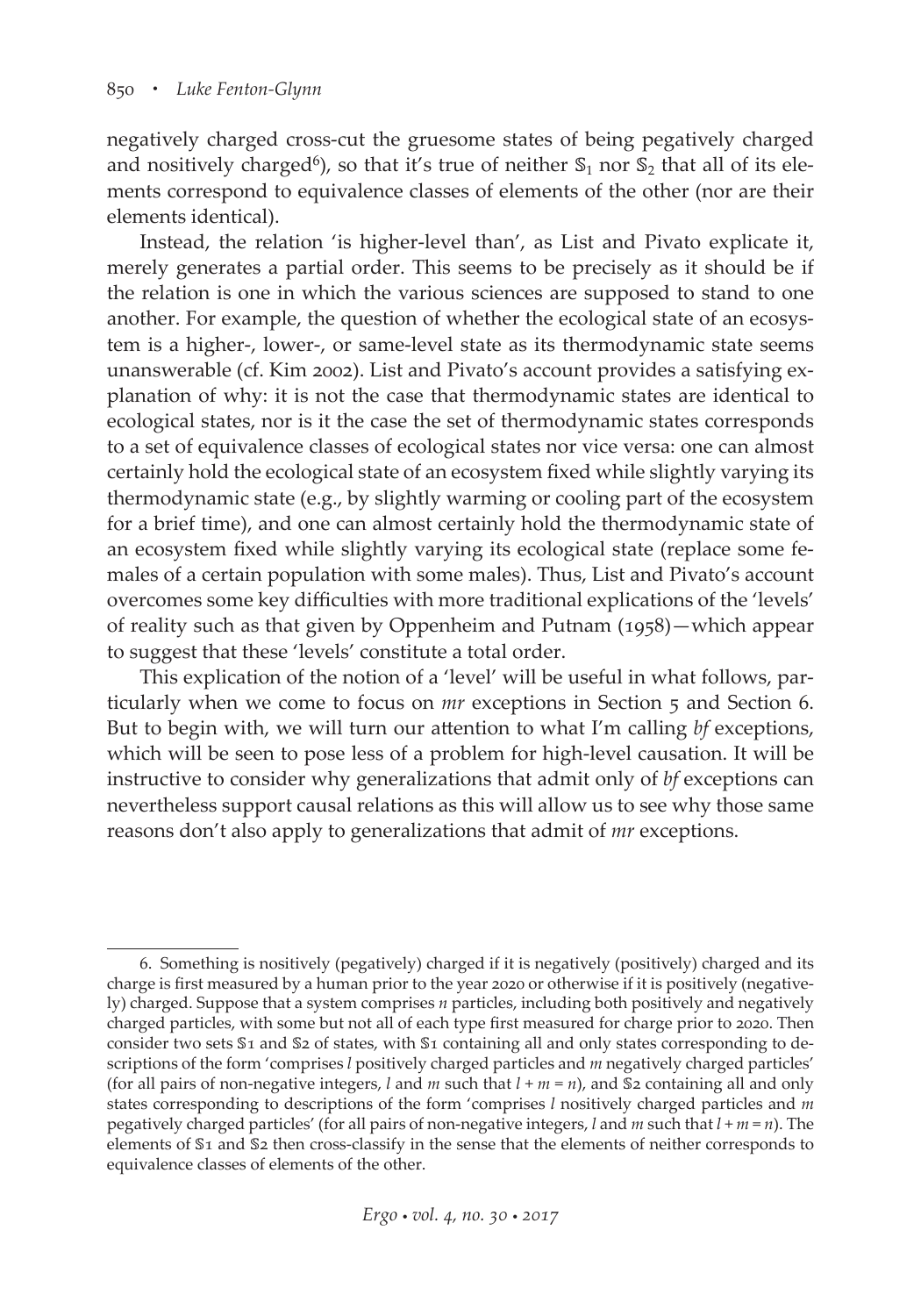## **3. 'Background Factor' (***BF***) Exceptions**

It is a common observation that the generalizations formulated in the high-level sciences typically admit of exceptions. A standard term for a generalization that admits of exceptions but that is at least a *prima facie* candidate for playing at least some aspects of the law role tolerably well is *ceteris paribus (cp) law*. On the whole, I shall avoid speaking of such generalizations as 'laws', but shall just speak of them as (scientific) 'generalizations' in order to avoid pre-judging the question of precisely *how* well these generalizations play the law role (and, in particular, whether they are capable of underwriting causal relations). I will also tend to avoid speaking of such generalizations as '*ceteris paribus*' generalizations, for I think use of that terminology can obscure the different types of exception of which high-level scientific generalizations admit.7

One category of exception of which high-level generalizations typically admit arises when certain high-level variables not represented in the generalization take values that interfere with the holding of the generalization. These are what I'm calling *background factor* (or *bf*) *exceptions*. (As will be seen in Section 5, high-level generalizations also typically admit of exceptions that arise when certain background *micro*-variables take unusual values.) In fact, there are at least two cases to distinguish, corresponding at least roughly to Schurz's (2002) distinction between *comparative ceteris paribus* laws and *exclusive ceteris paribus* laws, or what he later (Schurz 2014) calls 'literal' *ceteris paribus* laws and *ceteris rectis* laws.8 A *comparative* (or 'literal') *ceteris paribus (cp)* law is one that holds only when the values of certain background variables remain *constant* (Schurz 2002: 351–352; 2014: 1802–1803). Boyle's Law is an example, holding as it does only when *temperature* is constant. By contrast, an *exclusive cp* law (or a *ceteris rectis* law) is one that holds only when certain background factors are *absent* or, more precisely, when *the values of certain background variables lie outside a certain range* (Schurz 2002: 352–353, 353–354; 2014: 1803).9 We will see that Boyle's law is plau-

<sup>7.</sup> Indeed, although the primary distinction I will draw is between *bf* exceptions and *mr* exceptions, I will also note two other types of exception below (and comment on their implications for a generalization's ability to underwrite causal relations): exceptions that some generalizations admit of when variables represented in the generalization take values outside a certain range (cf. Hitchcock & Woodward 2003a; 2003b); and 'exceptions' that arise because the generalization only properly applies to ideal systems (as the Ideal Gas Law does) to which real world systems at best approximate.

<sup>8.</sup> Schurz (2002; 2014) is one of a number of philosophers who thus is careful *not* to run together the various types of exception of which high-level scientific generalizations admit.

<sup>9.</sup> In fact, Schurz's (2014: 1808) formal explication of ceteris rectis laws makes it clear that he wishes his notion of them to cover *both* cases where the generalization only holds for a certain range of values of background variables *not* represented in the generalization (2014: 1802–1803) *and* cases where the generalization only holds for a certain range of values of variables that *are* represented in the generalization (2014: 1804) *and* cases where the generalization holds only for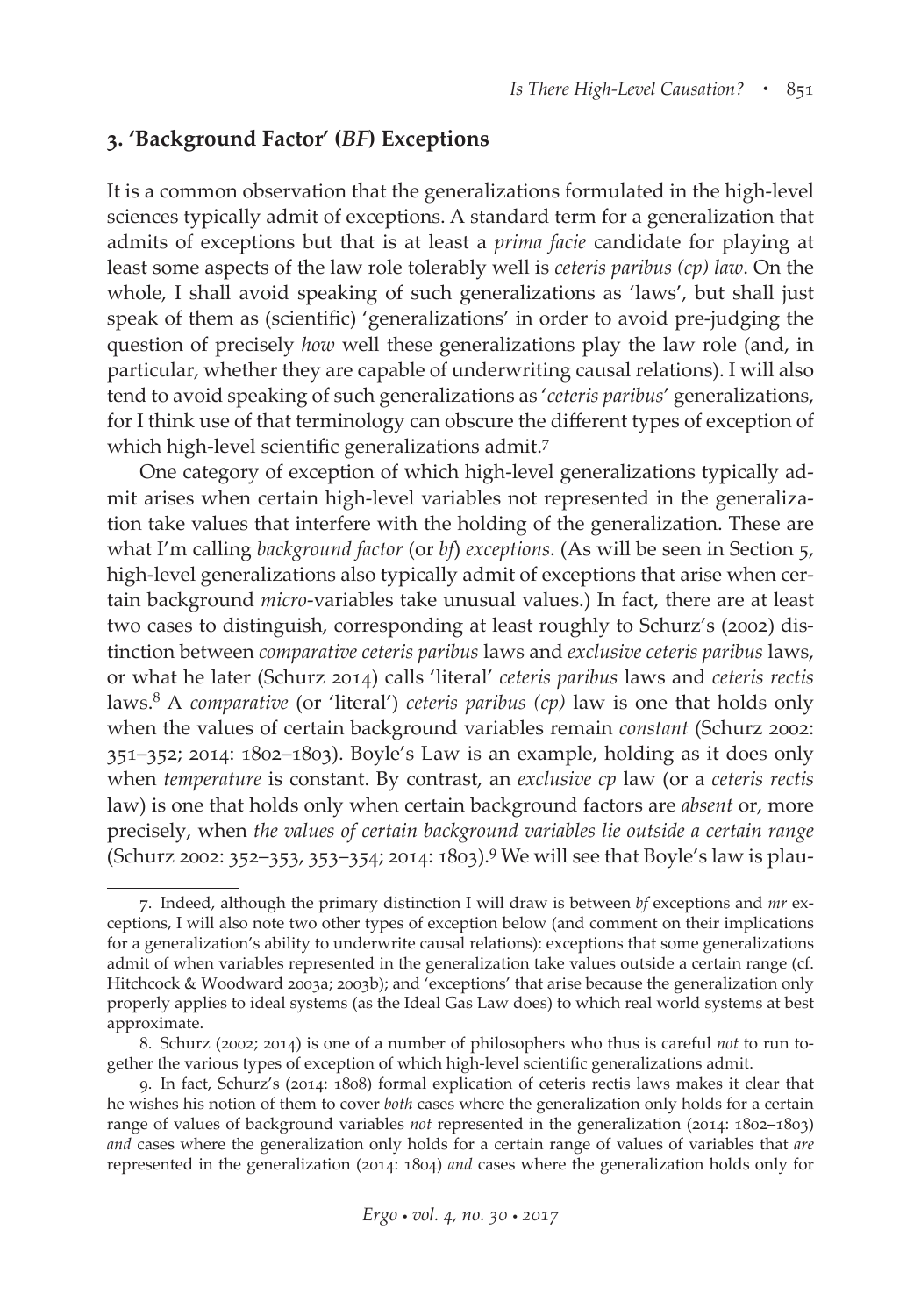sibly *also* an example of what Schurz calls an *exclusive cp* law (the two categories are therefore not mutually exclusive—see Schurz 2002: 353; 2014: 1803–1804; Reutlinger, Schurz, & Hüttemann 2017: Section 3.1), since it may be violated (for example) in the presence of a strong electric field.

Boyle's law, a simple example drawn from thermodynamics, states that the pressure and volume of an ideal gas are inversely related:

$$
(Boyle's Law) \t\t\t PV = k
$$

Here *P* represents pressure, *V* volume, and *k* is a constant.

Of course it is well known that so stated, Boyle's Law admits of exceptions: specifically it does not hold if temperature and/or the amount of gas is varied. It thus counts as an example of what Schurz calls a *comparative cp law*. 10 Of course it turns out to be possible to take explicit account of temperature and the amount of substance of the gas, and this is something that is done in the Ideal Gas Law (IGL):

$$
(IGL) \t\t\t PV = nRT
$$

As before, *P* is pressure and *V* is volume, but here *T* is the absolute temperature of the gas, *n* the amount of substance of the gas (in moles), and *R* is the ideal gas constant. The IGL is thus a generalization of Boyle's Law that explicitly models the temperature and the amount of gas. Correspondingly, the constant *R*, unlike the constant *k*, does not vary from system to system (the value of *k* in Boyle's Law depends upon the amount of substance and temperature of the gas). The IGL thus covers cases that constituted exceptions to Boyle's Law, namely, cases where temperature or the amount of the gas are not constant.

It is worth noting that both Boyle's Law and the IGL properly apply only to *ideal gases*: that is gases comprising point particles that interact with container walls only via perfectly elastic collisions. Actual gases are not ideal, but many—

certain ranges of both sorts of variable. It is exceptions that arise due to variables not represented in the generalization not taking the 'right' values or—corresponding to comparative/literal cp clauses—not remaining constant that I'm calling *bf* exceptions. As I explain in Footnote 30 below, Hitchcock and Woodward (2003a; 2003b) show that a generalization's admitting of exceptions when the values of variables that *are* represented in it take values outside a certain range does not *per se* prevent it from underwriting causal relations.

<sup>10.</sup> Earman and Roberts (1999: 461–462) claim that Boyle's Law is not a cp generalization. However, aside from their general skepticism about cp generalizations, their specific argument for this claim merely shows that the fact that it concerns *ideal gases* does not *ipso facto* make it a cp generalization. (I shall have more to say about its appeal to ideal gases in the main text below.) Yet, as indicated in the main text, there are independent (and compelling) reasons for taking Boyle's Law to be a cp generalization (or at least—what is more important for our purposes—to admit of *bf* exceptions).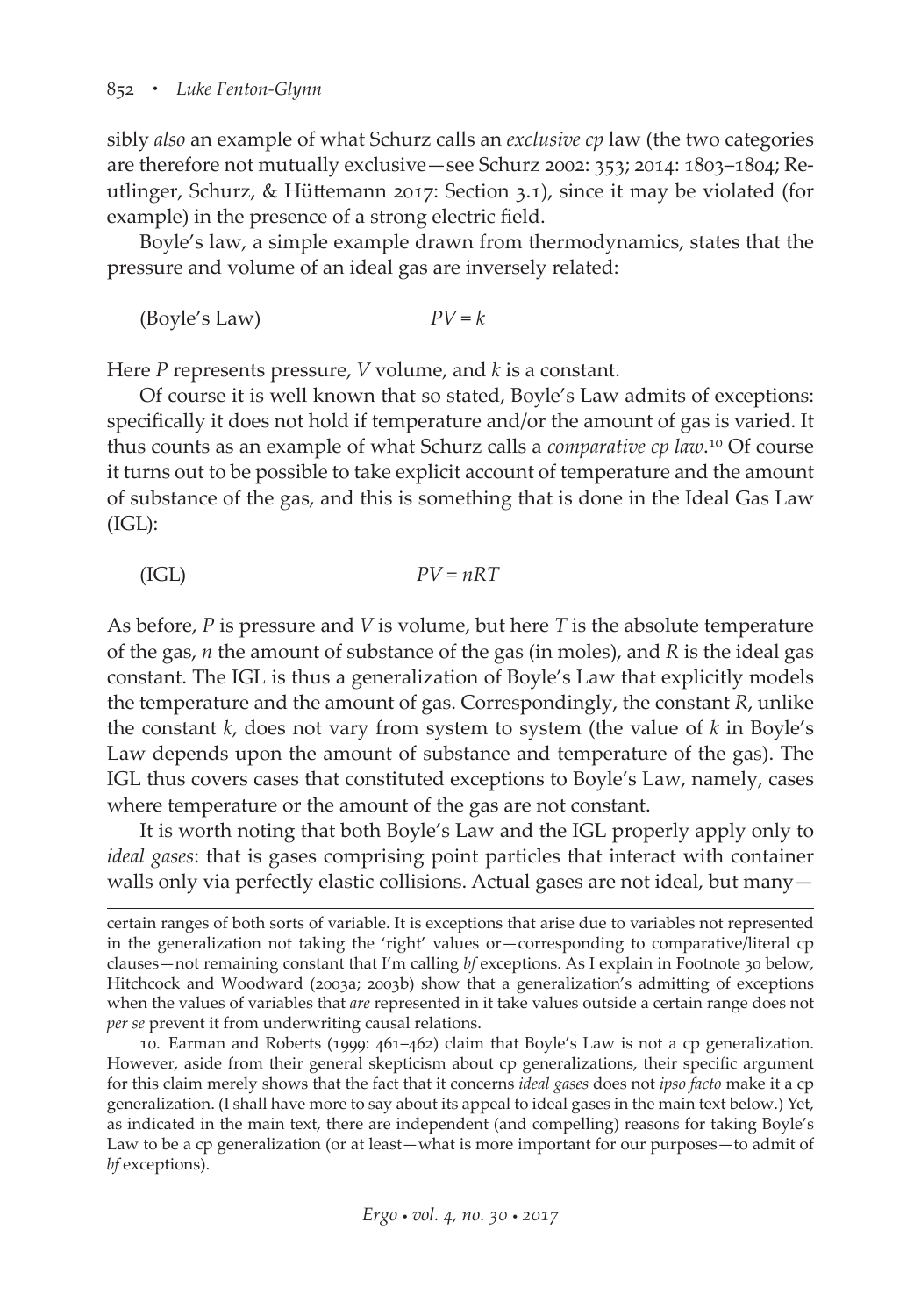especially lighter ones—approximate the behavior of ideal gases, especially at high temperatures and low pressures. Thus, the IGL can be used to make approximately correct predictions about them (cf. Roberts 2014: 1782–1783). More about how this relates to these generalizations' ability to support causal relations will be said in Section 4.

Although IGL is immune to some classes of exception from which Boyle's Law suffers, it will still break down given certain values of background macrovariables. For instance, if a gas is subjected to a strong electromagnetic field, a Townsend avalanche can result. This is a process whereby free electrons accelerated by the electric field collide with gas molecules, freeing further electrons in a cascade effect.<sup>11</sup> The resulting gas ions are accelerated towards the cathode (while the electrons accelerate towards the anode). In such circumstances the IGL is liable no longer to yield particularly accurate predictions. In Schurz's terminology, the IGL (and, by extension, Boyle's Law) is an *exclusive cp law*, holding as it does only when the electric current run through a gas is not too strong.<sup>12</sup>

While Townsend avalanches can be modeled by physicists, the models are complex and it's not likely that in more mundane circumstances many would be tempted, rather than using the IGL, to appeal to some more complex model (i.e., generalization or set of generalizations) that incorporates the influence of electromagnetic charge. Moreover, it's plausible that any such more complex model would itself be subject to provisos—of the *exclusive cp* and/or the *comparative cp* sort—either because there are further background factors besides electromagnetic charge that can interfere with the usual relation between gas pressure, volume, amount, and temperature, or because the influence of electromagnetic charge on gas behavior may itself admit of interference by background factors.

It's interesting to think about the relationship between Boyle's Law and the IGL in terms of List and Pivato's model. A gas in a container can be represented by a two-dimensional state space, with one dimension corresponding to the variable *V* and the other dimension corresponding to the variable *P*. Only certain temporal paths (histories) through that two-dimensional state space are compatible with Boyle's Law together with the value of *k* for the gas in question.

The trouble is that what's compatible with Boyle's Law isn't what's genuinely nomologically possible. As we've seen, exceptions to Boyle's Law may arise if the temperature or amount of gas is varied. This means that the gas may

<sup>11.</sup> In giving this example, we are relaxing slightly our usual assumption that the microphysics of the system is classical.

<sup>12.</sup> Alternatively, one might say that the post-ionization gas is no longer approximately ideal, so we might think of this as a case that is simply outside the scope of application of the IGL. Whether we take the behavior of the gas in the presence of a strong electric current to constitute an exception to the IGL or whether we take it to lie outside of its scope, such behavior shall be seen in Section 4 to pose a *prima facie* challenge to the IGL's ability to underwrite relations of high-level causation.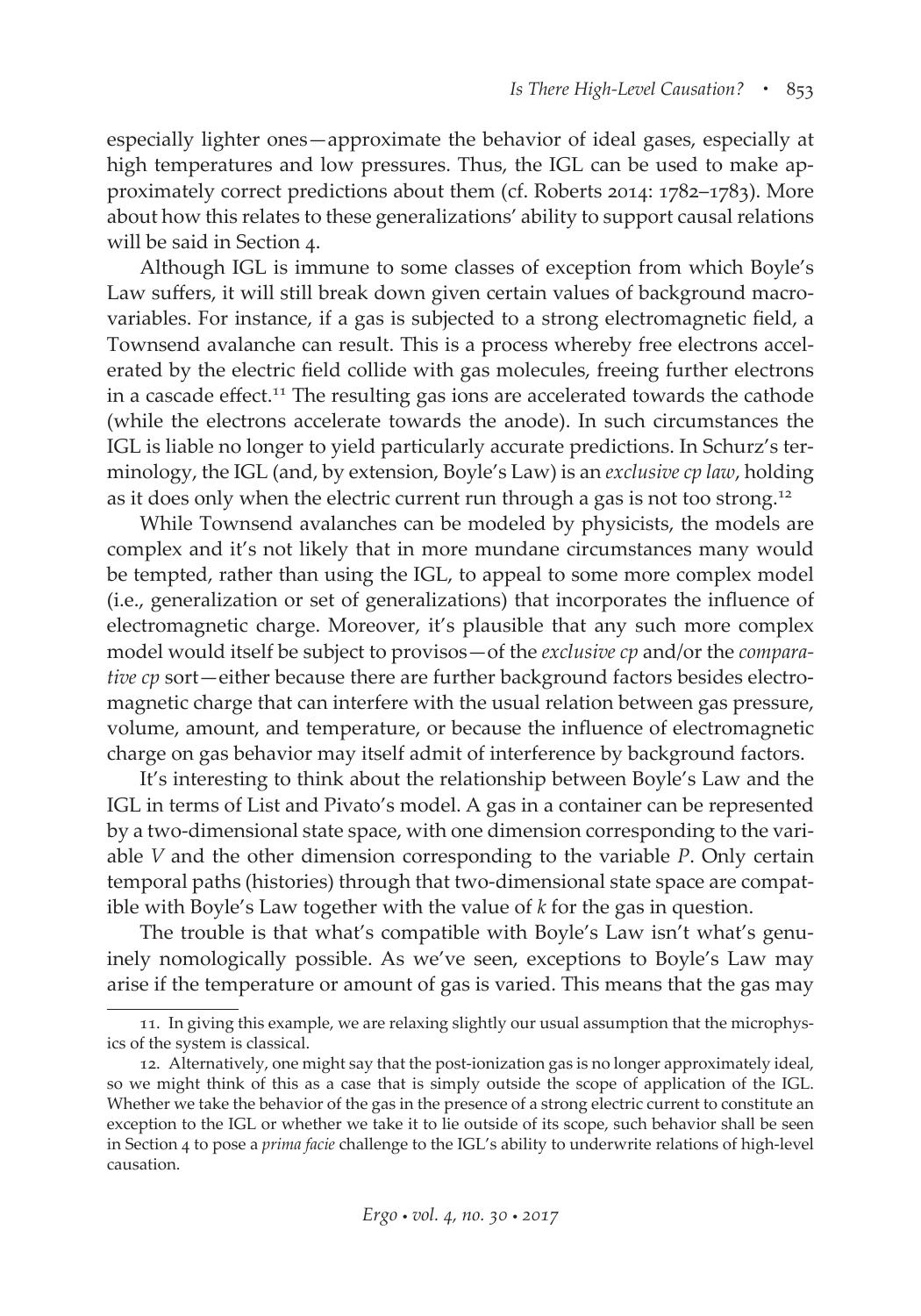take paths through this two-dimensional state space that are incompatible with Boyle's Law.

The IGL, by contrast, lends itself to a representation of the gas by a fourdimensional state space, with dimensions corresponding, not only to pressure *P* and volume *V*, but also to temperature *T* and the quantity of gas *n*. The IGL implies constraints on the temporal paths the gas system may take through this four-dimensional state space. It also implies constraints on the temporal paths the gas may take through the original two-dimensional state space, though it has a more liberal (and accurate) view of what these nomologically possible paths are than does Boyle's Law because it allows that if temperature and gas quantity vary (corresponding to changes in the constant *k* in Boyle's Law), the inverse proportionality between pressure and volume described by Boyle's Law need not hold.

To the extent that the IGL itself admits of *bf* exceptions, that's because further variables not represented in the law—such as electric current—may have a bearing on the relationship between temperature, pressure, volume, and gas quantity that the generalization describes. To explicitly incorporate these variables into our model would effectively be to represent the gas system in terms of an even higher dimensional state space. Whether we can expect ever to arrive at a model that does not admit of *bf* exceptions by incorporating enough variables is a question that we'll return to below.

As a further illustration of a high-level scientific generalization that admits of *bf* exceptions (this time one drawn from a special science rather than macrophysics), consider the Logistic Equation (LE) from population ecology:13

(LE) 
$$
\frac{dn_1}{dt} = r_c n_1 \left(\frac{1 - n_1}{K}\right)
$$

Here  $n_1$  is the population size, *t* is time (so  $\frac{dn_1}{dt}$  is the population growth rate), *K* is the *carrying capacity* (the maximum sustainable population size given the state of the environment), and  $r_c$  is the population's 'intrinsic per capita growth rate' (the rate at which it would grow in the absence of competition for resources). LE implies that when the number  $n_1$  of members of a species in a particular habitat is small relative to the carrying capacity—so that there is little intra-population competition for resources—the actual population growth rate  $\frac{dn_1}{dt}$  is close to the intrinsic per capita growth rate  $r_c$  multiplied by the number  $n_1$  of individuals in the population. But, as the population grows, the actual per capita growth rate declines linearly—due to increasing competition. This decline continues until the carrying capacity *K* is reached, at which point population growth is 0.

While no single equation for population growth models all populations at all

<sup>13.</sup> This is discussed as an example of a cp generalization in Fenton-Glynn (2016).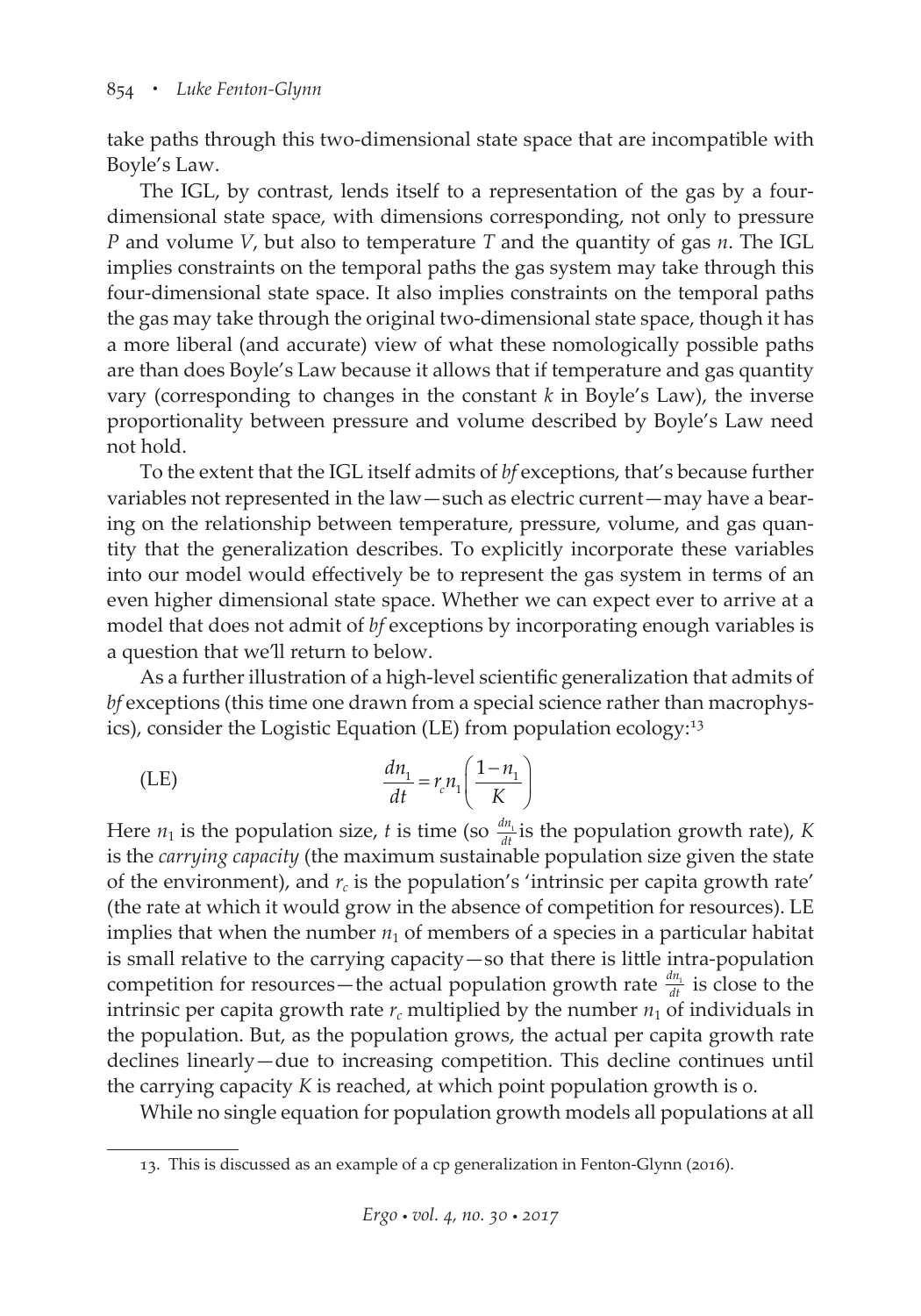times well, there are some populations that the LE does model well (see Tsoularis & Wallace 2002). Nevertheless, even for such populations, the LE holds only given that certain background factors are absent (or constant): it will not hold in the event of the population being subject to a cull, or if a natural disaster destroys a large part of the population, or if a predatory species suddenly enters the habitat, and so on.

Of course one might devise a more complex growth model that includes variables representing some of the factors relevant to population growth that aren't modeled by the LE. For instance, Weiss (2009) describes a logistic growth model that incorporates predator-prey dynamics (call it WLM for 'Weiss's Logistic Model'). The model comprises the following two differential equations:

(WLM)  
\n
$$
\frac{dn_1}{dt} = r_c n_1 \left(\frac{1 - n_1}{K}\right) - a n_1 n_2
$$
\n
$$
\frac{dn_2}{dt} = -\gamma n_2 + \beta n_1 n_2
$$

Here  $n_1$  is the size of the prey population,  $n_2$  is the size of the predator population,  $r_c$  is the intrinsic per capita growth rate of the prey population (the per capita growth rate that it would have in the absence of intra-species competition for resources *and predation*), *K* is (as before) the carrying capacity, γ is the predator death rate,  $\alpha$  is the capture efficiency—a measure of the effect of a predator on the per capita growth rate of the prey population—and  $\beta$  is the product of the capture efficiency and the biomass conversion efficiency—a measure of the ability of predators to convert prey into per capita growth. The model reduces to the logistic model where  $n_2$  = 0, and thus has that model as a special case.

In terms of List and Pivato's representation, we can think of LE as modelling the evolution of a relatively simple system—a single population—through a state space of relatively few dimensions: *one-dimensional* if we think of  $n_1$  as the only true variable in LE (note that an additional dimension isn't required to represent the actual growth rate, since this is represented by the function from times to points in this state space—the *history* of the system at the level of this state space); *three-dimensional* if we wish to represent the nomological possibility of changes in  $K$  and  $r_c$ . Only certain temporal paths, or histories, through this state space are compatible with LE (given the values of  $K$  and  $r_c$ ). However, the histories, or temporal paths, through this state space that are possible by the lights of LE are only a subset of the true nomologically possible histories. That's because LE ignores factors independent of  $n_1$ ,  $K$ , and  $r_c$  that affect the population growth rate. This may be quite appropriate where there is no such influence, or where it is negligible. However, sometimes such influences do prevent approximate logistic growth.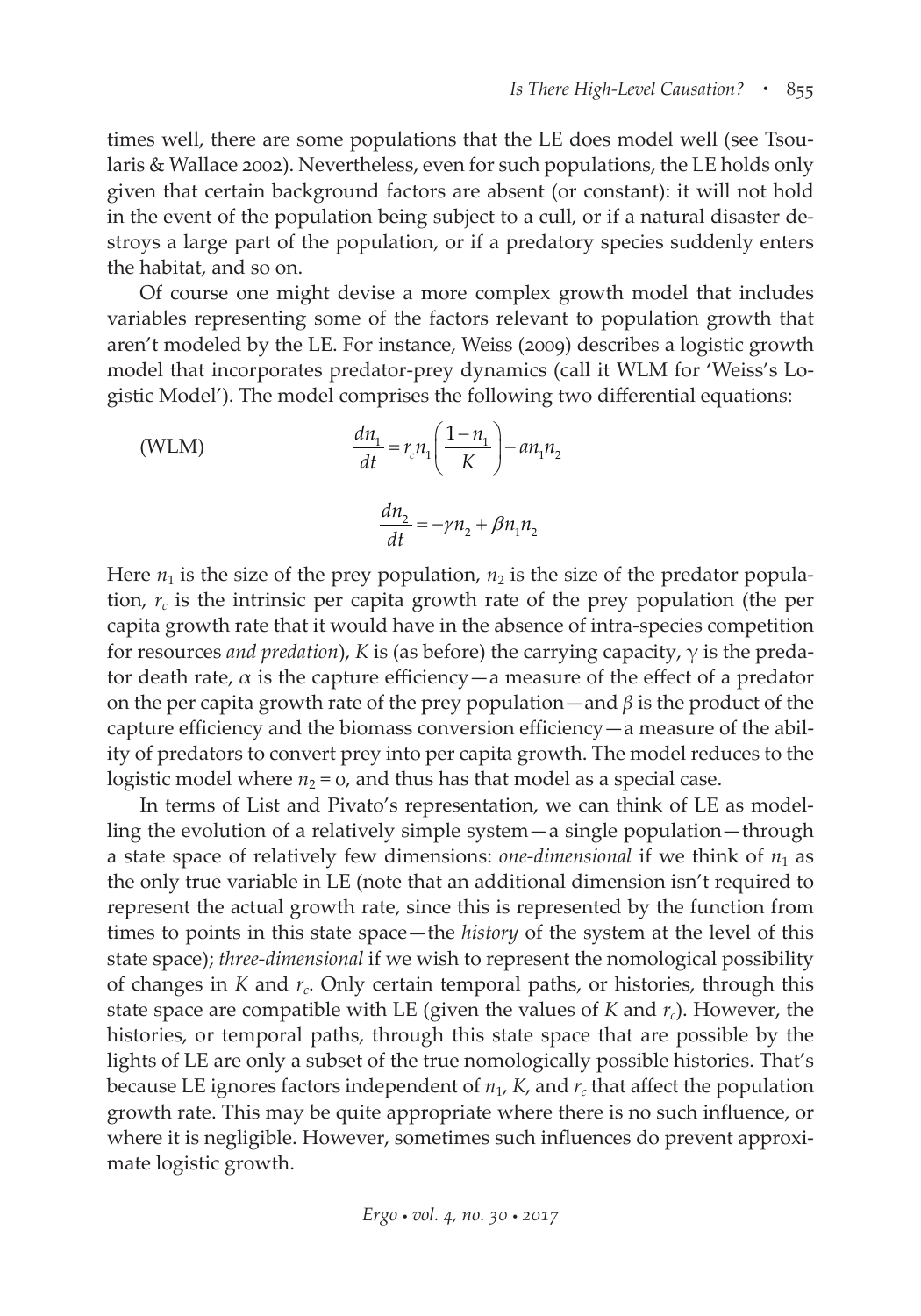In cases where (for example) the influence of a predator population is significant, WLM may yield more accurate predictions. WLM treats the system—or in fact a more complex system, including the predator population—as representable by means of a state space with at least one additional dimension, corresponding to  $n_2$  (more if we're prepared to think of  $\alpha$ ,  $\beta$ , and  $\gamma$  as implicitly variable). WLM also implies constraints on the evolution of the prey population through the lower-dimensional state space that lacks a dimension corresponding to the size of the predator population. However, the constraints are weaker (and more accurately reflect the possibilities) than those implied by LE because it allows that large predator numbers may lead to growth behavior for the prey population that deviates significantly from that predicted by LE.

WLM itself admits of *bf* exceptions. Any number of factors not represented in WLM—disease, war, natural disaster, continual culling, contraceptive injections, and so on—could all prevent a population growing in the manner predicted by WLM. Indeed, given the extremely large number of factors that can impact population growth, it seems that even the most sophisticated and complex population growth models that ecologists are likely to be able to devise will continue to admit of *bf* exceptions.

In general scientists rarely, if ever, formulate high-level generalizations that are entirely immune to *bf* exceptions. For one thing, attempting to do so would yield generalizations so complex as to be intractable. Indeed, the influence of some background factors may be so complex and/or unpredictable that scientists don't know, and perhaps are unlikely ever to know, how to take them into account in their models. Moreover, it is plausible that scientists typically do not even know, or can't even list, all of the relevant factors and that they certainly couldn't be listed without going outside of the usual subject matter of the discipline in question (see Lange 2002: 416–418; cf. Davidson 1970: 94, 99; 1974: 43; Fodor 1989: 69 Footnote; Schiffer 1991: 3–4; Earman & Roberts 1999: 447 Footnote, 462–463; Hüttemann & Reutlinger 2013: 183, 189–190; Reutlinger 2014: 1761, 1765–1766). In some cases, the possible interfering factors may be indefinite or even infinite (cf. Pietroski & Rey 1995: 101–102; Earman & Roberts 1999: 439, 441; Schurz 2001: 477; Lange 2002: 410–411; Hüttemann & Reutlinger 2013: 183; Reutlinger 2014: 1761).

## **4. BF Exceptions and Causation**

The lack of exceptionless laws in the high-level sciences might seem to pose a problem for accommodating high-level causation because laws that admit of exceptions might be thought unable to underwrite the relations of nomic sufficiency and counterfactual dependence appealed to by some of the leading contemporary accounts of causation.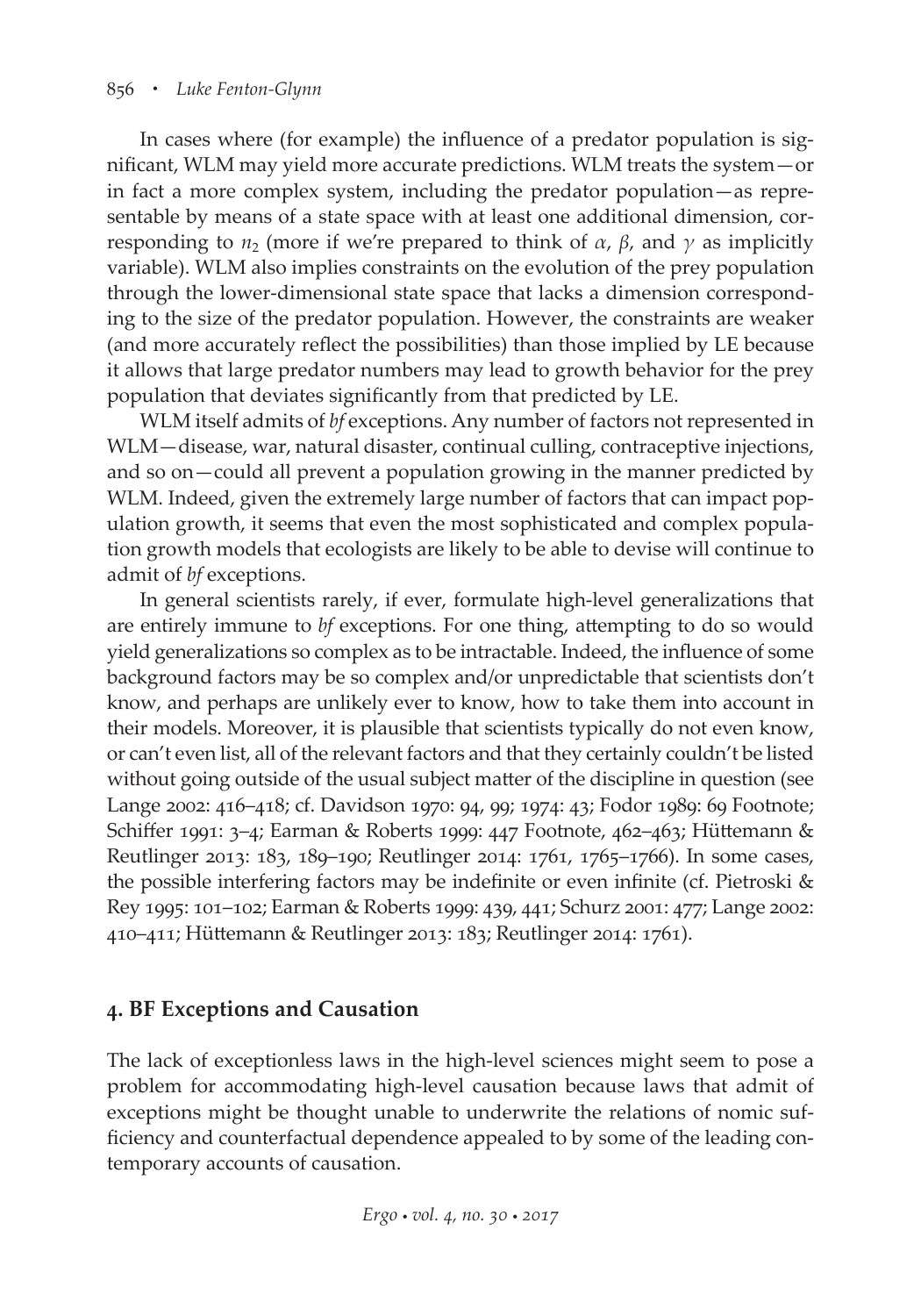On the face of it, it seems plausible that decreasing the volume of the container in which a gas is contained can cause the gas pressure to increase. And, indeed, Boyle's Law implies that a decrease in the volume will be associated with an increase in pressure. Yet we know that the inverse relation between volume and pressure described by Boyle's Law admits of *bf* exceptions. If the gas is cooled sufficiently as the volume of the container is decreased, the pressure won't increase. So a decrease in gas volume is not genuinely nomically sufficient for an increase in gas pressure. If a cause must be nomically sufficiency for its effect then, rather counterintuitively, it appears that the decrease in gas volume does not cause an increase in gas pressure even on an occasion where the temperature of the gas is held constant and the gas pressure does increase.

A natural rejoinder is that a cause need not be nomically sufficient for its effect, but need only be a non-redundant element of a set of actually-obtaining conditions that is jointly sufficient for the effect (Mackie 1965; Wright 1985). Where the volume of a gas is decreased and its temperature is not simultaneously decreased (or at least is not decreased too much), the pressure of the gas increases, as is implied by the IGL. The decrease in volume alone is not nomically sufficient for the increase in pressure. However, it is a non-redundant element of a set of conditions—including the decrease in volume and the non-decrease (by too much) of the temperature—that is sufficient for the increase in pressure. Sophisticated (and superior) regularity accounts of causation therefore classify it as a cause.

Yet, as we have already noted, even the regularity described by the IGL admits of *bf* exceptions. Volume decrease even together with temperature nondecrease (by too much) may not be nomically sufficient for pressure increase. We might set up a fancy piece of apparatus with a cathode placed in the center of the gas and an anode placed around the container wall. Inducing a strong enough electric field through the gas would—even while the volume of the container were decreased and the gas temperature were not decreased—result a Townsend Avalanche with the gas ions accelerating toward the cathode, reducing the pressure on the container walls.

Still, one might think, we can just add the fact that—on the occasion in question—no fancy piece of apparatus like that described in the previous paragraph was present (or, more generally, that no strong electric current was passed through the gas) to the fact that the volume decreased and the temperature didn't decrease (by too much) to arrive at a set of conditions that is jointly sufficient and individually non-redundant for the increase in pressure.

Yet probably there are still further factors that might prevent volume decrease, together with temperature non-decrease and an absence of a strong electric current, being associated with pressure increase. So the question becomes, can we (or could we at least in principle) keep adding the absence of such inter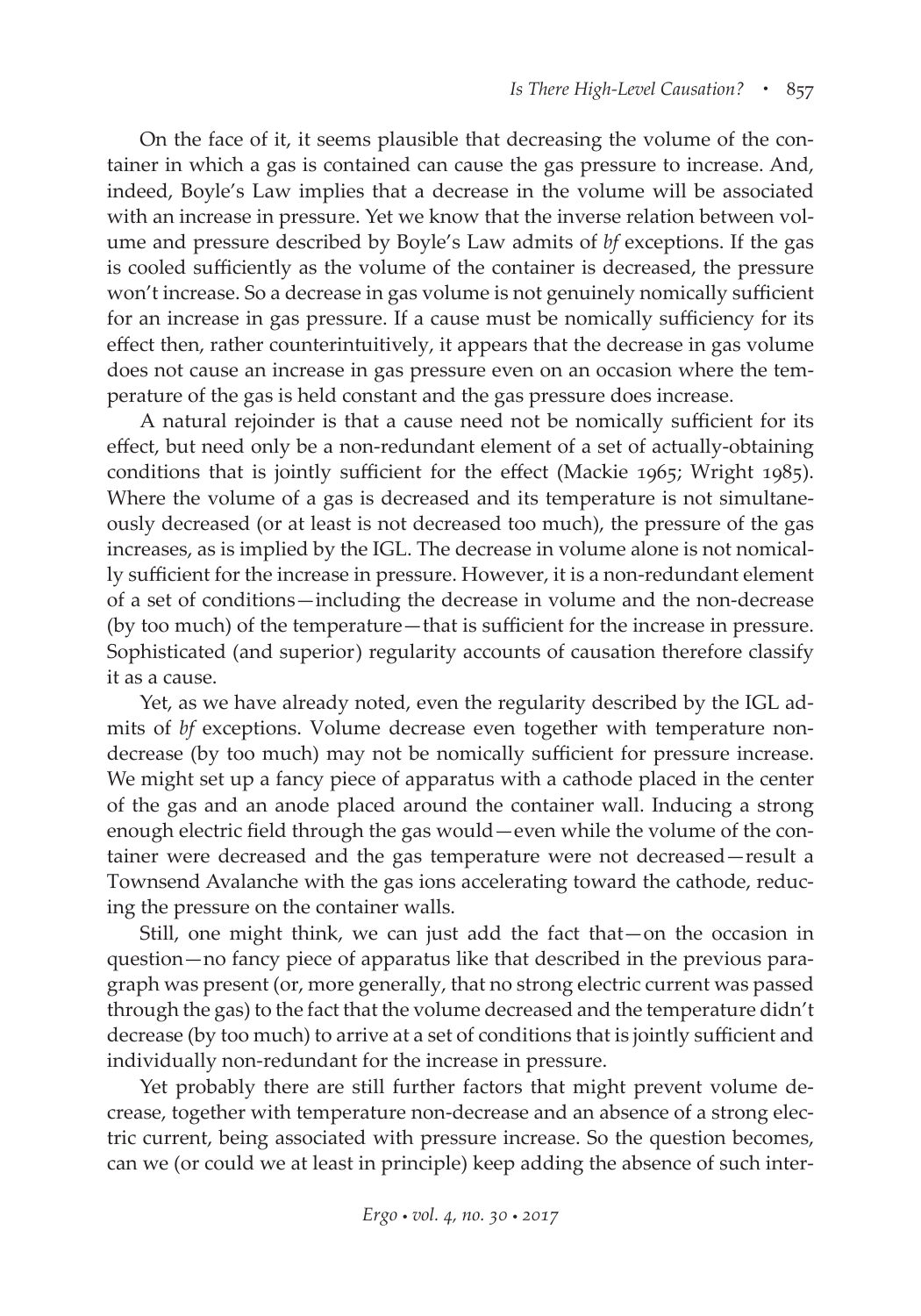fering background factors to our set of conditions in order to ultimately arrive at one that contains conditions that are genuinely jointly sufficient and individually non-redundant for the effect in question? This is a question that we will return to shortly, after considering our other case study: population ecology.

In population ecology, a reduction in the size of a population (perhaps by means of a cull) might be thought to cause an increase in its growth rate (due to a reduction in *intra-species* competition for resources). Such an association between population size and growth rate is described by the LE. Yet the LE admits of *bf* exceptions, meaning that a reduction in population size isn't genuinely sufficient for an increase in growth rate. For instance, if a large number of predators were introduced into the habitat of the population at the same time as the population size was reduced, then an increase in the population growth rate may not follow.

As with the previous example, the obvious response is to observe that sophisticated regularity theories do not require that a cause be nomically sufficient for its effect, but only a non-redundant element of a set of conditions present on the occasion in question which were jointly sufficient for the effect. Thus, if the size of a population is reduced and there is not an increase in a predator population (or at least not too much of an increase), the population growth rate increases, as implied by WLM. The reduction in the size of the population is thus a non-redundant element of a set of conditions (including the reduction in the size of the population and the non-increase, or non-increase-by-too-much, of any predator population) present on the occasion in question that is sufficient for an increase in the population growth rate. Sophisticated regularity theories therefore count it as a cause.

The trouble is, once again, that we in fact know that WLM itself admits of *bf* exceptions, so that population decrease even together with a non-increase in the size of any predator population is not nomically sufficient for an increase in population growth. Indeed the background factors potentially relevant to population growth might be so numerous that it will be practically—and maybe even in principle—impossible to formulate a generalization concerning population growth that doesn't admit of *bf* exceptions and thus captures a set of conditions that is jointly sufficient (and individually necessary) for an increase in population growth rate.

In spite of this, it seems that there may well be relations of nomic sufficiency that obtain between high-level states of affairs, even if scientists are unable in practice (or perhaps even in principle—for instance, if potentially interfering background factors are infinite in number) to formulate high-level generalizations that do not admit of *bf* exceptions. Providing these interfering factors are in fact absent, even infinitely many of them,<sup>14</sup> then the result is that there exists a

<sup>14.</sup> There is no reason to think an infinite condition cannot be satisfied. Suppose that spacetime is *dense* (in the sense that, for any two space-time points, there's a space-time point between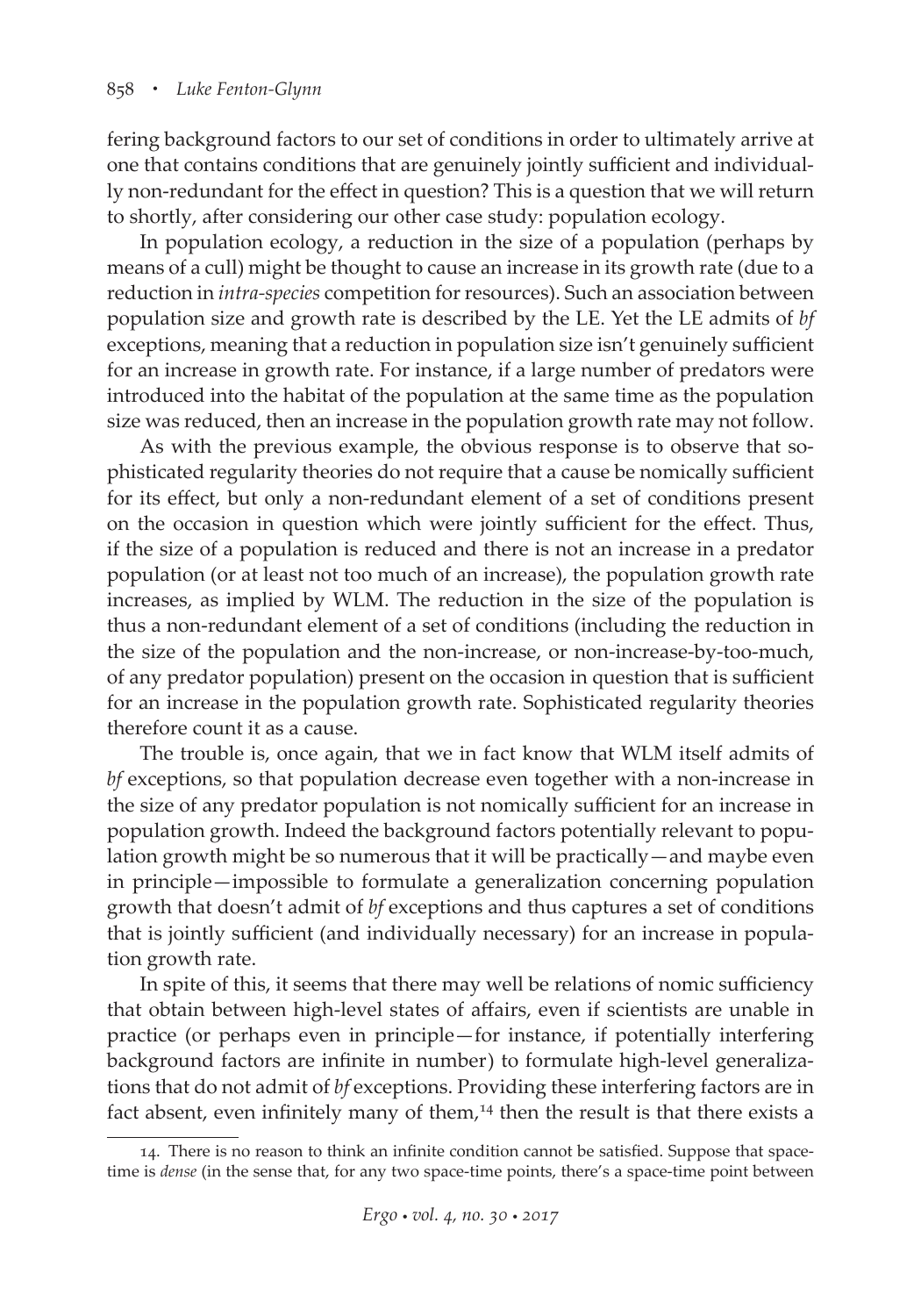(possibly infinite) set of conditions which are jointly sufficient and individually necessary for the effect in question.

Fodor (1989) makes an analogous point in response to Davidson's (1970) worry that a lack of exceptionless psychophysical or psychological generalizations implies a *prima facie* difficulty for accommodating mental causation. Although, in the following passage, Fodor makes the point with reference to a mental predicate *M* and a behavioral predicate *B* he takes analogous points to apply to the non-psychological special sciences:

The first – and crucial – step in getting what a robust construal of the causal responsibility of the mental requires is to square the idea that Ms are nomologically sufficient for Bs with the fact that psychological laws are hedged. How can you have it *both* that special laws only necessitate their consequents ceteris paribus *and* that we must get Bs *whenever* we get Ms. Answer: you can't. But what you can have is just as good: viz., that if it's a law that  $M \rightarrow B$  ceteris paribus, then it follows that you get Bs whenever you get Ms *and* the ceteris paribus conditions are satisfied. (Fodor 1989: 73)

Fodor's point is that, while the fact that all *M*s are *B*s only *cp* means that something's being *M* is not nomically sufficient for its being *B*, when *M* is instantiated and the *cp* conditions are satisfied then we have a set of conditions, including *M*, that are jointly nomically sufficient for *B*.

We can apply the point to our running examples. Even though the IGL admits of *bf* exceptions, a decrease in the volume of the gas may still be a nonredundant element of a set of conditions that jointly is nomologically sufficient for a rise in pressure. Some of these conditions—specifically, the failure of the temperature of the gas to be simultaneously lowered too much—are captured by variables that figure in the generalization itself. Some—such as the absence of some fancy apparatus involving a cathode placed in the middle of the gas are not captured by variables that figure in the generalization, but at best can be thought of as covered by an implicit *cp* clause. Still if, on a particular occasion, the volume of a gas is decreased, the temperature of the gas isn't decreased too

them). Then consider some region *R* of space-time. And consider the claim that the world-line of the planet Earth's center of mass does not intersect *R*. This is equivalent to the infinite condition that the world-line of the Earth's center of mass does not intersect space-time point *r* ∈ *R* and that it does not intersect space-time point *r′*∈*R* and . . . . But even if space-time is dense clearly there can be a fact of the matter that Earth's center of mass doesn't intersect *R*. So, in general, there's no reason to think that infinite conditions can't be satisfied. Lange (2002: esp. 407–411) defends the view that there may be a fact of the matter about whether the *cp* clause associated with a high-level generalization is satisfied, even when we are unable to specify the associated conditions so as to render the law 'fully explicit'. See also Fodor (1989: 74).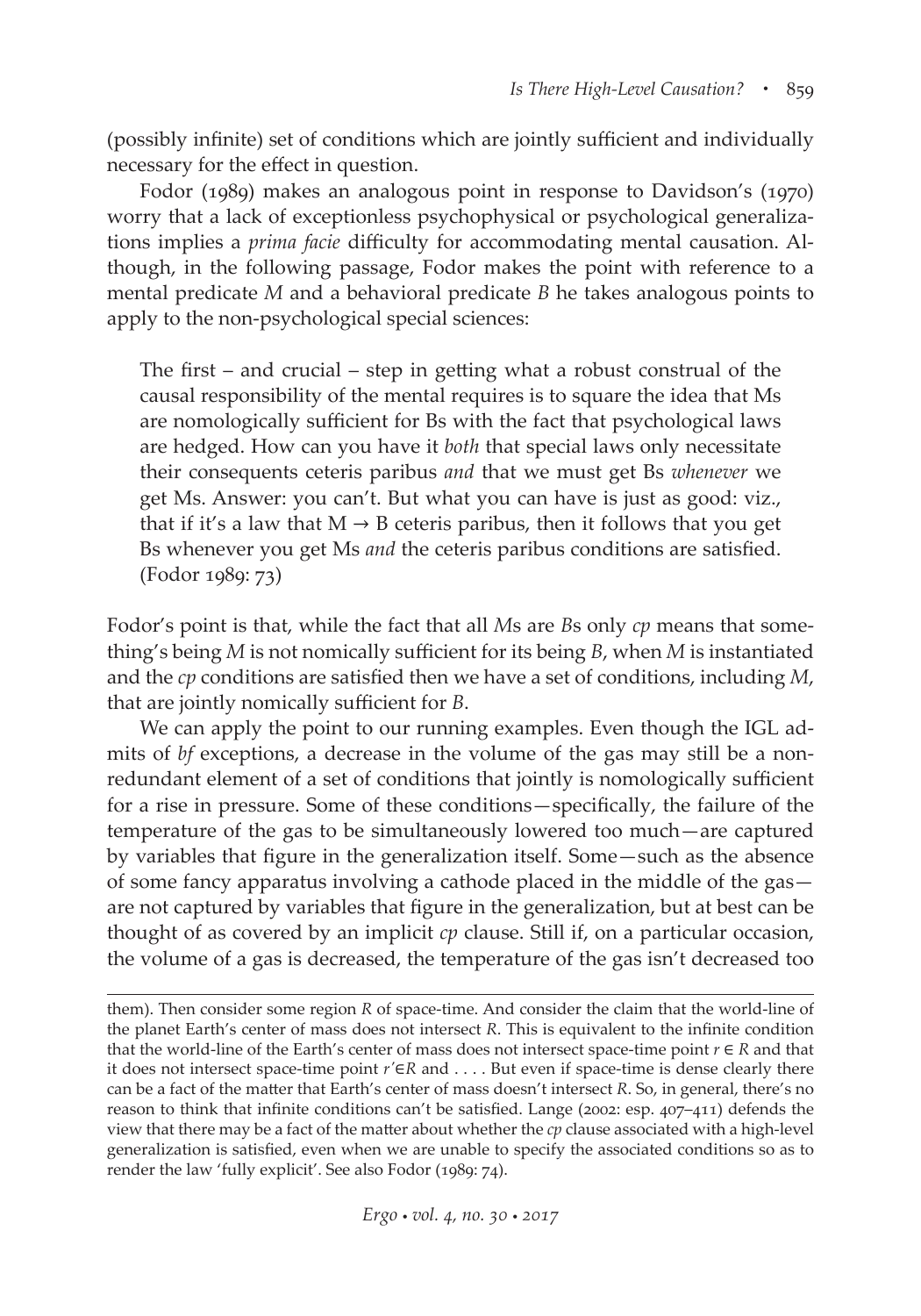much, there is no fancy apparatus involving a cathode placed in the middle of the gas, and so on (where the 'and so on' indicates that all those potentially interfering background factors that we haven't even considered are absent), then the decrease in volume is a non-redundant element of a set of actually obtaining conditions that is jointly sufficient for the rise in gas pressure (or at least for the *degree* of pressure rise—if, for example, temperature is increased simultaneous with the volume decrease). By the lights of sophisticated regularity theories of causation, the volume decrease will therefore count as a cause of the pressure increase.

Similarly, although WLM admits of *bf* exceptions, a reduction in population size may still be a non-redundant element of a set of conditions that jointly is nomically sufficient for an increase in population growth rate. Some of these conditions—for instance, the failure of the carrying capacity to simultaneously decline too much—are captured by variables that figure in the model. Others such as the absence of a continual culling of members of the population—are not, but can be thought of as covered by an implicit *cp* clause. Still, if, on a particular occasion, the size of a population decreases, the carrying capacity doesn't decrease too much, there is no continual culling, and so on, then the population decrease is a non-redundant element of a set of actually-obtaining conditions that is sufficient for the associated increase in population growth rate. Sophisticated regularity theories of causation will therefore count the decrease in size of the population as a cause of the increase in the growth rate (or at least the *degree* of increase).

One might favor a counterfactual analysis of causation over a regularity theory.15 And *prima facie* it might seem that generalizations that admit of *bf* exceptions are unable to support the counterfactual dependencies that, according to such analyses, underwrite causal relations. For instance, suppose that the volume of a gas is decreased and its pressure increases. Standard counterfactual theories of causation entail that this relation is causal if it's true that, if the gas volume hadn't decreased, the gas pressure wouldn't have increased. Yet it might seem that this counterfactual is not true. After all, is it not the case that if the gas volume hadn't decreased the gas pressure still *might* have increased—due to an increase in its temperature, or due to someone setting up a fancy anode/cathode apparatus?16

LePore and Loewer (1987: 640–642)—drawing upon a point made by Lewis

<sup>15.</sup> The classic statement of a counterfactual theory of causation is due to Lewis (1973b).

<sup>16.</sup> I take the might-counterfactual ( $\phi \Diamond \rightarrow \psi$ ) and the would-not counterfactual ( $\phi \Box \rightarrow \sim \psi$ ) to be *contraries*: they can't both be true together. This is weaker than the (also plausible) view (see Lewis 1973a) that the two counterfactuals are *duals* (i.e., that  $(\phi \Diamond \rightarrow \psi) \leftrightarrow \neg(\phi \Box \rightarrow \neg \psi)$ ). The thesis that the two counterfactuals are at least contraries is defended (convincingly in my view) by Hájek (2017).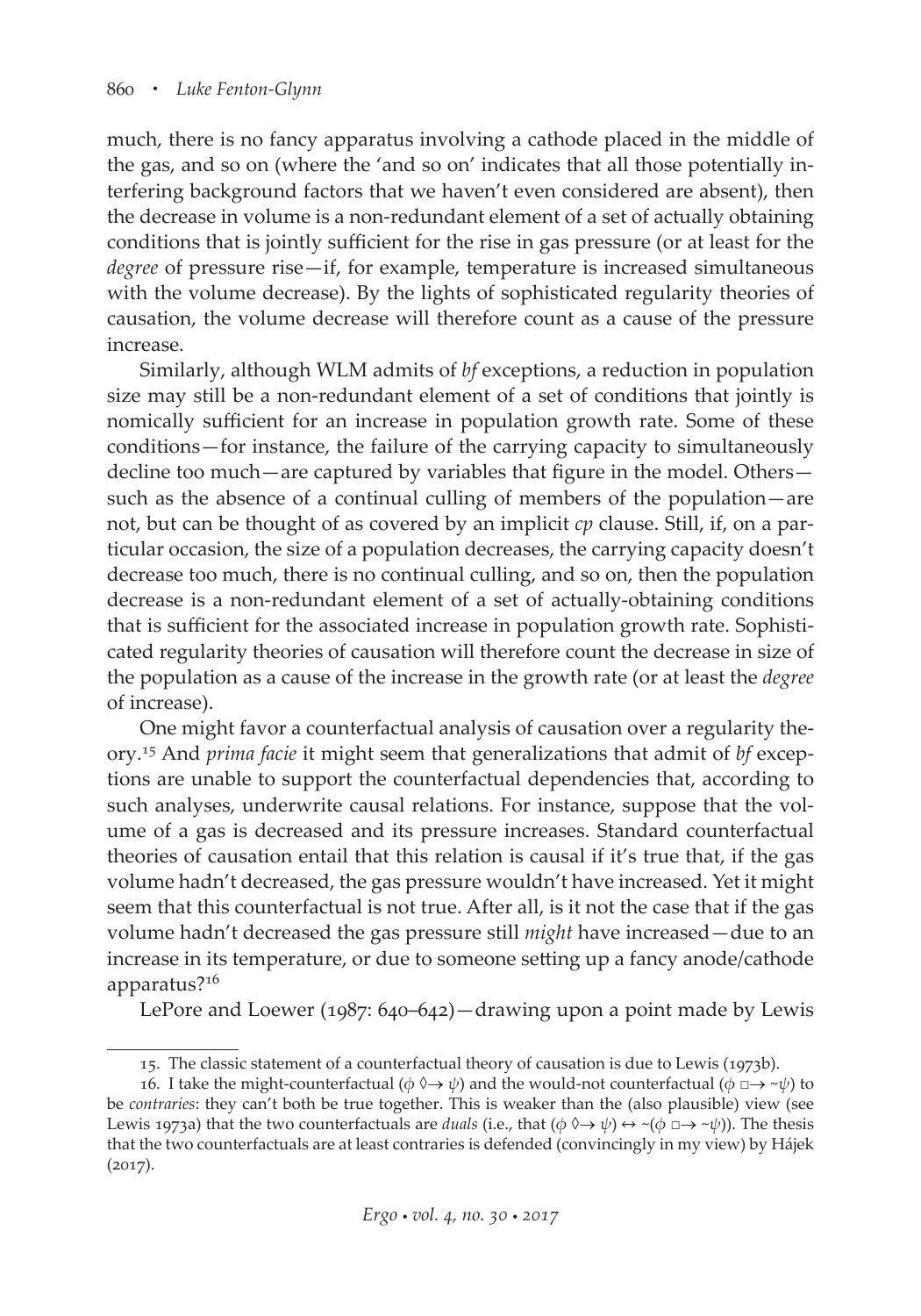(1973b: 563–564)—have correctly pointed out that in fact high-level generalizations *are* able to support the sort of counterfactuals in terms of which causation is analyzed by counterfactual theories even if they admit of the sorts of *bf* exception that we have been discussing. Their point—which can be illustrated with respect to Boyle's Law/the IGL—is that in many cases it will just be *false* that, if the gas volume hadn't decreased there would or even might have been a rise in gas temperature that would have meant that the gas pressure increased anyway. Likewise, in many cases it will just be *false* that, if the gas volume hadn't decreased, there would or even might have been a *bf* exception to the IGL.

The point can be put in terms of Lewis's (1973a; 1979) possible worlds semantics for counterfactuals. Suppose that, on a certain occasion, the volume of a gas is decreased, the temperature and amount of the gas remains constant, the sorts of background factors (such as a strong electric current passed through the gas) that are apt to interfere with the association described by the IGL are absent, and the pressure of the gas rises. Then for it to be the case that, if the volume of the gas had not decreased, the temperature might have increased (or some interfering background factor might have been present), let alone that it would have increased (or that some interfering background factor would have been present), it would have to be the case that, among the closest possible worlds in which in which the gas pressure is not decreased, there are possible worlds in which the temperature of the gas increases (or some interfering background factor is present). But, on Lewis's semantics, *closeness* is understood as *similarity*, so the closest worlds to ours in which the volume of the gas is not decreased are the most *similar* such worlds. And since the temperature of the gas doesn't increase in the actual world, and since interfering background factors are not present in the actual world, then unless the temperature's non-increase or the non-interference of the background factors are themselves counterfactually dependent upon the volume decrease (and there is no obvious reason to think that they typically are), this furnishes a strong presumption that the most similar worlds to ours in which the volume of the gas doesn't decrease are also worlds in which the temperature of the gas doesn't increase and interfering background factors are absent and in which the pressure of the gas therefore doesn't increase. If that's the case, then it's true that, if the volume of the gas hadn't decreased, then the pressure wouldn't have increased and therefore that standard counterfactual analyses of causation class the actual decrease in the volume of the gas as a cause of its increase in pressure.

Likewise, LE and WLM seem perfectly well able to support the sorts of counterfactuals invoked by standard counterfactual theories of causation. Suppose that the size of a population is reduced (perhaps by a one-off cull) and suppose that there's no simultaneous significant change in any predator population, in the carrying capacity or the intrinsic growth rate, or in the way in which the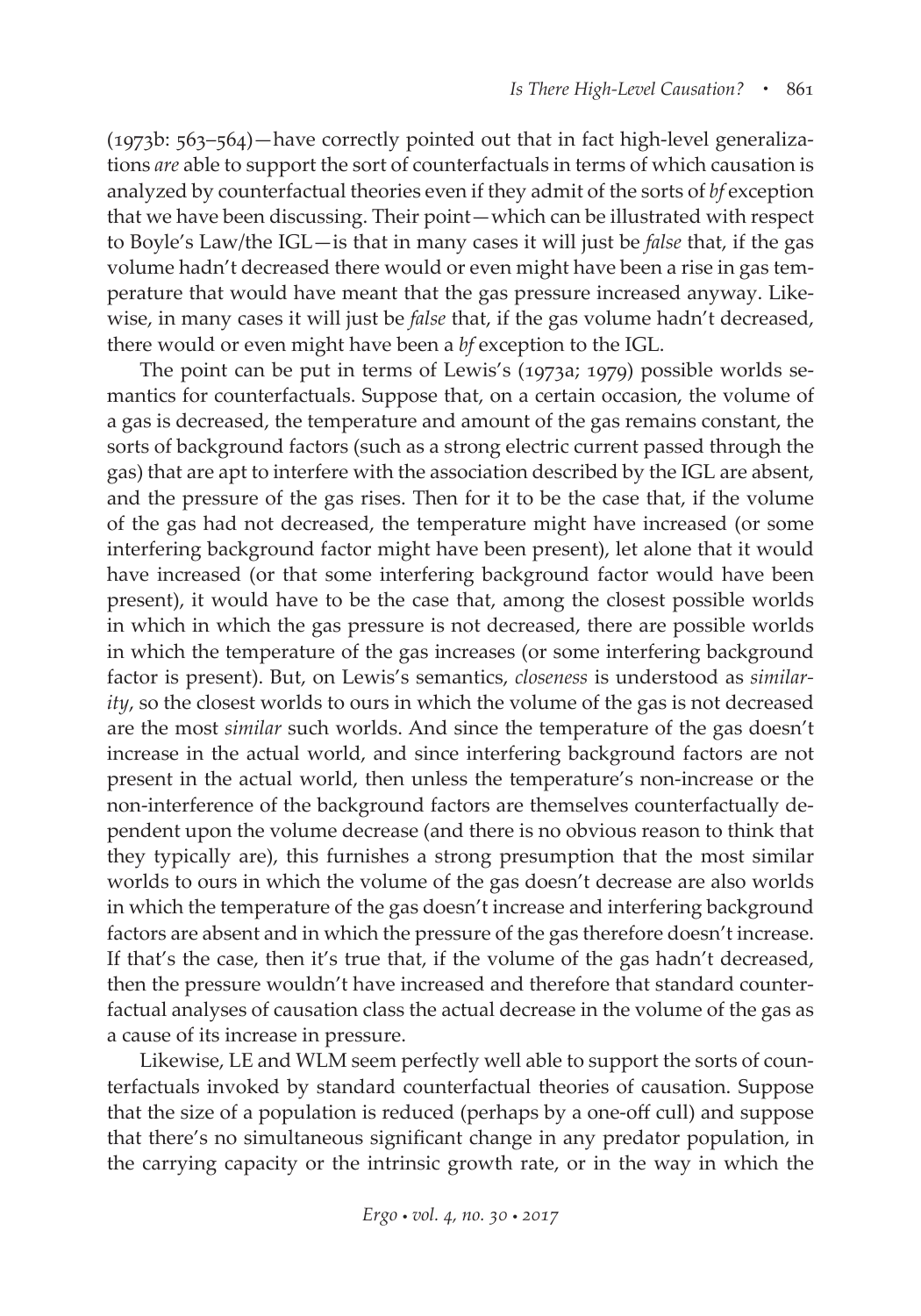predator and prey populations interact. Suppose, moreover, there's no natural or human-caused disaster, no cull after the initial reduction in the population size, and so on. The population growth rate thus increases. Again, in most circumstances, it seems plausible that none of the most similar possible worlds to our own in which the population size *isn't* reduced are worlds in which (unlike the actual world) there's a simultaneous significant change in predator population, in carrying capacity, in intrinsic growth rate or in predator/prey interaction, etc. Hence it's plausibly true that, if the size of the population hadn't been decreased, the population growth rate would have been lower and therefore that standard counterfactual analyses of causation will class the actual decrease in population size as a cause of its increased growth rate.

Hitchcock and Woodward (2003a; 2003b) and Woodward (2003) also argue that non-exceptionless high-level generalizations are able to support the counterfactuals relevant to causation. They develop the point in the context of the recent tradition of attempts to analyze causation using structural equations models (SEMs).17 Structural equations express functional dependencies between variables. The LE is an example of a structural equation, as are the two equations that constitute the WLM. The equation that we have used to represent the IGL is not. That's because structural equations have a single dependent variable on the left-hand side (in the case of the LE, for example, this is the population growth rate<sup>18</sup>) and independent variables on the right-hand side (in the case of the LE these are the intrinsic growth rate, the population size, and the carrying capacity). In the case of the IGL, there is no unique dependent variable. That's because we can *either* manipulate a gas's temperature to influence just its pressure (if the gas is placed inside a rigid container) or its volume (if the gas is placed inside a perfectly non-rigid container) or both (if the gas is in an imperfectly rigid container). Given this fact, we could take one of two approaches to bringing the relationships it describes within the scope of the structural equations framework. One approach would be to define a single variable in terms of *P* and *V*—the obvious choice would be a variable whose possible values represented values of

<sup>17.</sup> See, for example, Glymour and Wimberly (2007), Halpern (2016), Halpern and Hitchcock (2015), Halpern and Pearl (2005), Hitchcock (2001; 2007), Pearl (2009: Chapter 10), and Woodward  $(2003).$ 

<sup>18.</sup> Population size depends on population growth rate (and previous population size). But this doesn't mean that there's no unique dependent variable in LE, or in each of the equations constituting WLM. After all, firstly, it is growth rate (not population size) that ecologists interpret as the dependent variable in these models. And, secondly, while the *future derivative* of population size relative to a time *t* may depend upon population size at *t*, the population size at *t* does not depend on its future derivative relative to *t* (cf. Easwaran 2014). The correct interpretation of LE and the equations constituting WLM is as representing the dependence of the future derivative (with respect to time) of the size of  $n_1$  (and  $n_2$ ) upon the values taken by  $n_1$  and  $n_2$  (and other variables) at a given time.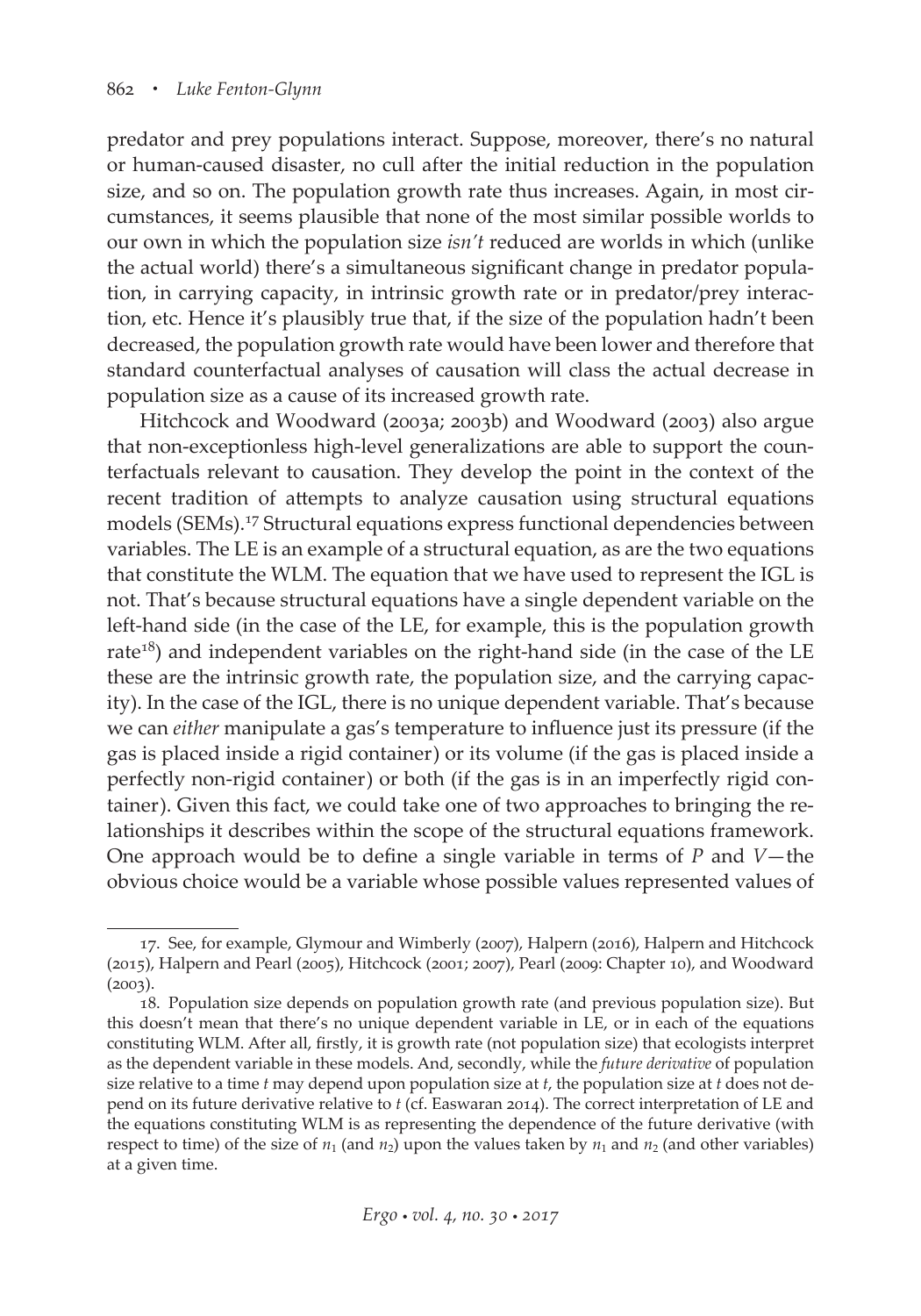*P* × *V*. Values of *this* variable could then be treated as the effect of varying a gas's temperature. An alternative would be to note that, at least on some occasions, a given system will be naturally representable as one in which pressure is the dependent variable and temperature and volume are independent variables (as where we have a gas in a rigid container), on others, a system will be naturally representable as one in which volume is the dependent variable and temperature and pressure are independent variables (as where we have a gas in a perfectly non-rigid container), and on still others, a system will be naturally representable as one where a variable defined in terms of both *P* and *V* is the dependent variable (as where we have a gas in an imperfectly rigid container). Given this fact, we can give a structural equation for each specific gas system, with the dependent variable—appearing on the LHS of that equation—determined by the nature of the system itself.

A structural equation, or a set of structural equations like WLM entails a set of counterfactuals (Hitchcock & Woodward 2003b: 183). For instance, LE tells us how the population growth rate would differ under counterfactual suppositions about the population size, intrinsic growth rate, and carrying capacity. This is determined simply by plugging into the equation the relevant values of  $n_1$ ,  $r_c$ , and *K*. WLM tells us how the growth rate would vary under counterfactual suppositions about these factors plus suppositions about predator population size,  $n<sub>2</sub>$ . Structural equations accounts analyze causation in terms of the counterfactuals entailed by SEMs (a SEM simply comprises a structural equation or set of structural equations). Consequently, they are a variety of counterfactual analysis. According to typical such analyses,<sup>19</sup> relative to the SEM comprising just LE,<sup>20</sup> the actual value taken by—for example— $n_1$  on some particular occasion counts as a cause of the population growth rate,  $\frac{dn_1}{dt}$ , on that occasion because there's some alternative possible value of  $n_1$  such that LE implies that, had  $n_1$ taken that alternative value, while  $r_c$  and *K* had remained at their actual values, the growth rate  $\frac{dn_1}{dt}$  would have been different. Likewise, relative to the SEM comprising the two equations of WLM, typical structural equation analyses will count the actual value taken by—for example— $n_1$  on some particular occasion as a cause of the population growth rate,  $\frac{dn_1}{dt}$ , on that occasion, because there's some alternative possible value of  $n_1$  such that WLM implies that, had  $n_1$  taken that alternative value, while  $r_c$ , *K*, and  $n_2$  (and  $\alpha$ ), had remained at their actual values, the growth rate  $\frac{dn_1}{dt}$  would have been different. Finally, relative to a SEM

<sup>19.</sup> For instance, the accounts of Hitchcock (2001: 286–287, 289–290), Woodward (2003: 77, 83– 84), Glymour and Wimberly (2007: esp. 58), and Halpern and Pearl (2005: 853–855).

<sup>20.</sup> Structural equations analyses, in the first place, define causation relative to a SEM. Causation *simpliciter* is then typically defined in terms of the existence of causation relative to at least one 'appropriate' SEM. For discussion of what constitutes an 'appropriate' SEM, see Halpern and Hitchcock (2010). More will be said about this in Section 6.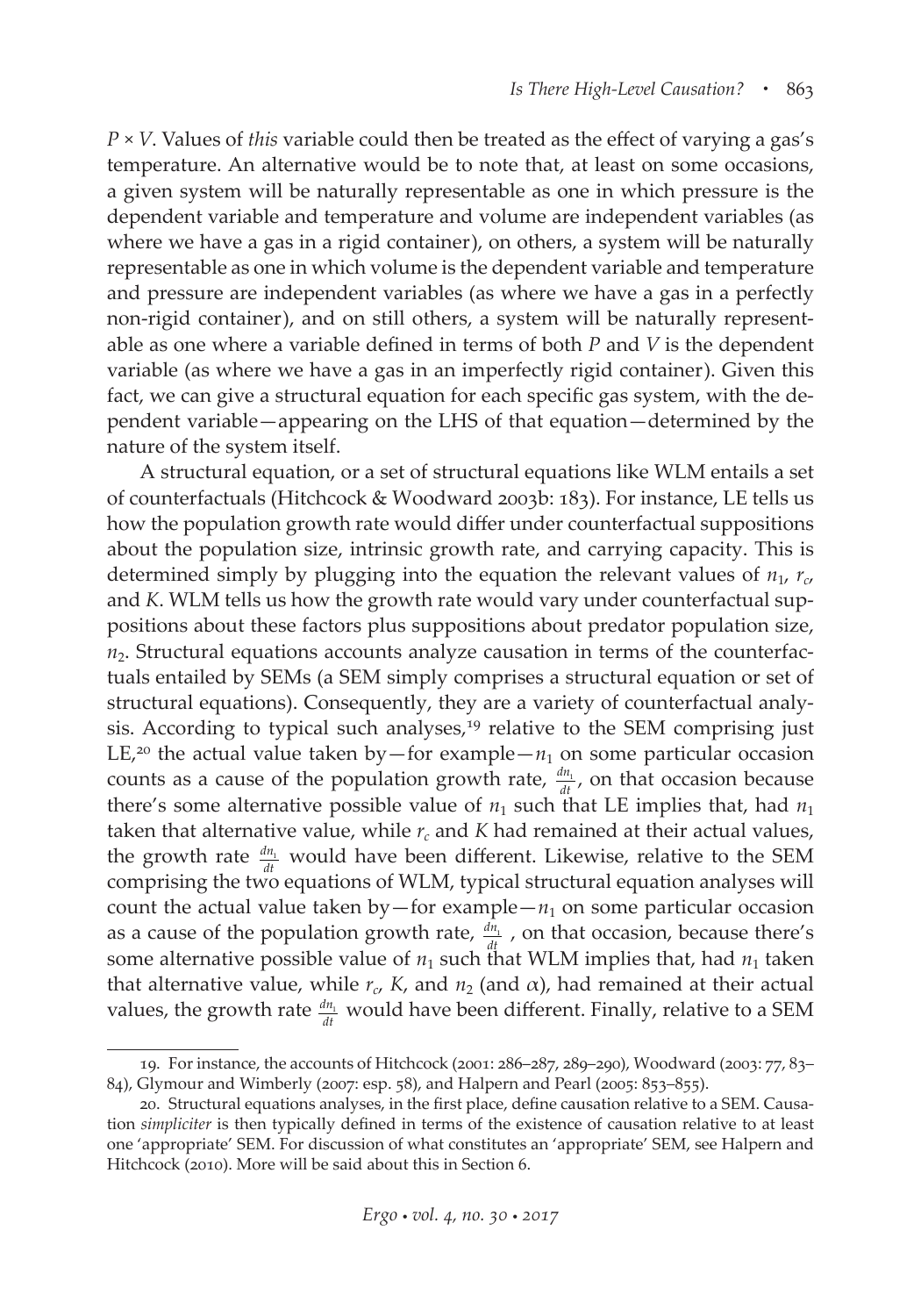of, say, a system comprising a gas in a rigid container (with pressure as the sole dependent variable, and gas quantity, temperature, and volume as independent variables), standard structural equation analyses will count (say) the temperature of the gas as a cause of the gas pressure because there's an alternative value of the temperature such that, had the gas volume and amount remained the same, the gas pressure would have been different.

The key point for present purposes is that, as Hitchcock and Woodward argue, the sorts of structural equations capable of supporting causal relations needn't correspond to exceptionless laws, but merely to what they call 'invariant generalizations'.21 Generalizations like IGL, LE, and WLM fall short of the standards of exceptionless laws because they admit of *bf* exceptions. Nevertheless, the procedure described above for evaluating counterfactuals—simply plugging in the desired counterfactual values for the variables in the model upon which a certain variable depends and calculating the result for the dependent variable can be thought of as a procedure for arriving at the 'closest possible world(s)' in which the independent variables take those alternative values (see Hitchcock 2001: 283). These are worlds in which significant interfering factors (such as strong electric fields in the case of IGL and natural disasters in the case of LE and WLM) are absent and so the dependent variable takes the value implied by the model. Generalizations like those encoded by IGL, LE, and WLM are thus able to support the sort of counterfactual dependencies to which structural equations analyses of causation appeal, even though they admit of *bf* exceptions.

To this point we've largely ignored the fact that IGL concerns 'ideal' gases, but that no gases are strictly ideal (though many *approximate* ideal gases, at least for moderate values of the variables represented in IGL<sup>22</sup>).<sup>23</sup> Likewise, it's

<sup>21.</sup> Hitchcock and Woodward prefer this term to '*ceteris paribus* laws'. This does appear *just* to be a terminological decision (see Reutlinger et al. 2017; Hitchcock & Woodward 2003a: 3; Schurz 2014: 1805) but, in any case, nothing of substance turns on the distinction here.

<sup>22.</sup> The fact that some high-level generalizations (approximately) hold only for a certain range of values of the variables represented in the generalization is discussed further in Footnote 30.

<sup>23.</sup> This sort of idealization seems to me distinct from those that 'idealize away' background influences (cf. Earman & Roberts 1999: 457, 461–462). Indeed, it seems to me potentially misleading to lump both sorts of idealization together under the heading of '*cp* condition'. The *bf* exceptions we've been discussing to this point are due to (potential) *causal influences* on the modelled behavior by background variables that are not represented in the generalization and that do not pertain to the structure of the modelled system itself. However, the present sort of 'idealization' is (a) one that pertains to the *structure* of the system being modelled—in this case the gas itself, and not merely its potential causal influences; and (b) is an ideal that few if any actual entities ever exactly conform to (in the case of IGL, *no* actual gases conform exactly to its idealization)—whereas the sorts of background factors that we have been discussing so far, and which may lead to *bf* exceptions may quite commonly be absent (or negligible) in actual fact. Moreover, as I note in the main text below, a generalization's making idealizations in the present sense seems to have different implications for its ability to underwrite causal relations than does a generalization's 'idealizing away' from the sorts of background factors discussed so far. Still, authors such as Cartwright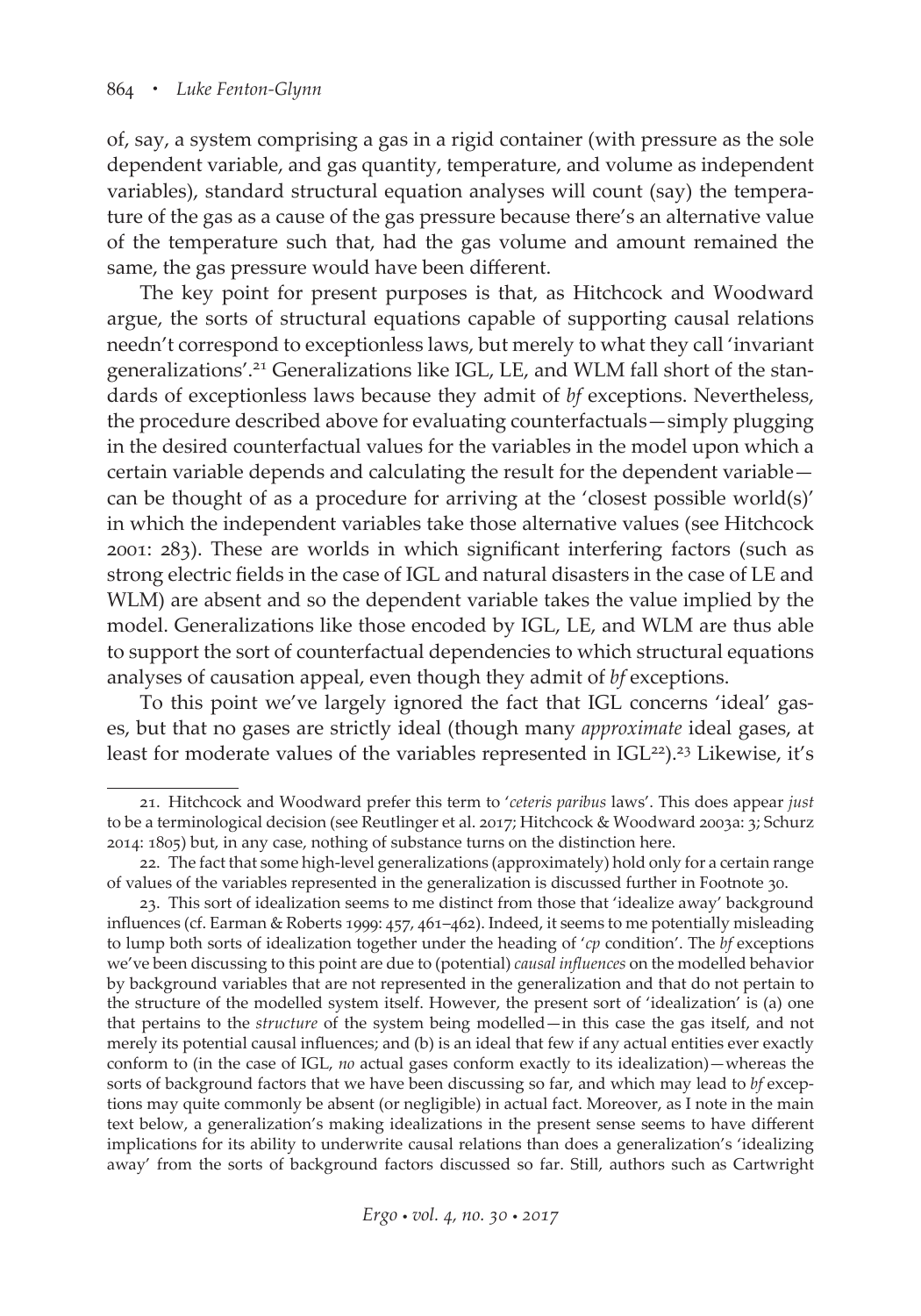very plausible that LE and WLM contain at least some elements of idealization that mean that they hold only *approximately* even of those real systems that they model fairly well. For example, stochasticity in the processes of reproduction and death for members of a population are liable to mean that growth rates in real populations never perfectly conform to the smooth curve predicted by LE. One might wonder whether these sorts of idealization stand in the way of their ability to support relations of nomic sufficiency and counterfactual dependence.

Let me illustrate with respect to the IGL what I take to be the most plausible line of response to this worry.<sup>24</sup> The response I have in mind says that, while for some merely approximately ideal gas of amount *n\**, having a volume *v* and temperature *t* is not sufficient (in the circumstances) for its having pressure of exactly  $\frac{n^*Rt}{v}$ , it is sufficient (in the circumstances) for its having pressure approximately equal to  $\frac{n^*Rt}{v}$  .<sup>25</sup> Depending on exactly how one wishes to frame a regularity theory of causation, one could then either say that the effect of the volume and temperature of the gas is simply *having pressure approximately equal to*  $\frac{n^*Rt}{v}$ , or one could take the effect to be whatever token of the type *having pressure approximately equal to*  $\frac{n^*Rt}{v}$  the system in fact happens to possess.

If one prefers a counterfactual theory of causation (or a structural equations

25. Cartwright (1980: 160–161) suggests that we make assumptions like this when explaining the behavior of actual systems on the basis of idealization laws. She points out that this rests on the further assumption that physical processes are continuous (so that, for example, an *approximately* ideal gas will behave in *approximately* the way described by IGL). However, we can and do have empirical evidence for such continuities. Of course, in cases where physical processes are *dis*continuous, idealization laws won't underwrite causal relations about non-ideal entities/systems. Indeed, Reutlinger (2014: 1768 Footnote) suggests that there may be some idealization laws that describe behavior that isn't approximated by any real system. If we believe that some entities/systems that don't behave in ways that even approximate the behavior described by idealization laws are nevertheless involved in causal interactions, then we will need to look for appropriate generalizations which directly cover the non-ideal cases. In any case, many systems exhibit behavior that *does* approximate that described by high-level idealization laws. For example, many gases behave in ways that approximate the behavior described by IGL, while many populations behave in ways that approximate the behavior described by LE or WLM.

<sup>(1980:</sup> e.g., 160) (cf. Pietroski & Rey 1995: 84–85, 89–90) appear to take generalizations that 'idealize' in the present sense as central examples of cp generalizations and I needn't insist that they not be classified under this umbrella.

<sup>24.</sup> An alternative to the response I'm about to describe might say that generalizations that make such idealizations are approximations to, or special cases of, laws that cover non-ideal cases, and that it's these latter generalizations that support relations of nomic sufficiency and counterfactual dependence between real high-level states. This response might work quite well in some cases. For instance, van der Waal's Equation seeks to model the influence of particle size and attraction in real gases. The IGL is a special (and never-perfectly-instantiated) case of van der Waal's equation where particle size and attraction is zero. The reservation I have about this approach is that it may not always be possible to formulate these more general laws (cf. Cartwright 1980: 161), and, even if it is, it may not be possible to do so without reverting to basic physics (cf. Pietroski & Rey 1995: 98). But once we do that, the danger is that the high-level states which we were taking to be potential causes and effects simply drop out of the picture.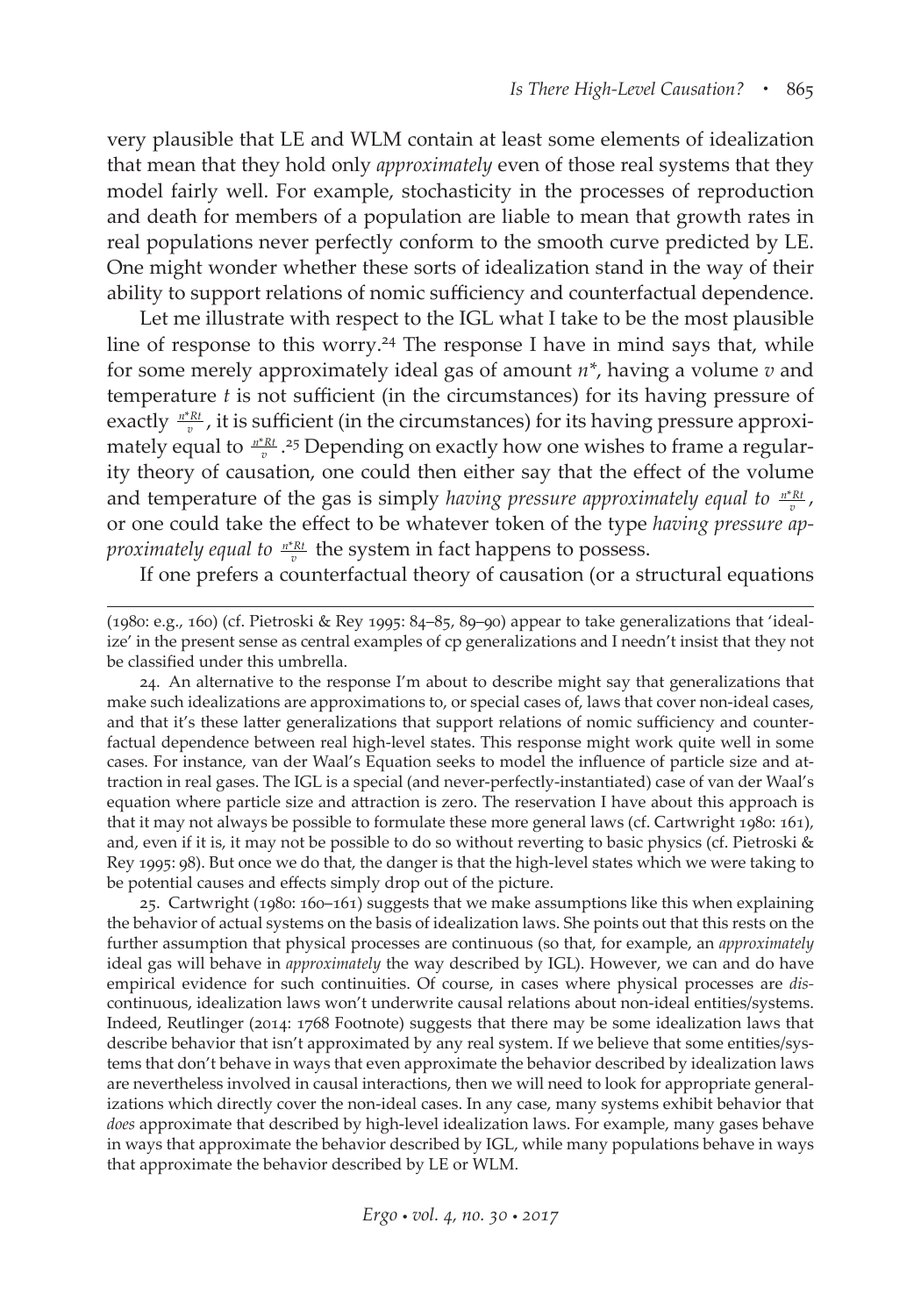variant on such an account), then things are even more straightforward. Suppose that, for a particular system comprising an approximately ideal gas in a container, the actual values of *P*, *n*, *T*, and *V* are *p*, *n*\*, *t*, and *v*. And suppose that *p* ≈  $\frac{n^*Rt}{v}$ . Then clearly, because for such a gas it's generally true that  $P \approx \frac{n^*Rt}{v}$  (or at least this is true for a reasonable range of values of *n*, *T*, and *V*), there are possible values of *n*, *T*, and *V* such that, had the gas system instantiated those values, then it would have been that  $P \neq p$ . That's enough for standard counterfactual theories of causation to count *n*, *T*, and *V* taking values *n*\*, *t*, and *v* (respectively) as causes of  $P = p$ .

So far we've seen that the fact that high-level generalizations—including generalizations of high-level physics such as IGL and special science generalizations such as LE and WLM—admit of *bf* exceptions isn't a reason for thinking that there don't exist the sort of relations of nomic sufficiency or counterfactual dependence between high-level states needed to underwrite relations of highlevel causation. Yet, so far, we've not considered all classes of exception of which high-level generalizations admit. There's a certain class, to the description of which I turn in the next section, which poses more of a problem.

## **5. Exceptions Due to Multiple Realizability (***MR* **Exceptions)**

A class of exception that poses particular problems for the ability of high-level generalizations to underwrite causal relations arises due to the multiple realizability of the states that such generalizations concern. These are what I'm calling *mr exceptions*. To illustrate this sort of exception, consider again a system comprising a gas in a container. Note that the macrostate of such a gas—which is the type of state the IGL concerns—is specified by stating the values of macrovariables like temperature, pressure, volume, and gas amount. A high-level state space for the system can be defined in terms of these variables, with a macrostate of the system corresponding to a point in that space. As indicated in Section 2, the microstate of the system is given by specifying its location in its microphysical phase space. Macrostates of the system are *multiply realizable* by microstates. That is, a point in a high-level state space (defined in terms of macro-variables) corresponds to a *region* in its phase space. As List and Pivato put it, macrostates are *coarse-grainings* of or, in other words, correspond to *equivalence classes* of microstates.

It is well known that exceptions to thermodynamic generalizations like IGL can possibly arise due to certain unusual microphysical realizations of their macrostates. For instance, there are possible initial microstates of a system comprising a gas in a rigid container such that the pressure on the container walls spontaneously decreases without any corresponding change in the gas temper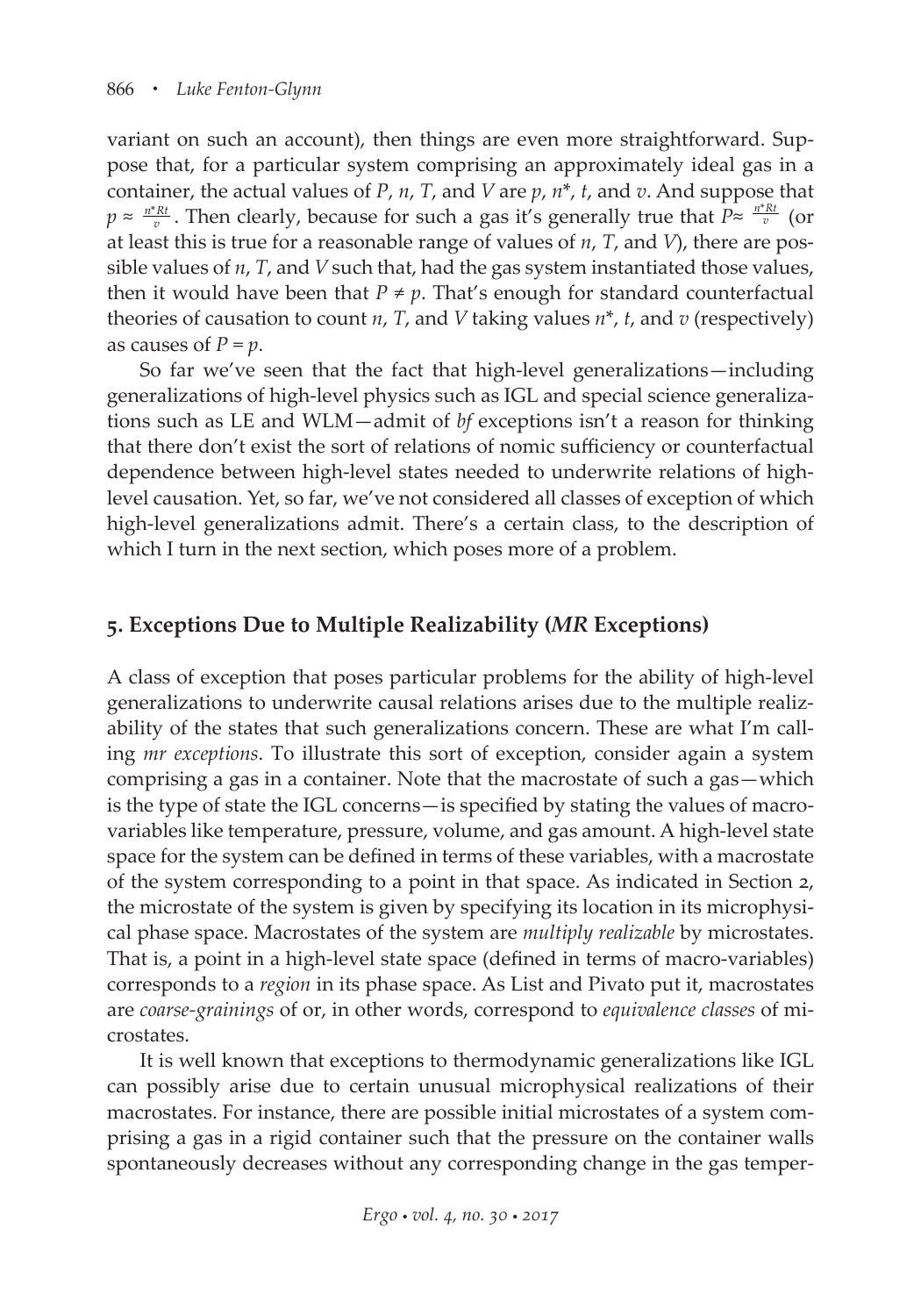ature, volume, or amount, and even without the presence of any 'interfering' background factors like strong electric currents (cf. Roberts 2014: 1782 Footnote). Were such a spontaneous decrease to occur, it would be in violation of the IGL.

This type of exception is one of which many high-level generalizations admit. Take, for instance, a system comprising a population and its environment. As we've seen, a three-dimensional state space for this system can be defined in terms of the variables that appear in the LE (which we'll focus on for simplicity):  $n_1$ ,  $r_{\rm c}$  and *K*. The LE has implications concerning how the system may evolve through this state space. But points in this state space are multiply realizable by points in the system's phase space. And there are points in the system's phase space—very unusual points—that, when evolved forward in accordance with the microphysical laws, lead to dramatic entropy decrease. It turns out that these points are highly 'scattered' in the phase space, so there are almost certainly such microstates that are compatible with any given macrostate (Albert 2000: 67). Yet, in the presence of dramatic entropy decrease, the LE won't even approximately hold. After all, members of a population depend upon entropy increasing processes—such as the diffusion of oxygen in their lungs—for their very survival. Given dramatic entropy decrease, the population will therefore collapse rather than evolving in accordance with the LE.

Perhaps more interestingly, the system comprising the population and its environment can be represented by state spaces that are intermediate in grain between the three-dimensional state space defined in terms of the variables appearing in LE and the phase space of the system. For example, ecologists have noted that the *geographical distribution* of a population can make a difference to its actual growth rate by making a difference to levels of competition for resources in subregions of a habitat (Law, Murrell, & Dieckmann 2003: 252) and to breeding possibilities (Otto & Day 2007: 591). To model the influence of geographical distribution upon population growth, a standard approach is to represent the population's habitat as comprising a finite number of spatial subregions (see e.g., Otto & Day 2007: 591–594; Hastings 1993; Law et al. 2003). The growth of the population in each sub-region is then modeled as a function of the size of the population in that sub-region, the size of the population in neighboring regions (since this affects net migration levels into the region in question), and other factors such as the intrinsic growth rate of the population and the carrying capacity of the sub-region in question. A very simple such model—which we'll consider for illustrative purposes—might simply divide the habitat into two spatial subregions, with  $n_1^i$  representing the size of the population in sub-region *i*, and  $K^i$ representing the carrying capacity of subregion *i*. A straightforward extension of the LE would then provide two equations—giving the growth rates of the subpopulations in each of the two regions—with the following form (which I label 'SLM' for 'Spatial Logistic Model'):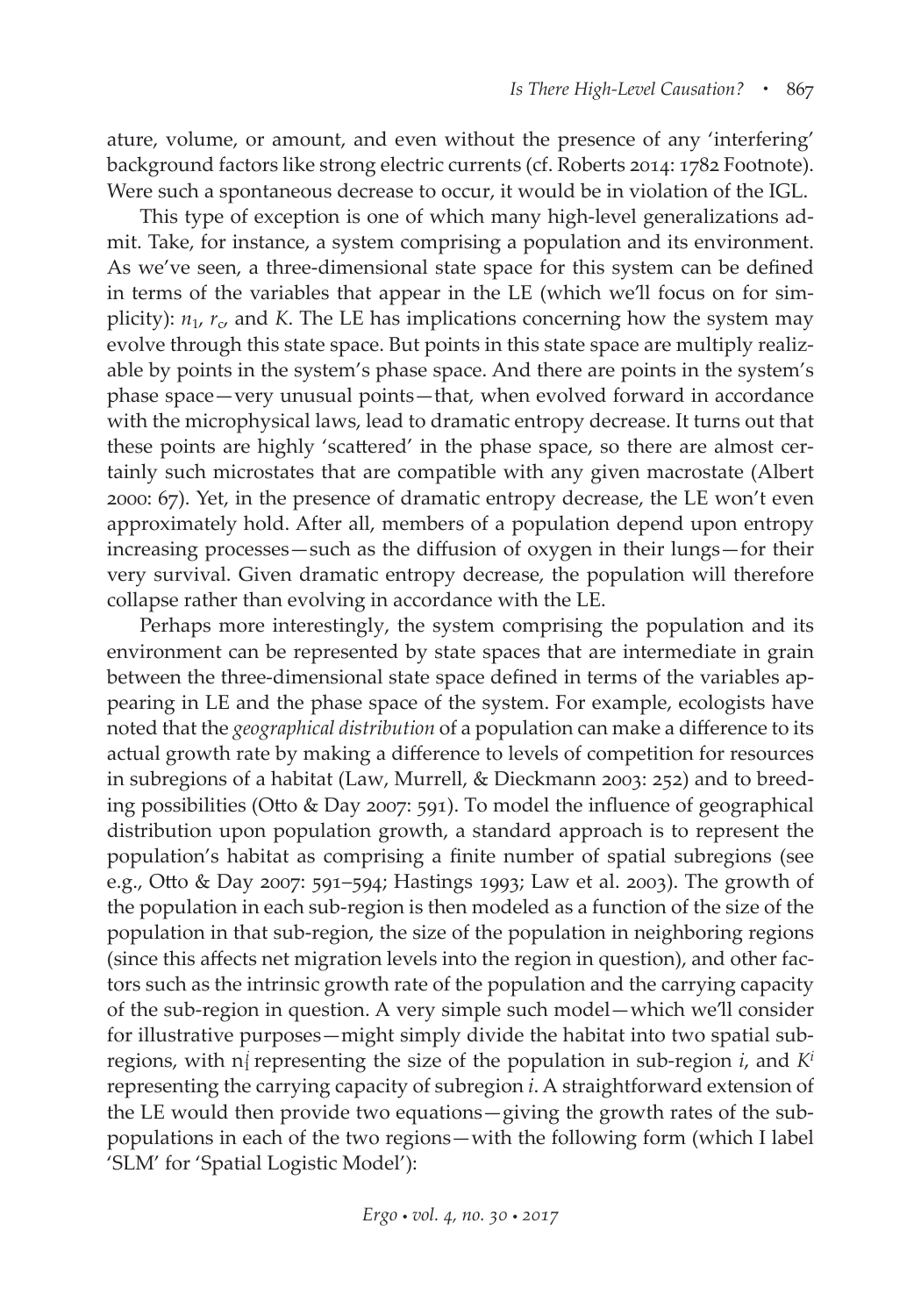(SLM)  
\n
$$
\frac{dn_1^1}{dt} = r_c n_1^1 \left( \frac{1 - n_1^1}{K^1} \right) + a n_1^2 - \beta n_1^1
$$
\n
$$
\frac{dn_1^2}{dt} = r_c n_1^2 \left( \frac{1 - n_1^2}{K^2} \right) + \beta n_1^1 - a n_1^2
$$

The first term on the RHS of each equation is familiar from the LE. The second and third terms represent the influence of migration between the two subregions. The parameter  $\alpha$  ( $0 \le \alpha \le 1$ ) represents the rate at which members of the sub-population in region 2 migrate to region 1, while *β* ( $o ≤ β ≤ 1$ ) represents the rate at which members of region 1 migrate to region 2. (In this simple model, these rates are taken as fixed, though a more sophisticated model might take these rates to be functions of, e.g., the size of the sub-population relative to the carrying capacity in each of the sub-regions of the habitat.) If these parameters were both equal to zero (i.e., if there were no migration between the two subregions of the habitat), then the model would predict simple logistic growth of each of the sub-populations in each of the regions of the habitat.

This model allows us to capture in a simple way how population distribution influences population growth by affecting the level of competition for resources in subregions of the habitat. Of course, one could make the model more sophisticated by, for instance, partitioning the habitat into a greater number of spatial sub-regions, or by seeking to model the effects of geographical distribution on reproduction rates. But for present illustrative purposes, this simple model will do.

The total size of the population in the habitat,  $n_1$ , is the sum of the population sizes in each of the two sub-regions:  $n_1 = n_1^1 + n_1^2$ . Similarly, the maximum sustainable population size for the habitat, *K*, is equal to the sum of the maximum populations that can be sustained in each of its two subregions:  $K = K^1 + K^2$ . Different overall population sizes are *multiply realizable* by specific geographical distributions of the population. In this case, a single value of  $n_1$  is compatible with different combinations of values of  $n_1^1$  and  $n_1^2$ , while a combination of values for  $n_1^1$  and  $n_1^2$  determines a value for  $n_1$ . Likewise, different overall maximum sustainable population sizes are multiply realizable by different combinations of values for  $K^1$  and  $K^2$ .

 As we saw, LE suggests a representation of the system comprising the population and its habitat by a state space of three dimensions—with the dimensions corresponding to the variables  $r_c$ ,  $n_1$ , and *K*. The SLM, on the other hand, suggests a representation by a state space comprising five dimensions: one corresponding to each of the variables  $r_c$ ,  $n_1^1$ ,  $n_1^2$ ,  $K^1$ , and  $K^2$ . Since values of the variables  $n_1$  and *K* are multiply realizable by combinations of values for  $n_1^1$  and  $n_1^2$ , and of  $K^1$ and  $K^2$  respectively (while the dimension corresponding to  $r_c$  exists in both state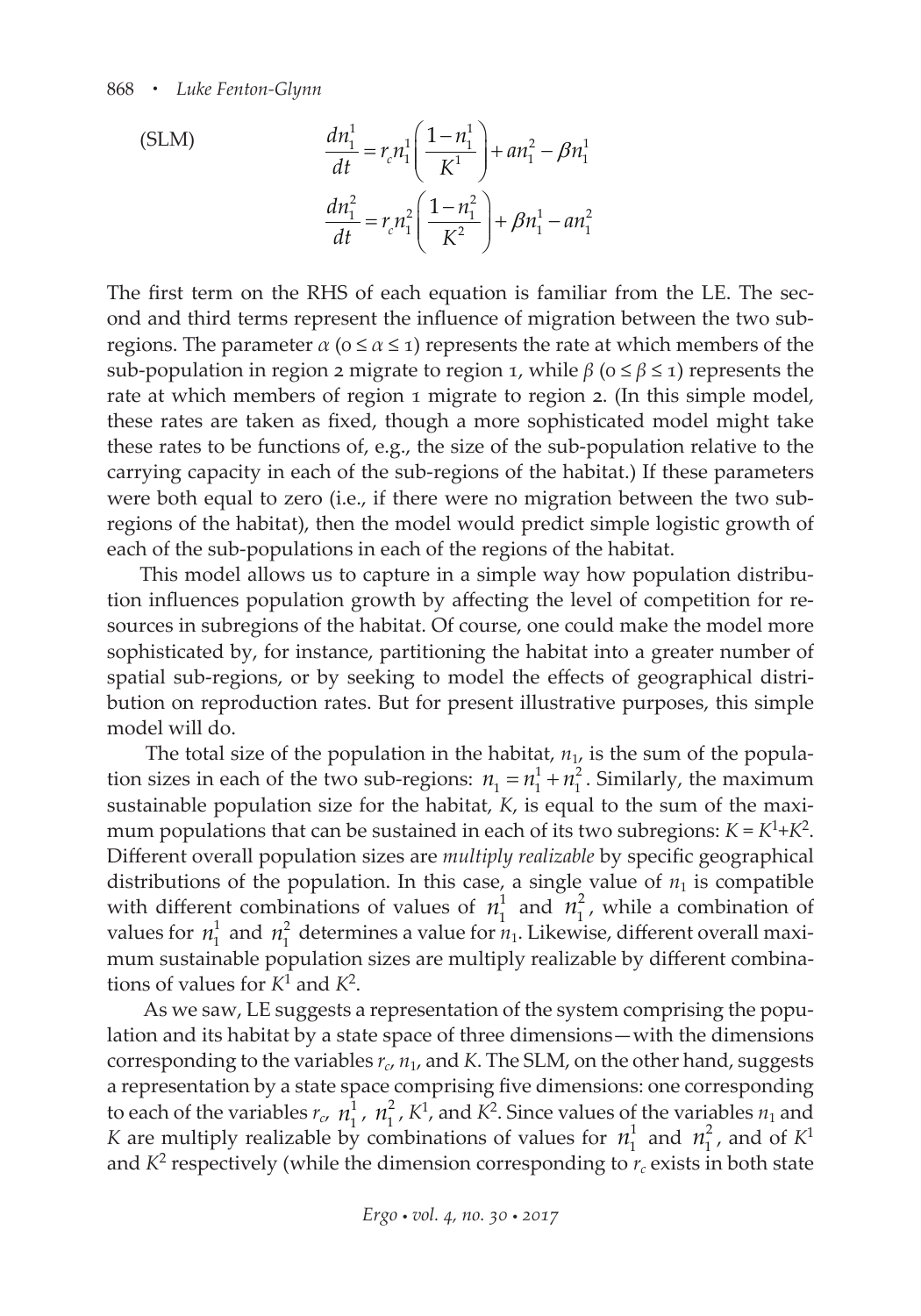space representations), points in the three-dimensional state space correspond to regions in the five-dimensional state space. Or, as List and Pivato would put it, points in the former state space correspond to *equivalence classes* of points in the latter. The latter state space is a *finer grained* representation of the system than the former because it represents not just total population size (and carrying capacity), but how that population (and carrying capacity) is distributed.<sup>26</sup>

Interestingly, it turns out that population growth can be extremely sensitive to precise initial conditions, including the precise geographical distribution of the population and environmental resources (see Hastings 1993; May 1974). For instance, even a very small perturbation of the precise, individual-by-individual initial geographical distribution of members of a population can make a difference to whether the overall population grows in (approximate) accordance with LE or sharply declines, even when the population size is well below the overall carrying capacity (see Hastings 1993). When it comes to those populations that are normally well-modelled by the LE, it is presumably the case that the precise geographical distributions that lead to such sharp population declines are rare. The situation in which the population is initially precisely distributed in one of those rare ways that leads to dramatically LE-violating behavior is analogous to a thermodynamic system's being at one of those rare points in its phase space that leads to a decrease in entropy.

For present purposes, it's a moot question whether we class *mr* exceptions as cases where the *cp* conditions associated with a generalization are violat-

<sup>26.</sup> The state space constructed from the variables in LE is thus a higher-level state space than that constructed from the variables in SLM. Could it also be said that a state space constructed from the variables in LE is a higher-level state space than that constructed from the variables in WLM or that a state space constructed from the variables in Boyle's Law is a higher-level state space than that constructed from the variables in IGL? I take the answer to be 'no' for the reason that the variables in WLM and IGL are simply supersets of those in LE and Boyle's Law respectively, reflecting the fact that they simply incorporate the influence of (metaphysically) independent factors that were left as background in LE and Boyle's Law rather than genuinely representing the system in some more fine-grained way. The variables in SLM, by contrast, are not a superset of those in LE. Rather, the variables  $n_1$  and  $K$  in LE are replaced in SLM by the pairs of variables  $n_1^1$  and  $n_1^2$  and  $K^1$  and  $K^2$ , respectively. Still, one might observe, we could define new variables: *X*  $\equiv$  3 × *PV* and *Y*  $\equiv$  2 × *PV*, so that *X* – *Y* = *nRT*. The variables appearing in the latter generalization aren't simply a superset of those in Boyle's Law. But presumably our reasons for not wanting to count IGL as representing systems at a 'lower level' than Boyle's Law apply also to this generalization. The upshot is that I think we must, either by modifying our definition of multiple realizability, or List and Pivato's characterization of what it is for one state space to be 'higher-level' than another, add the restriction that one state space does not count as 'lower-level' than another (perhaps because its states don't genuinely count as 'multiply realizing' those of that other) if it is parameterized by a set of variables that is, *or is defined by logico-mathematical operations upon*, a superset of the variables in terms of which that other is parameterized. (Note that one can't make logico-mathematical inferences from the values of  $n_1$  and *K* to the specific values of  $n_1^1$  and  $n_1^2$  and  $K<sup>1</sup>$  and  $K<sup>2</sup>$ , so the variables in SLM continue to count as parameterizing a more fine-grained state space than do those in LE.)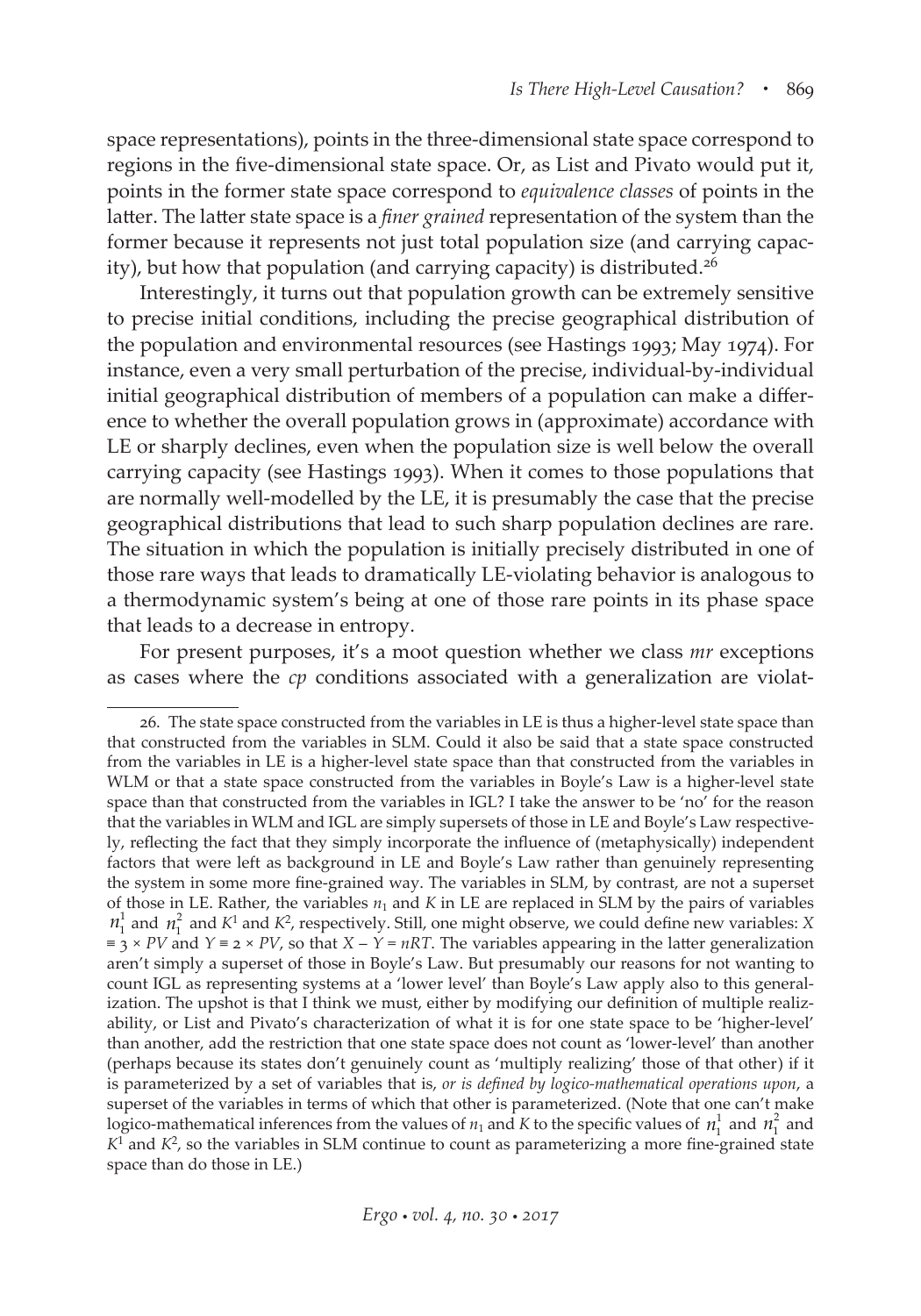ed.27 What's important is that, as we shall see in Section 6, *mr* exceptions pose quite a different set of challenges from *bf* exceptions to a generalization's ability to support causal relations—a challenge that existing accounts of how nonexceptionless generalizations can support causal relations appear unable to meet.

*MR* exceptions are quite different in nature from *bf* exceptions. *BF* exceptions as I have characterized them—are due to the (causal) influence of factors that are representable by (macro-)variables that are metaphysically independent of those that appear in the original generalization. By contrast, *mr* exceptions are due to unusual *realizations* of the states represented by the variables in the original generalization. These lower-level states are not metaphysically independent of those represented by the variables in the original generalization. If we seek to eliminate exceptions of this type from our generalizations, we do not simply add variables, but rather *replace* the variables in our model with variables that represent more fine-grained states of affairs. Thus, in seeking to formulate a generalization that avoids the exceptions to LE that arise because of the possibility of certain ways the population may be *distributed*, we replace the variable that simply represented the overall size of the population  $(n_1)$  with variables that represent the size of the population in different geographical sub-regions of the habitat. The overall size of the population in a habitat is not metaphysically independent from the size of the population in each of the sub-regions of the habitat: facts about the latter determine facts about the former in a stronger-than-nomological manner.

Similarly, in seeking to formulate a generalization that avoids the exceptions to IGL—or for that matter LE, WLM, or SLM—due to rare but possible *microphysical realizations* of the macrostates of the systems these generalizations seek to model, we would need to opt for a model that, instead of representing the system's *macrostate* (using variables like temperature, pressure, and volume in the case of IGL) contains variables representing its *microstate*, that is, the positions and momenta of the particles it comprises. The macrostate of a system (such as a gas in a container) is not metaphysically independent from its microstate: the latter determines the former in a stronger-than-nomological manner.

Before discussing the problems *mr* exceptions pose for high-level causation and potential resolutions of that problem, it's worth noting that there are exceptions to high-level generalizations that are a sort of 'mixed case' between *mr* exceptions and *bf* exceptions, and in fact these may be more common than pure *mr* exceptions. This is brought out by Fodor's (1991) discussion—prompted by Schiffer

 $27.$  Schiffer (1991: 7) appears to view such exceptions in this way, saying "certain realizations [of the high-level state described by the generalization] may themselves be among the defeating conditions alluded to in the ceteris paribus clause." In Fenton-Glynn (2016), I argued that such exceptions should not be construed as cases in which the *cp* clause of the generalization is violated. However, I don't wish to take a stand on this issue here. For relevant discussion, see Earman and Roberts (1999: 463–465).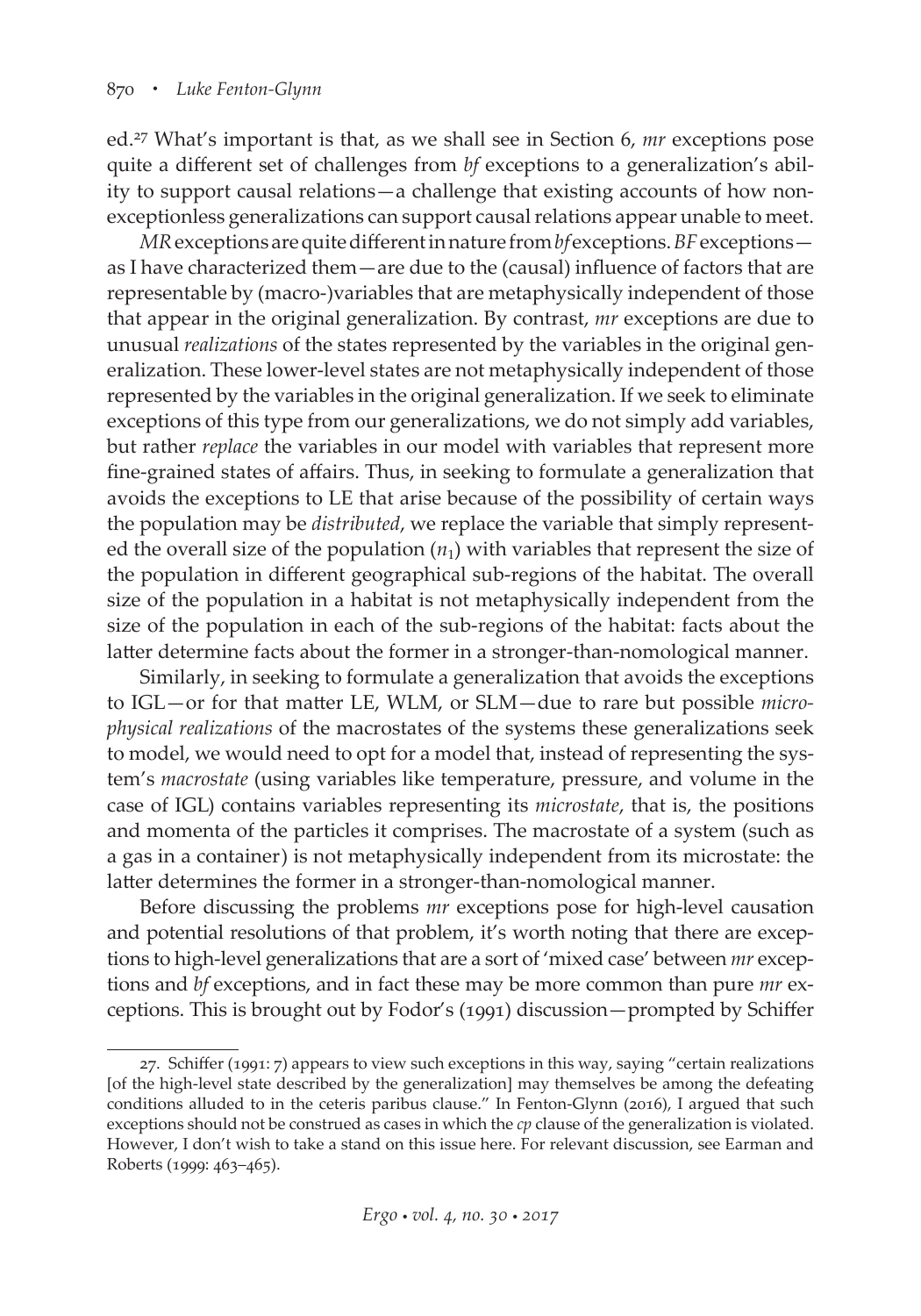(1991)—of the distinction between what he calls '*mere* exceptions' and '*absolute* exceptions' to high-level generalizations. Absolute exceptions correspond closely to pure cases of what I've been calling *mr* exceptions; '*mere* exceptions' are more of a mixed case. To make the distinction clear, a little background is needed.

Suppose that a particular high-level generalization admits of *bf* exceptions, but not *mr* exceptions. Then, following Schiffer (1991) and Fodor (1991), call the 'background' circumstances that must obtain for the values of the independent variables in that generalization to genuinely nomically suffice for the value of its dependent variable a 'completer'. Ignoring, for the moment, its *mr* exceptions, a 'completer' for IGL—or an application of it where, say, pressure is the obvious dependent variable because the gas is heated in a rigid container—might involve the absence of strong electric currents through the gas, and so on.

One of Schiffer's (1991: 4) key insights is that it may often be the case that there is no *high-level* state that serves as a 'completer' for a high-level generalization that admits of what I'm calling *bf* exceptions, or at least not one at the level of the generalization in question. Indeed, this may well be true for the IGL. For instance, suppose that a gas is in a container that is impervious to any but very high velocity molecules. Given scattering, we know that microstates of a thermodynamic system that lead to normal thermodynamic behavior typically differ from those that don't only by a small perturbation. Consequently, enough incident high-velocity particles entering the container in just the right way could alter the gas's microstate in such a way as to put it in a state that leads to thermodynamically abnormal behavior, with the consequence that the gas's behavior does not (approximately) conform to IGL. The manner of incidence of highvelocity incident particles seems to be a microphysical fact that a high-level state description of the gas-in-container system, even together with a high-level state description of its environment, does not capture. Thus, a 'completer' for IGL would appear to involve microphysical facts.

Schiffer's (1991: 5) second key insight is that microphysical factors (or more generally lower-level factors) may not act as 'completers' for the states captured by the high-level variables featuring in the original generalization. For example, the precise pattern of incidence of high-velocity particles does not combine with the facts about the gas's *macrostate* to yield a condition that's sufficient for behavior according to the IGL. That's because whether the precise pattern of incidence of high-velocity particles does or does not prevent the gas from behaving in accordance with the IGL depends on the *microstate* of the gas itself—that is, upon how the macrostate of the gas is realized. So really, the facts about the precise pattern of incidence of high-velocity particles is only a completer (or at least part of a completer) for the *microstate* of the gas, that is, a condition with which the *microstate* of the gas combines to form a sufficient condition for later microstates that realize a macrostate in which (say) the pressure of the gas is higher.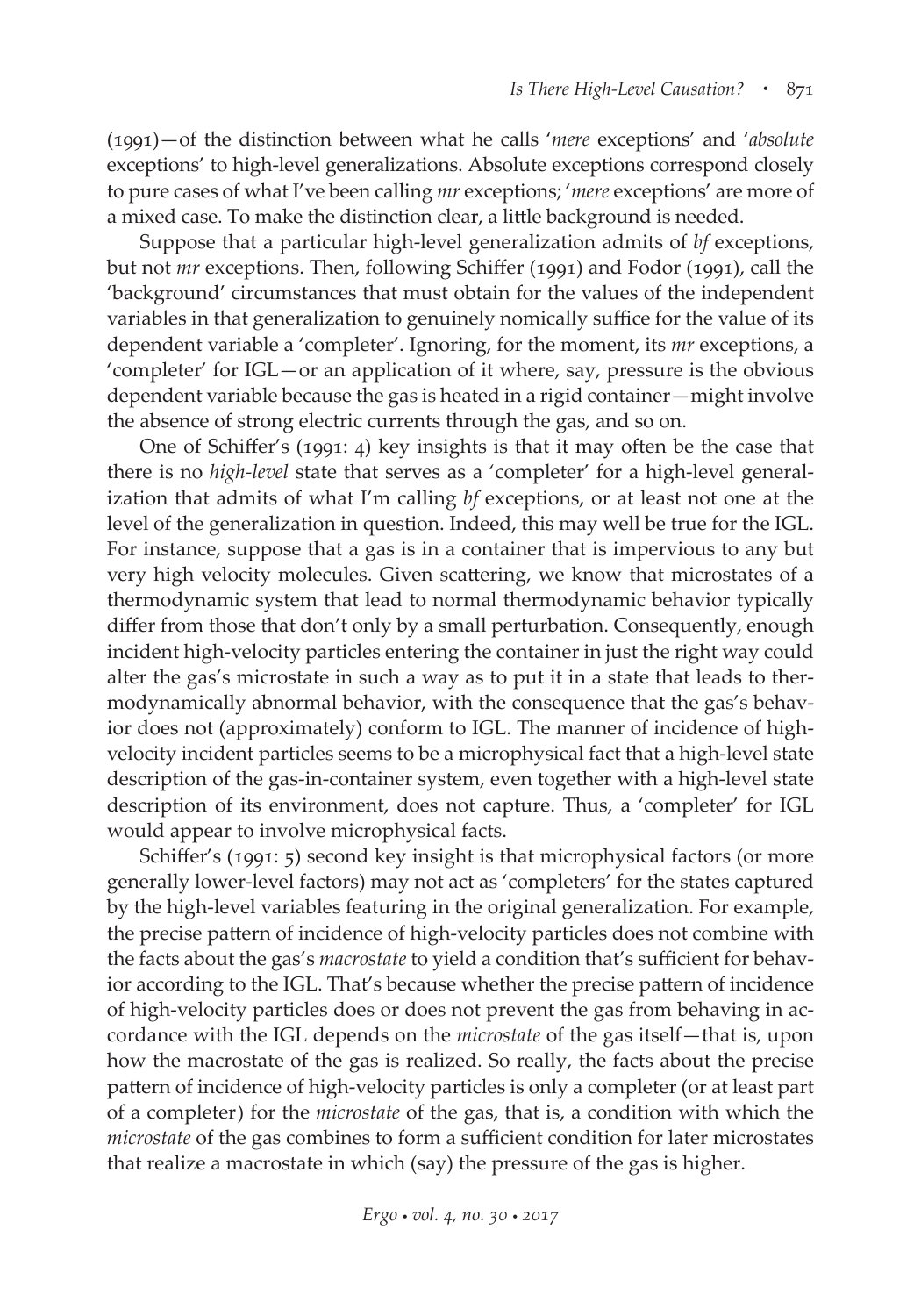#### 872 *• Luke Fenton-Glynn*

Fodor (1991: 24)—drawing upon Schiffer's insights—observes that, even if there exists a nomologically possible (micro-level) completer for every possible realizer of the gas's macrostate, it may well be nomologically possible for a particular realizer to occur without one of its completers. In terms of our running example this would be so if the microstate of the gas were changed, because of the actual pattern of incidence of high velocity particles, into one that leads to unusual thermodynamic behavior despite the fact that alternative patterns of incidence of such particles wouldn't have transformed it into such a state. Cases where all realizers of the state described by the independent variables in a generalization have nomologically possible completers, but where, on a particular occasion, a realizer occurs without its completer, are termed '*mere* exceptions' by Fodor (1991: 24). Cases of 'mere exceptions' are really a kind of mixed case between what I have termed *bf* exceptions and *mr* exceptions. In such cases the micro-realizer of the macrostate captured by the independent variables in the generalization conspire with (*micro-level*) background factors to produce an exception to the generalization. Evidently we'll need to be sensitive to mixed case exceptions like this, as well as to *bf* and *mr* exceptions, if we are to account for high-level causation.

Pure cases of *mr* exceptions arise where a realizer of the state described by the independent variables in a generalization is instantiated and that realizer has *no* nomologically possible completer. Fodor (1991: 24) calls exceptions that arise where such realizers are instantiated '*absolute* exceptions'. As Schiffer puts it, while some exceptions to high-level generalizations may result (at least in part) from the interference of background factors, "certain realizations of [a system's macrostate] *M* may themselves be among the defeating conditions" (1991: 7).

The IGL might admit of absolute exceptions if, for example, there are possible realizers of the macrostate of a gas-in-container system such that no possible environmental interference could perturb its microstate in such a way as to lead to it evolving in (approximate) conformity with the IGL. This might be the case if, for example, the gas is in a microstate which is such that, if it is unperturbed by environmental interference, it will lead to thermodynamically unusual behavior *and* the gas is in a lead container that shields it from environmental interference thus ensuring that no such influence is possible.<sup>28</sup>

<sup>28.</sup> Of course, the fact that the gas is in a lead container might itself be considered a 'background factor'. So perhaps a more clear-cut example of an absolute exception would be the exception to the Second Law of Thermodynamics (SLT) that arises if the total entropy of the universe as a whole declines for a time. There is no possibility of outside influence upon the universe as a whole. Yet its total entropy may still decline for a while if its initial microstate is of the right sort.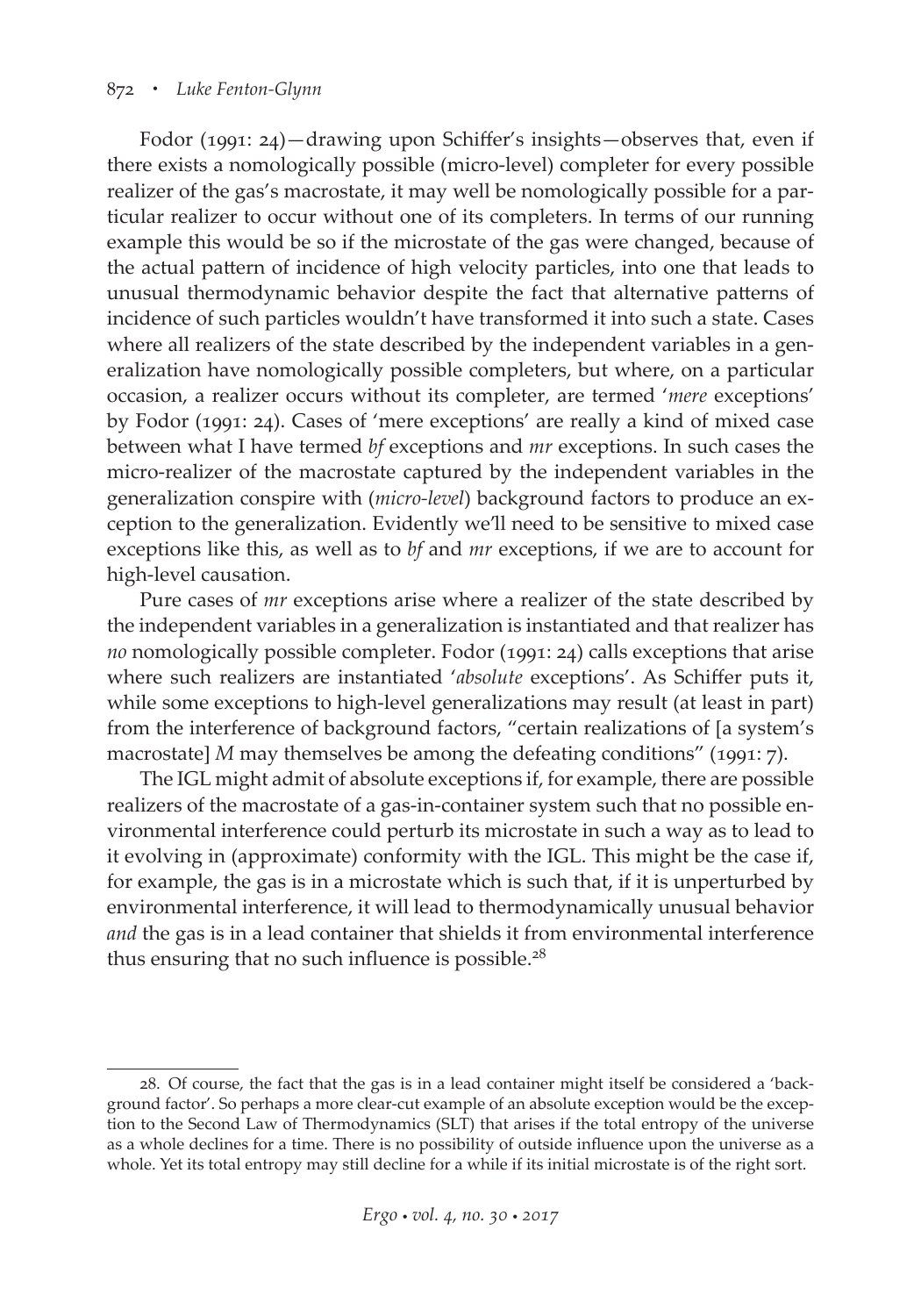#### **6. MR Exceptions and Causation**

*MR* exceptions to high-level generalizations—including those of the pure, absolute, variety and those of the mixed, *mere* exception variety—pose a problem for the accommodation of high-level causal relations in a way that pure *bf* exceptions (i.e. cases where a high-level generalization admits of exceptions because of the possibility of interference from high-level background factors) do not. Fodor, Lepore and Loewer, and Hitchcock and Woodward's arguments (reviewed in Section 4) that non-exceptionless generalizations can support relations of nomic sufficiency and counterfactual dependence apply well to generalizations that admit only of (pure) *bf* exceptions. But we have now seen that high-level laws at least often admit of *mr* exceptions too.

Suppose, for instance, that the volume of a gas is reduced while the temperature and gas amount is held constant, and suppose that this occurs in circumstances in which the gas isn't subject to a strong electric field, or any other sort of interfering high-level background factor. And suppose that the pressure of the gas increases. We might naturally think that the reduced volume is a cause of the increased pressure. Yet it now appears that, in fact, the reduced volume is not a non-redundant element of a set of conditions present on the occasion in question that is sufficient for the increased pressure. This means that it's not, as the arguments due to Fodor that we considered in Section 4 might have led us to believe, a cause of the increased pressure by the lights of sophisticated nomic regularity theories of causation. The reason is that, as we have seen, it's possible for the volume of the gas to be reduced, even while the temperature and gas amount is held fixed, the gas is not subject to a strong electric field, and so on, while the gas pressure still does not rise. That's because there are (highly unusual) micro-realizers of the macrostate of the gas system as the gas volume is reduced (perhaps together with the microstate of its environment—which may include, for example, incoming high-velocity particles) that lead, according to the microphysical laws, to precisely this result. Now, given that the gas pressure in fact increased, its microstate (together with the microstate of its environment) wasn't in fact one of these highly unusual ones. Nevertheless, it's only the precise microstate itself (perhaps together with the microstate of the environment), and not the macrostate of the gas system that it realizes that (in the circumstances) is sufficient for an increase in gas pressure (cf. Schiffer 1991: 7). Moreover, if the facts about the macrostate of the gas were added to the set of facts about its microstate (and that of its environment), the facts about the macrostate would be redundant, because the facts about the microstate of the gas (and its environment) are already a sufficient condition for the increase in gas pressure (cf. Hoefer 2004: 106).

Drawing a similar distinction to that made here between *bf* and *mr* excep-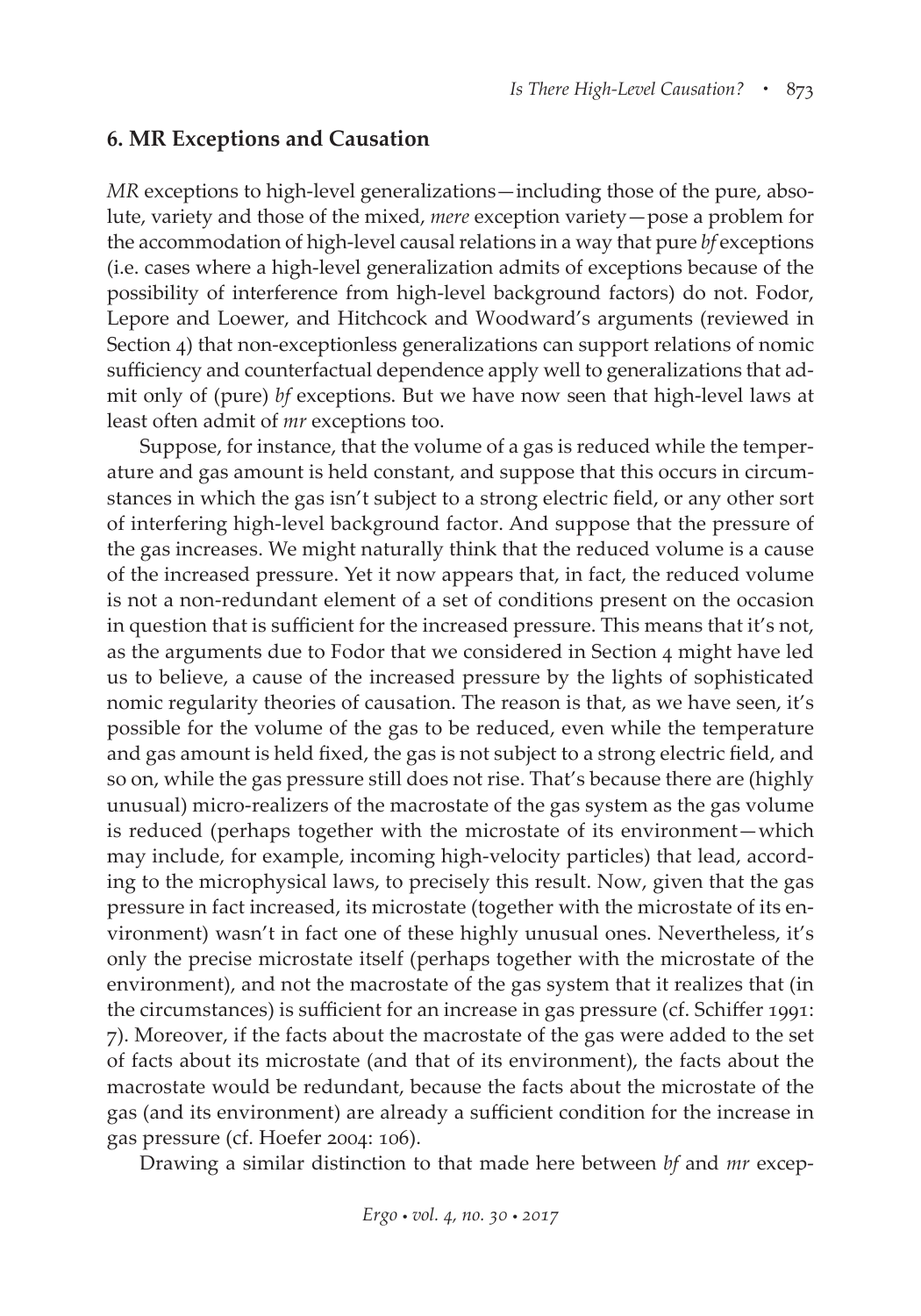#### 874 *• Luke Fenton-Glynn*

tions, Hoefer (2004) suggests that high-level states that are putatively sufficient in the circumstances for a given effect face

the enemy from without, and the enemy from within. The kinds of problems we have dealt with so far [viz., interfering background factors]... count as enemies from without. But . . . in many cases we need to exclude the enemy from within: microscopic initial- and boundary-conditions that are just perverted and 'atypical' enough to entail the non-production of the usual effect. . . . If the macro-level [state] proposed [as a cause] supervenes on the 'wrong' initial conditions . . . then all sorts of weird things may take place, including the failure of the customary effect E to ensue. (Hoefer 2004: 105)

Fodor (1991) himself doesn't develop his account of how generalizations can support causal relations in light of the possible existence of absolute and *mere* exceptions, but only develops an account of how to reconcile the idea that a generalization admits of absolute and mere exceptions with its being both true and non-vacuous. Indeed, as should be clear from the preceding discussion, it's hard to see how an account of how generalizations that admit of absolute and mere exceptions can nevertheless support relations of nomic sufficiency would go.

It also appears that the sort of exception under consideration makes trouble for the ability of high-level generalizations to underwrite the sort of counterfactuals in terms of which causation is analyzed by counterfactual analyses (cf. Hoefer 2004: 107–109; Hájek 2017). For instance, we might wish to say that a gas's current volume is a cause of its pressure. But it's possible for the gas pressure to be lower or higher than predicted by the IGL (even when there's no strong electric field or anything like that) due to the system's (or the system together with its environment's) being in an unusual initial microstate. That is, there are possible micro-realizers of the gas system (plus its environmnent) in which a lower or a higher than usual number of the particles (or of the relatively high velocity particles) impact upon the container walls. Even if the actual microstate of the gas (plus its environment) is a relatively normal one (thus the pressure is roughly what is predicted by the IGL), it appears false that, if the gas volume had been different, the gas pressure would have been different. After all, if the gas volume had been different, the gas just might have been in one of those rare microstates that (together with the microstate of its environment) results in the pressure being exactly the same as it actually is.29 The reason to think this is that

<sup>29.</sup> For arguments that the rarity of the microstates leading to the 'deviant' macroscopic behavior doesn't mean that they're irrelevant to the truth-values of the counterfactuals in question, see Hájek (2017) and Hoefer (2004: 109). For instance, it doesn't seem that it can be maintained that worlds in which 'deviant' microstates are instantiated are less close/similar to the actual world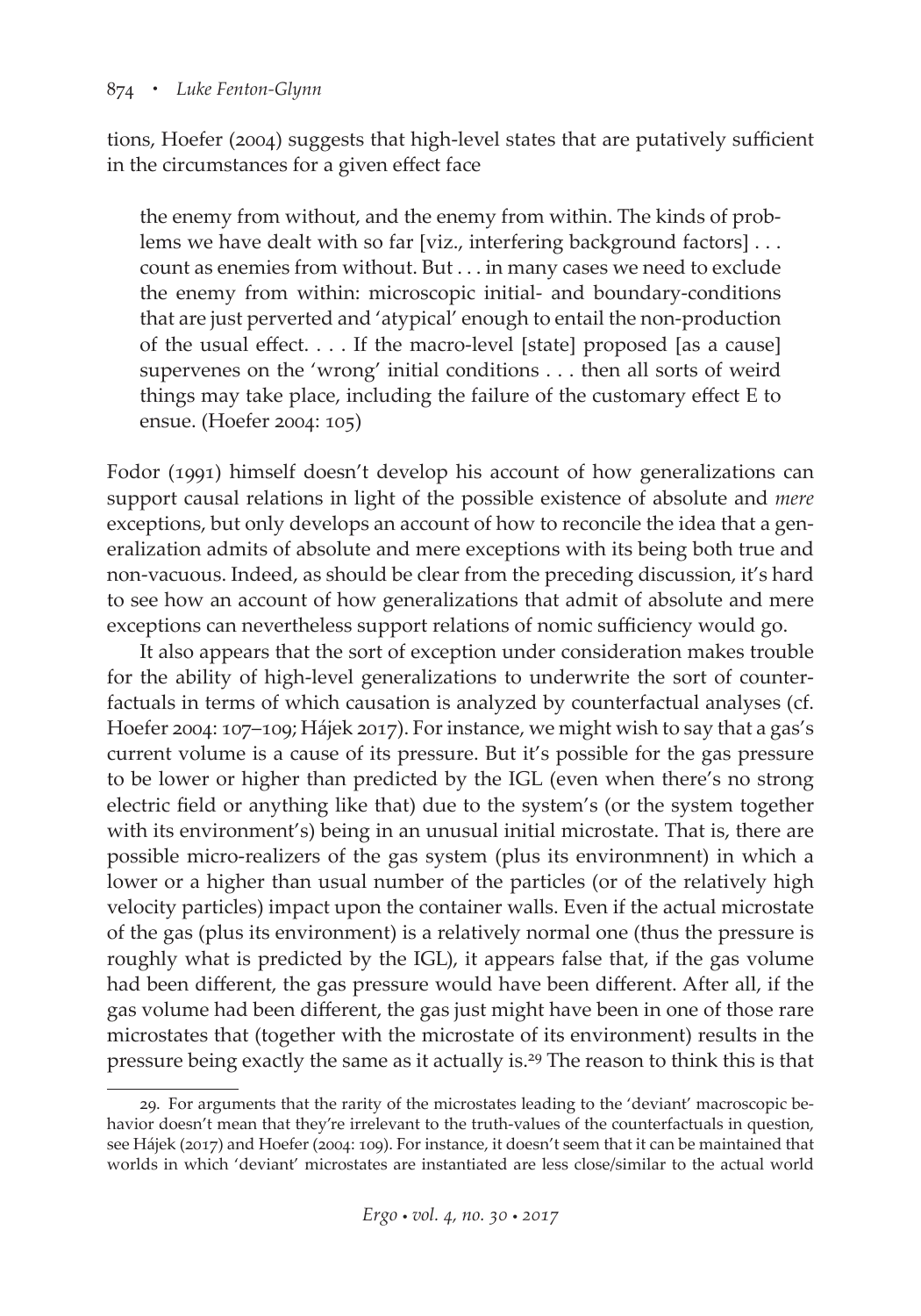the gas couldn't be in a different macrostate (as it would be if the volume were different) without being in a different microstate. Moreover, it's difficult to see that there could be a fact about which specific microstate it would be in (given that many microstates are compatible with the counterfactual supposition about its macrostate). Given the 'scattered' nature, in the phase space of the system, of the microstates that lead to unusual macroscopic behavior there are, for any given macrostate, such microstates that realize it. Moreover, given scattering, it's plausible that only by specifying the full microstate of the system (plus its environment) would we specify a state upon which the gas pressure genuinely counterfactually depends. But counterfactual dependence on a microstate is not what is needed, by the lights of counterfactual analyses of causation, to give us genuine high-level causation.

The present problem also afflicts structural equations versions of the counterfactual approach to causation. Suppose we have a 'structural' equation for the gas system that expresses its pressure as a function of its temperature, volume, and amount:  $P = \frac{n^2 R t}{v}$ . We thus treat pressure as the dependent variable for this system, at least on this occasion. The trouble is that, interpreted as a structural equation, this equation entails counterfactuals of the form, 'if the amount of gas had been *n′*, the gas temperature had been *t′*, and the container volume had been  $v'$ , then the gas pressure would have been  $\frac{n'Rt}{v'}$  $\frac{Rt'}{v'}$ . But generally such counterfactuals are false for reasons we have already seen: namely that if the amount of gas had been *n′*, the gas temperature had been *t′*, and the container volume had been *v′*, then the microstate of the gas *might* have been one of those unusual ones that does not give rise to a gas pressure of (approximately)  $\frac{n'Rt}{v'}$  $\frac{\textit{'Rt}'}{\textit{v}'}$ . Encoding false (or at least not approximately true) counterfactuals is one way in which a SEM can count as 'inappropriate' (Hitchcock 2001: 287; Halpern & Hitchcock 2010) so that, even though such a model seems to imply that the gas volume is a cause of its pressure (because it implies that the former counterfactually depends on the latter), this doesn't imply that gas volume is a genuine cause of its pressure (because the counterfactuals encoded by the model are false).<sup>30</sup> To obtain a struc-

than those in which 'normal' microstates are instantiated, at least not on the standard, Lewisian (Lewis 1979) account of similarity among possible worlds (see Hoefer 2004: 109–110; Hájek 2017; Fenton-Glynn 2016: 279–281), especially as 'deviant' microstates are sometimes instantiated in the actual world (see Hoefer 2004: 110).

<sup>30.</sup> In fact, Hitchcock and Woodward (2003a; 2003b) in effect weaken this condition on model 'appropriateness' slightly by requiring that the structural equations in a model are accurate (or in their terminology 'invariant') over a certain *range* of possible values for the variables on the RHS of the equations (i.e., that the counterfactual values that they entail for the variable on the LHS were the variables on the RHS to take values in this range are the true counterfactual values that the variable on the LHS *would* take in such circumstances) but not that they be accurate over the whole range. (Such generalizations that are accurate over only a certain range correspond to what Reutlinger et al. [2017: Section 3.1] term 'restricted' *cp laws*. This corresponds to an additional type of exception of which a scientific generalization may admit, though not one that poses a threat to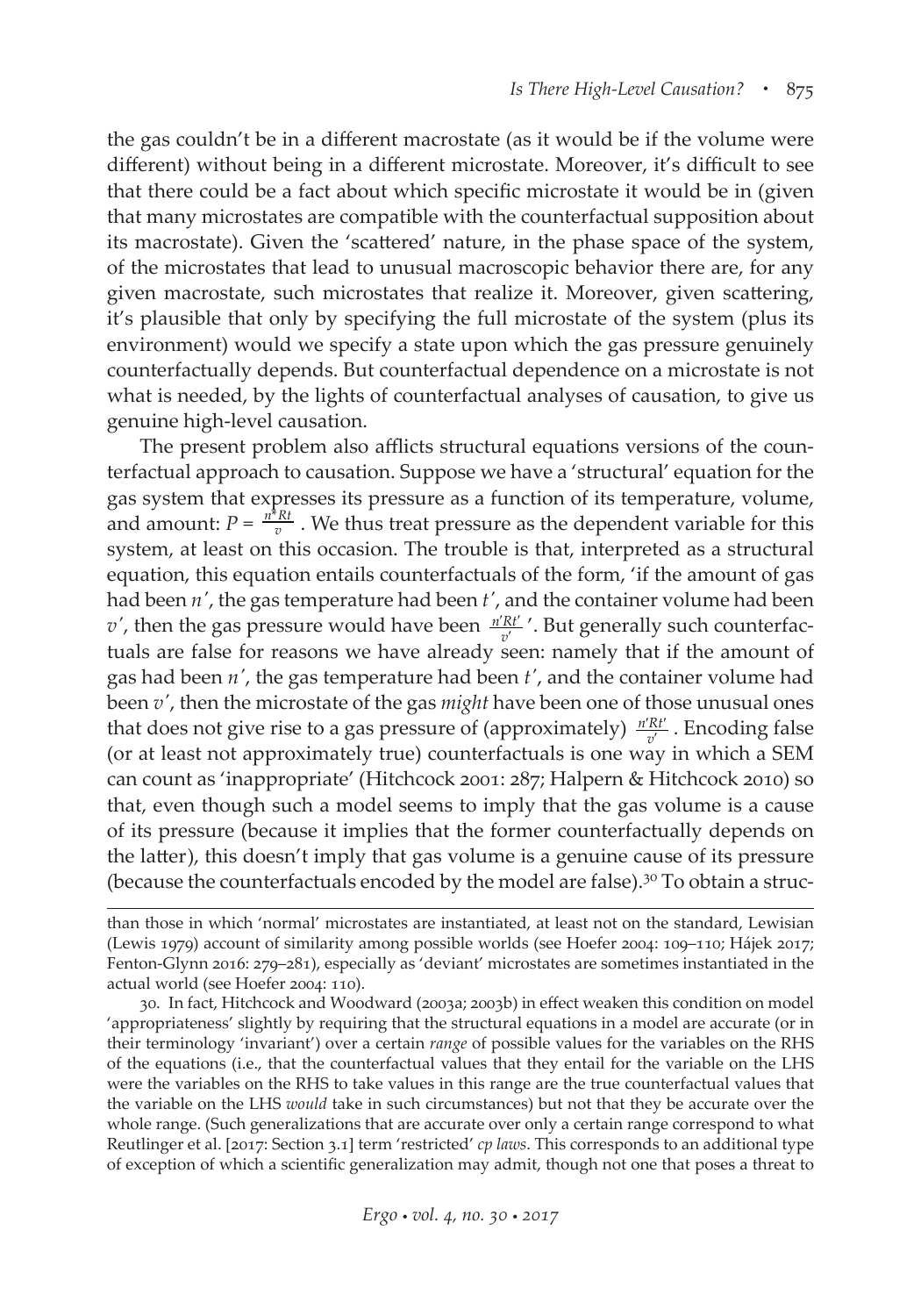tural equation that represents what gas pressure genuinely counterfactually depends upon, it seems that its variables (those on the RHS at least) would need to represent the microstate of the gas (plus its environment). But then structural equations analyses would only yield the result that it is the microstate of the gas (plus its environment), and not its macrostate, that is the cause of the gas pressure. They would therefore not imply that we have a case of high-level causation.

Analogous points can be made with respect to the LE and WLM. It would be very natural for an ecologist to take the small size of a population relative to its environment's carrying capacity to causally explain the high growth rate of the population (see Tsoularis & Wallace 2002). Yet, as indicated by Hastings (1993), it appears that there are some precise individual-by-individual ways a population of a given size might be geographically distributed that (even in the absence of predation, natural or manmade disasters, etc.), rather than leading to usual logistic growth, lead to quite different growth behavior (Hastings 1993: 1365). Interestingly, it appears that, in a state space that represents the precise geographical distribution of members of a population, those points that lead to abnormal growth patterns are highly dispersed or 'scattered' (Hastings 1993: 1370), just as the points that lead to unusual thermodynamic behavior are highly 'scattered' in the phase space of a system. This means that, for any given overall population size, it's likely that it is compatible with precise population distributions that lead to abnormal growth patterns. So a population's having a certain low size  $n_1$  relative to the carrying capacity *K* is not *sufficient* for a high growth rate (more precisely, a growth rate close to  $r_c$ ) even in circumstances where interfering background factors, like natural disasters and so on, are absent.

In order to find a state that might be sufficient (in the circumstances) for LE or WLM-like population growth, it would seem necessary to model the geographical distribution of the population (along the lines of SLM) and not simply

their ability to underwrite causal relations, and least not by the lights of Hitchcock and Woodward's account.) The trouble is that, given the point about the 'scattered' nature in phase space of points leading to unusual macroscopic behavior for the gas, it appears that *any* combination of values taken by the variables on the RHS will be compatible with the system's being at one of these deviant points in its phase space, so that the structural equation under consideration won't even be accurate ('invariant') over a certain range.

Another point worth noting about the structural equations approach—at least on the versions espoused by Woodward (2003) and Hitchcock and Woodward (2003a; 2003b)—is that it is associated with a specific way for evaluating counterfactuals. Namely, we're supposed to consider what would happen if their antecedents were realized by 'interventions'. The notion of an 'intervention' is a (semi-)technical term defined by Woodward (2003: 98). Roughly speaking, we can think of an 'intervention' as an ideal experimental manipulation of the variables mentioned in the antecedent of the counterfactual to set them to the required values. But appealing to this special way of evaluating counterfactuals doesn't get us off the hook. After all, no part of Woodward's (2003: 98) definition of an intervention entails, for any values of *n*, *V*, and *T*, that, if the gas had been intervened on to set the values of *n*, *V*, and *T* equal to those values, the gas wouldn't have been in one of those rare microstates such that its pressure was significantly different from  $\frac{n^*Rt}{v}$  (cf. Fenton-Glynn 2016).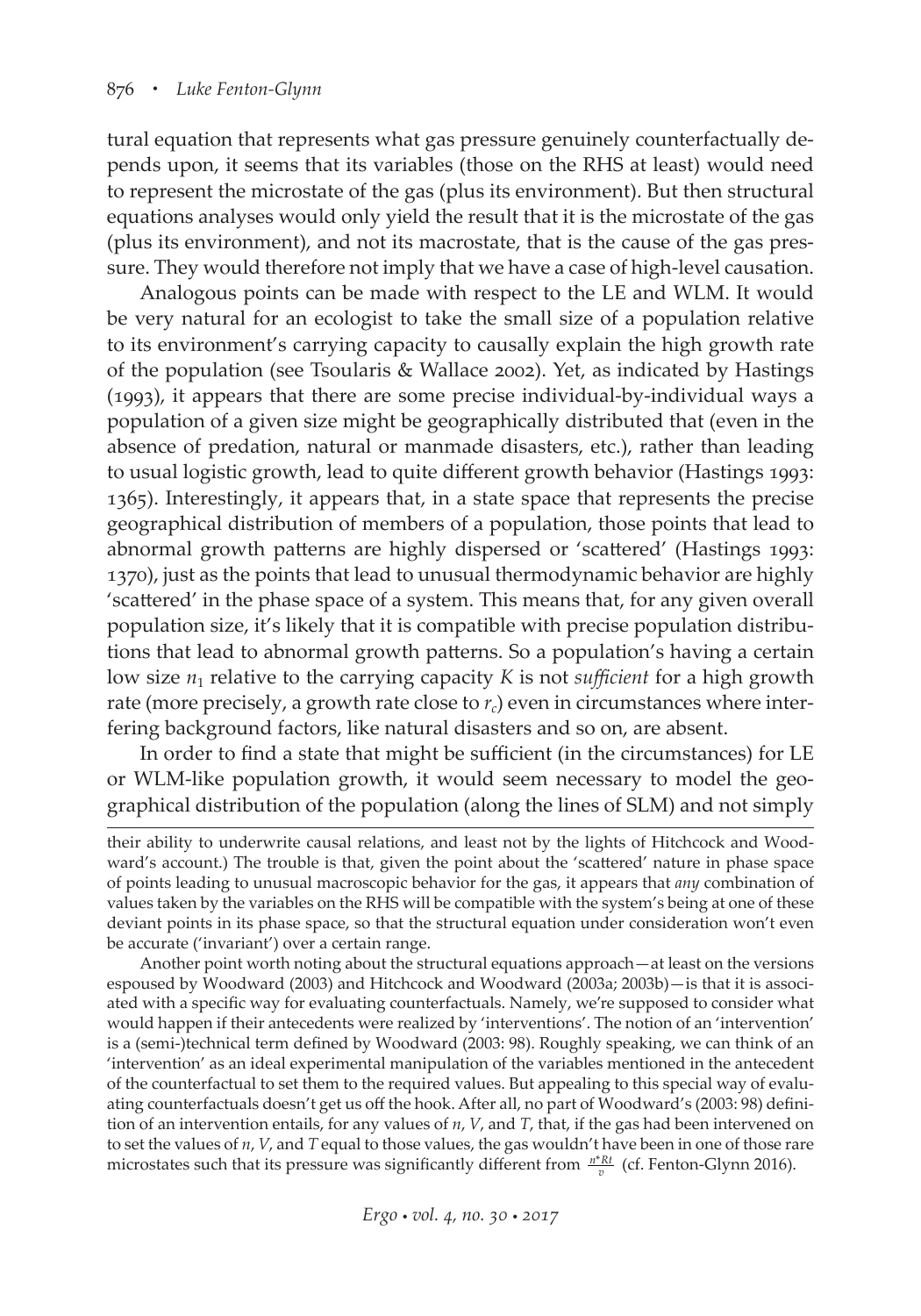its overall size. Yet even if the geographical distribution is not one of those rare ones that is such as would normally lead to growth quite out of keeping with LE or WLM (in circumstances where natural disasters, and so on are absent), it is doubtful whether even *it* is sufficient (in these circumstances) for LE or WLMlike growth. After all, it's possible that the *microstate* of a system comprising a population geographically distributed in that way, together with its environment, might be one of those rare ones that leads to radical entropy decrease and to population collapse. So, in order to get a condition that's truly sufficient (in the circumstances) for LE or WLM-like growth, we may again need to look to microphysics. If this is so then, by the lights of sophisticated regularity theories of causation, we do not have a case of genuine high-level causation.

Analogous points hold with respect to counterfactual theories of causation. Consider, for instance, the claim that the large size of the population relative to the carrying capacity was a cause of its low growth rate. The trouble is that, if the population size had been lower, then it just *might* have been distributed in one of those rare ways that leads to unusual growth patterns and so the population might still have grown at a low rate. To see this note that a smaller population can't be geographically distributed in precisely the same individual-byindividual way. Thus, if the population size had been different, its geographical distribution would have been different too. And, given scattering, there seems little ground for saying that the alternative geographical distribution *wouldn't* have been one of those that leads to an unusual growth pattern.

If we wished to find a state upon which the population growth rate does genuinely counterfactually depend, we might look to the more fine-grained state consisting in the population's precise geographical distribution. For it might be that there are certain alternative precise geographical distributions to the actual one (perhaps realizing lower population sizes) that definitely would have resulted in a higher population growth rate. However, even this claim is problematic. That's because one can't change the geographical distribution of a population without changing the microstate of the system of which it is part and so, given scattering, it appears that, had the precise geographical distribution of the population been different, it just *might* have been the case that the system comprising the population and its environment was realized in one of those rare microphysical ways that leads to dramatic entropy decrease and hence population collapse.

Structural equations variants of counterfactual analyses have similar difficulties accommodating the judgment that population size is a cause of population growth rate. As we have seen, interpreted as structural equations, LE and the equations that comprise WLM, entail counterfactuals. Yet, even though they imply that the population growth rate counterfactually depends on the size of the population relative to the carrying capacity (and, in the case of WLM, on the size of any predator population), it now appears that (at least many of) the coun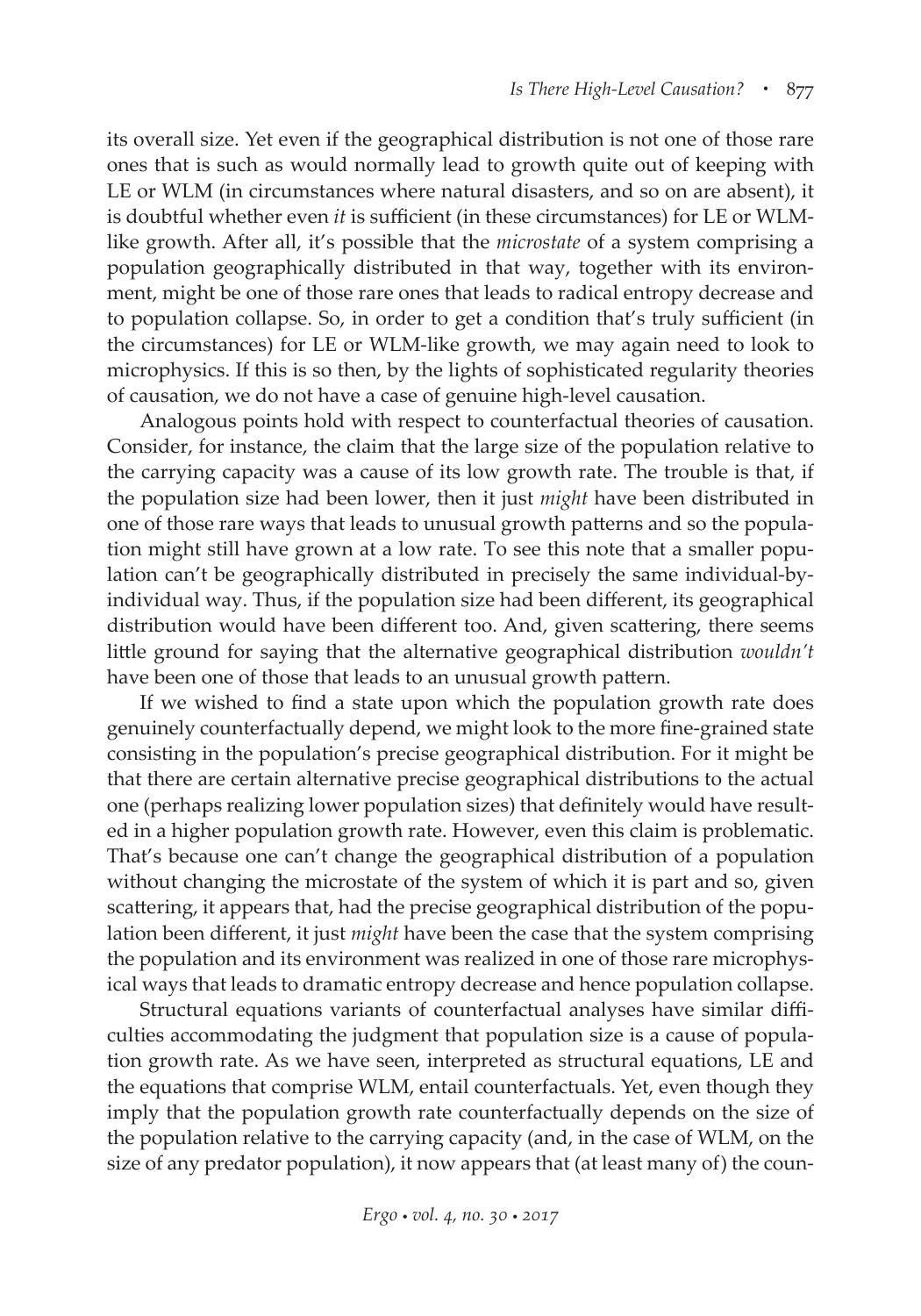terfactuals that they encode are false. This means that, even though these SEMs entail counterfactual dependence of population growth rate upon population size relative to carrying capacity, they are not apt ones for assessing whether the latter is *genuinely* a cause of the former by the lights of standard structural equations analyses of causation. It appears that, if we wished to model states upon which the population growth rate genuinely does counterfactually depend, we'd need to move to a finer-grained model representing precise geographical distributions or indeed beyond that, to one representing the microstate of the system comprising the population and its environment. But such models no longer represent *population size* as a cause of growth rate (but rather represent more finegrained states as causes).

It thus appears that *mr* exceptions, unlike *bf* exceptions, pose a genuine difficulty for the ability of high-level laws to underwrite causal relations. In the next two sections, I'll argue that, in fact, there are high-level generalizations that do not admit of *mr* exceptions and are thus able to underwrite genuine highlevel causal relations. These generalizations are *probabilistic approximations* to *mr* high-level generalizations and the causal relations that they underwrite are also probabilistic.

# **7. Probabilistic High-Level Generalizations**

In Section 6, I argued that the apparent fact that high-level generalizations often admit of *mr* exceptions—both of the pure, *absolute* type, and the mixed, *mere exception*, type—poses a problem for the accommodation of high-level causal relations in a way that the fact that they typically admit of *bf* exceptions does not. I will now argue that the most promising line of response to this problem is to maintain that high-level generalizations that admit of *mr* exceptions are approximations to probabilistic generalizations that *don't* admit of *mr* exceptions, and that these probabilistic generalizations can support relations of probabilistic high-level causation.

The case is perhaps clearest when we consider the IGL. Let's start out by ignoring the possibility of microphysical influences from outside the gas-incontainer system. It was observed in Section 6 that some possible micro-realizers of a gas-in-container system lead to later microstates of the system that don't realize macrostates in which *PV*=*nRT* is approximately satisfied and, likewise, changes to the values of *P*, *V*, *n*, or *T* will sometimes issue in microstates that don't lead to the gas approximately conforming to *PV*=*nRT*. However, we can give a precise sense to the claim that such microstates are 'rare': namely, the volume they occupy in the phase space of the system (and—given scattering in the region of phase space associated with any initial macrostate of the sys-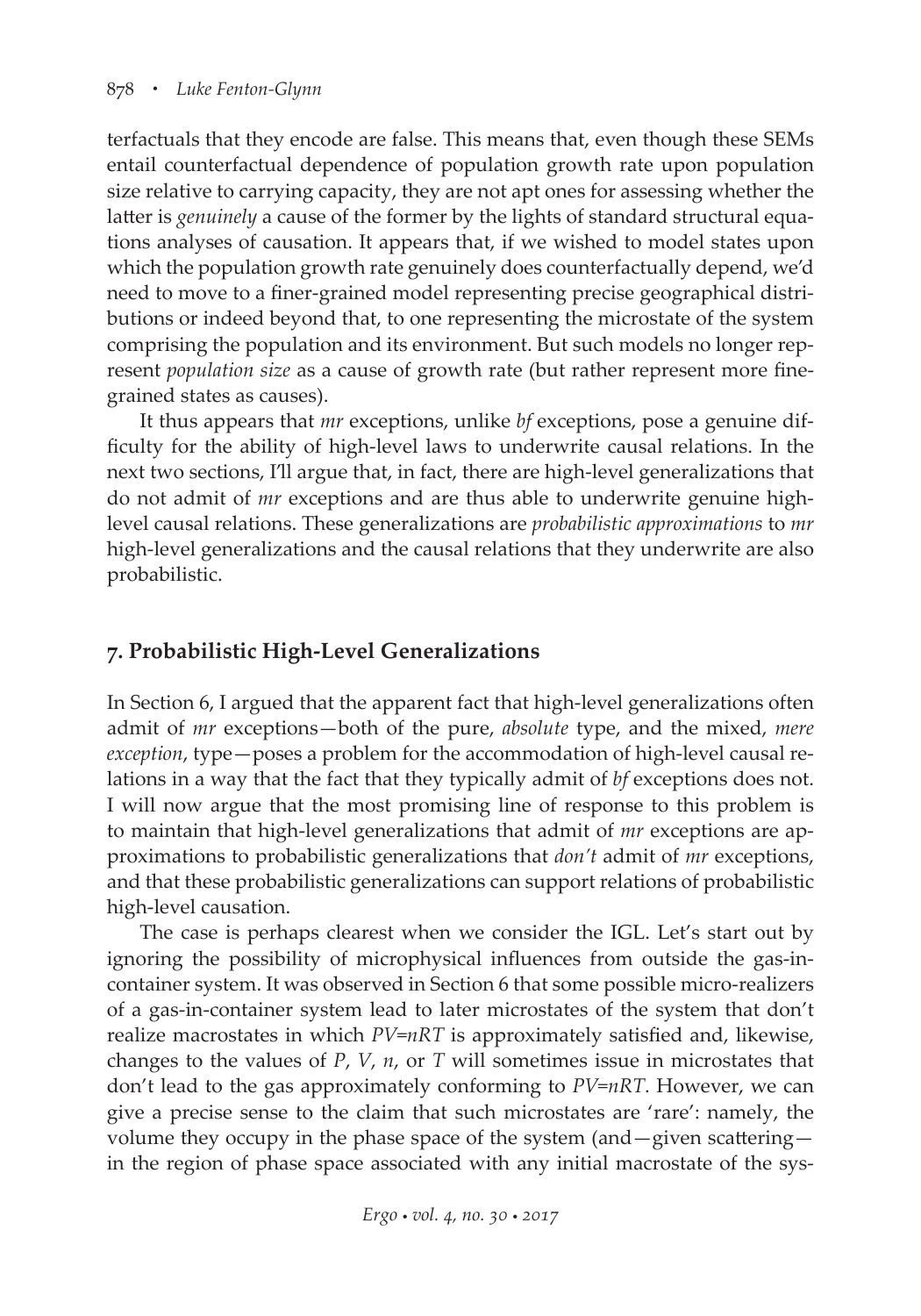tem) is very small indeed on the standard, Lebesgue, measure. Indeed, standard statistical mechanics (SM) furnishes us with a way to assign probabilities to a system being in such a microstate. It does this by invoking the Boltzmann distribution—a distribution that's uniform with respect to the Lebesgue measure. Consequently, standard SM entails not only that such microstates are 'rare', but that they are corresponding improbable. In effect, then, SM entails a probabilistic version of IGL, which entails that it's highly probable that an (approximately) ideal gas will (approximately) obey *PV*=*nRT* because it's highly probable that its initial microstate is one that leads, via the fundamental dynamical laws, to its doing so (cf. Roberts 2014: 1782 Footnote). Given scattering, this is so no matter what the initial macrostate of the system is. Cases in which the initial macrostate of a system are realized in one of those rare ways that leads to the system not approximately conforming to *PV*=*nRT* are not exceptions to this probabilistic version of IGL. Such cases are covered by the probabilistic generalization, but are simply assigned a low probability by it.

Such a probabilistic version of IGL is able to underwrite causal relations. For instance, consider the claim that the decrease in the volume of a container holding a gas held at a constant temperature was a cause of the increase in pressure. While a probabilistic IGL doesn't imply that the decrease in container volume (even in circumstances where the temperature and gas amount is held constant, and the gas isn't subject to a strong electric field, or anything like that) was *sufficient* for the gas pressure to rise (since there are possible realizers of the initial macrostate of the gas post-volume-decrease that lead to quirky macro-behavior in which the pressure on the container walls doesn't increase, at least for a time), it does imply that the decrease in container volume was sufficient (in the circumstances) for a very high (SM) probability of the gas pressure rising.

Likewise, consider situations in which the container size had not been decreased. A probabilistic IGL again implies a very high probability that the gas (approximately) obeys *PV*=*nRT*. For the most likely such situations (in which, for example, no one has significantly increased the temperature of the gas), there is thus a high probability that the pressure of the gas is relatively low. The probability of the gas pressure being relatively high is thus higher conditional upon the gas volume being decreased than it is conditional upon the gas volume not being decreased.

Similarly, while a probabilistic IGL doesn't support the (false) counterfactual 'If the gas volume hadn't been decreased, then the gas pressure would have been lower' (since the macrostate of the gas and container system just *might* have been realized in one of those rare microphysical ways that leads to unusually high pressure, at least for a time), it *does* support the (true) counterfactual 'If the gas volume hadn't been decreased, then the (SM) probability of its pressure being lower would have been high'. It supports this counterfactual because, in each of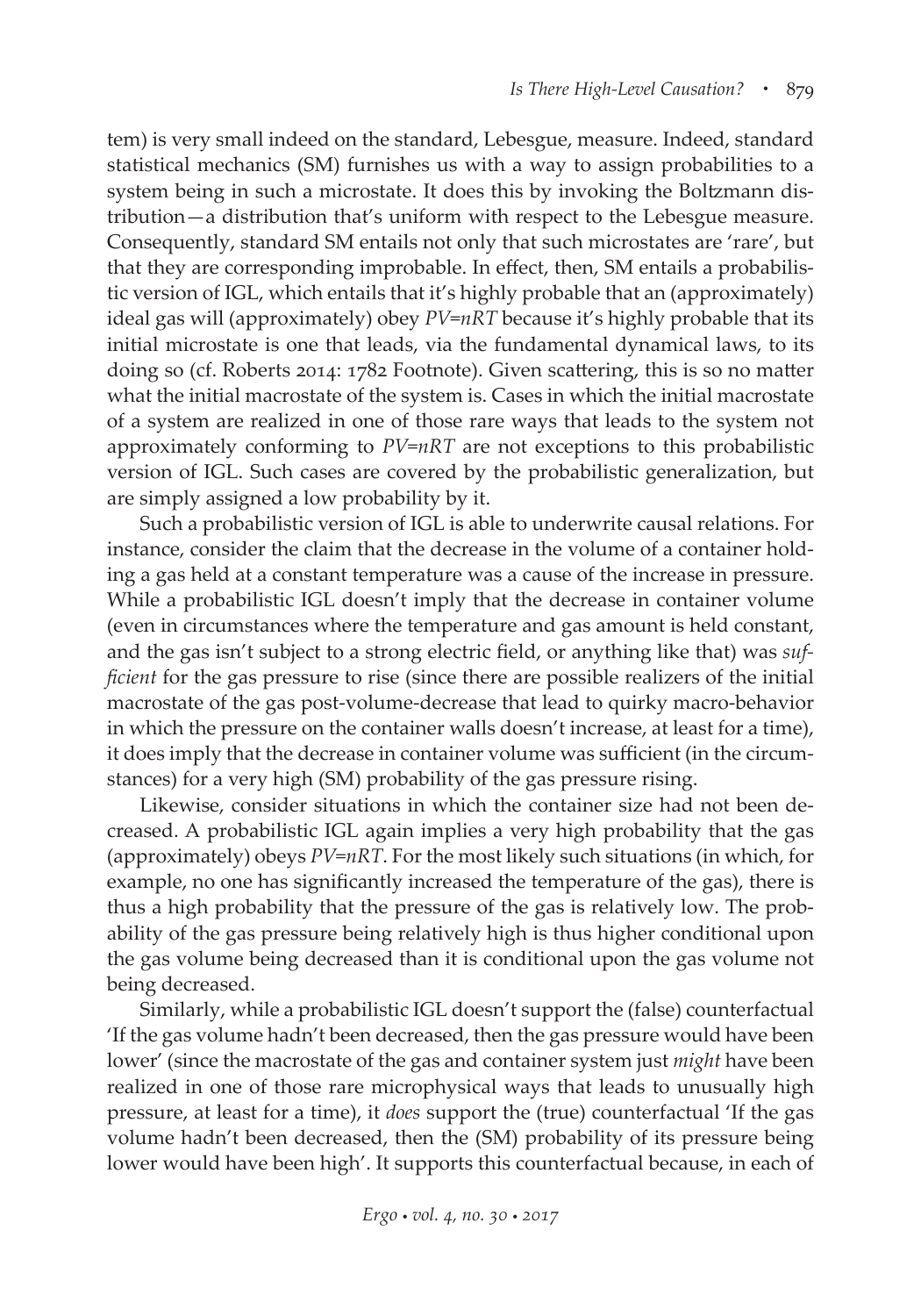the *closest* worlds in which the gas volume isn't decreased (which don't include worlds in which, for example, someone rapidly increases the temperature of the gas or passes a strong electric current through it<sup>31</sup>), the macrostate of the gas and container system has a much lower SM probability of being realized in a way that leads to higher pressure than does the actual macrostate of the system in which the volume of the container has been decreased.

The fact that the container volume's being decreased raises the probability of the gas pressure increasing (in both the conditional probability and counterfactual senses described in the previous two paragraphs) is just the sort of fact to which probabilistic analyses of causation appeal.<sup>32</sup> The sequence, it might thus be claimed, is a paradigm case of probabilistic causation. No wonder nomic regularity and counterfactual theories (including their structural equations variants) were unable to accommodate it: these are theories of deterministic causation being (mis)applied to a case of probabilistic causation!

So far we've been setting aside consideration of microphysical environmental influences. But handling them doesn't pose too much of a problem. Note that, where a gas-in-container system is free of the sorts of *macroscopic* interferences that have previously been described (e.g., a strong electric current being passed through the gas), there are very few initial microstates of the gas-in-container*plus*-its-environment system that lead by the fundamental dynamics to a later state in which the gas does not (approximately) obey IGL. Moreover, given scattering, we know that any microstate of the gas-in-container-*plus*-its-environment system that leads to IGL violation for the gas differs from one that doesn't by only a small perturbation. Therefore, given whatever microstate the environment of the gas-in-container happens to be in, the SM probability that the macrostate of the gas-in-container system is realized in one of those ways that does not combine with the actual microstate of the environment in order to yield IGL violation is extremely high. The probability of conformity to the IGL conditional upon any possible macrostate of the gas-in-container is therefore high. Also, as-

<sup>31.</sup> The fact that a probabilistic version of IGL still admits of *bf* exceptions thus doesn't prevent it from supporting the sorts of counterfactuals about probabilities—or, indeed, as was seen in the previous paragraph, conditional probabilities—appealed to in popular analyses of probabilistic causation. Responding to a suggestion of Earman and Roberts (1999) (cf. Roberts 2014), Hüttemann and Reutlinger (2013) and Reutlinger (2014) (cf. Kowalenko 2014: 142 Footnote) provide arguments that suggest that *bf* exceptions can't in general themselves be fully modelled probabilistically. If they're right, we should not expect a probabilistic IGL that admits of *bf* exceptions to be replaceable by a probabilistic IGL that does not.

<sup>32.</sup> Probability-raising understood in the conditional probability sense figures in the probabilistic analyses of causation developed by Reichenbach (1971), Good (1961a; 1961b), Suppes (1970), Kvart (2004), and Glynn (2011). Understood in the counterfactual sense, it figures in the analyses given by Lewis (1986), Menzies (1989), and Ramachandran (2004). Twardy and Korb (2011), Halpern (2016: 46–53), and Fenton-Glynn (2017b) develop accounts of probabilistic causation that are analogues of deterministic structural equations approaches.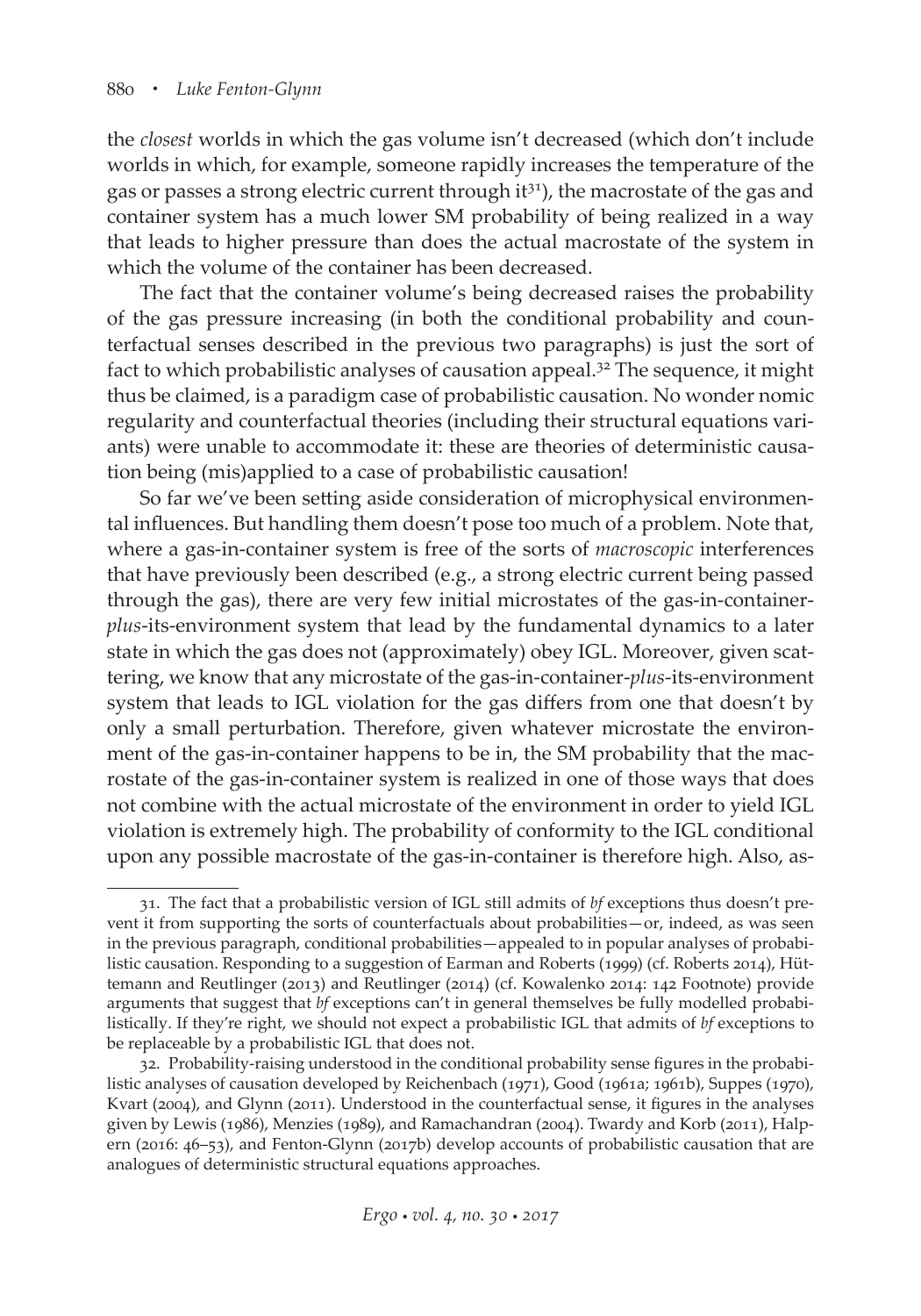suming as before that the sets of nearest possible worlds in which the macrostate of the gas-in-container differs from its actual macrostate in regard of (say) the temperature of the gas don't contain worlds in which a strong electric current is passed through it (or anything like that) this means that, when we counterfactually suppose the temperature of the gas-in-container system to be varied, there remains a high SM probability that it will conform to the IGL.

It's plausible that probabilistic approximations to special science generalizations that admit of *mr* exceptions can be derived in a similar way to a probabilistic version of the IGL: namely by imposing probability distributions over more fine-grained state spaces, though these state spaces needn't be phase spaces. We've seen that the geographical distribution of members of a population can be modelled using spatial logistic models. These replace the variable in LE and WLM that represents overall population size in the habitat with variables that represent the sizes of sub-populations in spatial sub-regions of the habitat. They thus represent more fine-grained states that can only be fully captured by a more fine-grained state space than one parameterized by the variables in LE or WLM. Yet, as we've seen, in transitioning to these more fine-grained models we lose the ability to treat the coarse-grained population *size* as a cause of population growth.

Fine-grained spatial logistic models require more information as input to yield predictions as output than do more coarse-grained models: specifically, they require fine-grained information about the geographical distribution of members of the species, as opposed to just the relatively coarse-grained information about its overall size. Instead of inputting all this fine-grained information, ecologists often model the initial geographical distribution of a population by means of a probability distribution over its *possible* initial geographical distributions (Vandermeer & Goldberg 2013: 126–142). A natural way to do this is to impose a uniform probability distribution over the state space  $\mathcal{S}_{SIM}$  parameterized by the variables in a spatial logistic model (which include variables representing the size of sub-populations in spatial sub-regions of the habitat, rather than a variable simply representing overall population size) and then to condition that distribution on the fact that the system occupies the subregion  $R$  of  $\mathbb{S}_{SLM}$  corresponding to the initial overall size of the population (see Law et al. 2003: 254, 257; cf. Coe, Ahnert, & Fink 2008). For the sorts of population that are normally well-modeled by (say) LE the measure of points in any such subregion *R* that leads, by the dynamics, to LE-like growth is presumably (given scattering) high. The uniform distribution will therefore entail a high probability—though not equal to one—for LE-like growth. This yields a probabilistic version of LE (cf.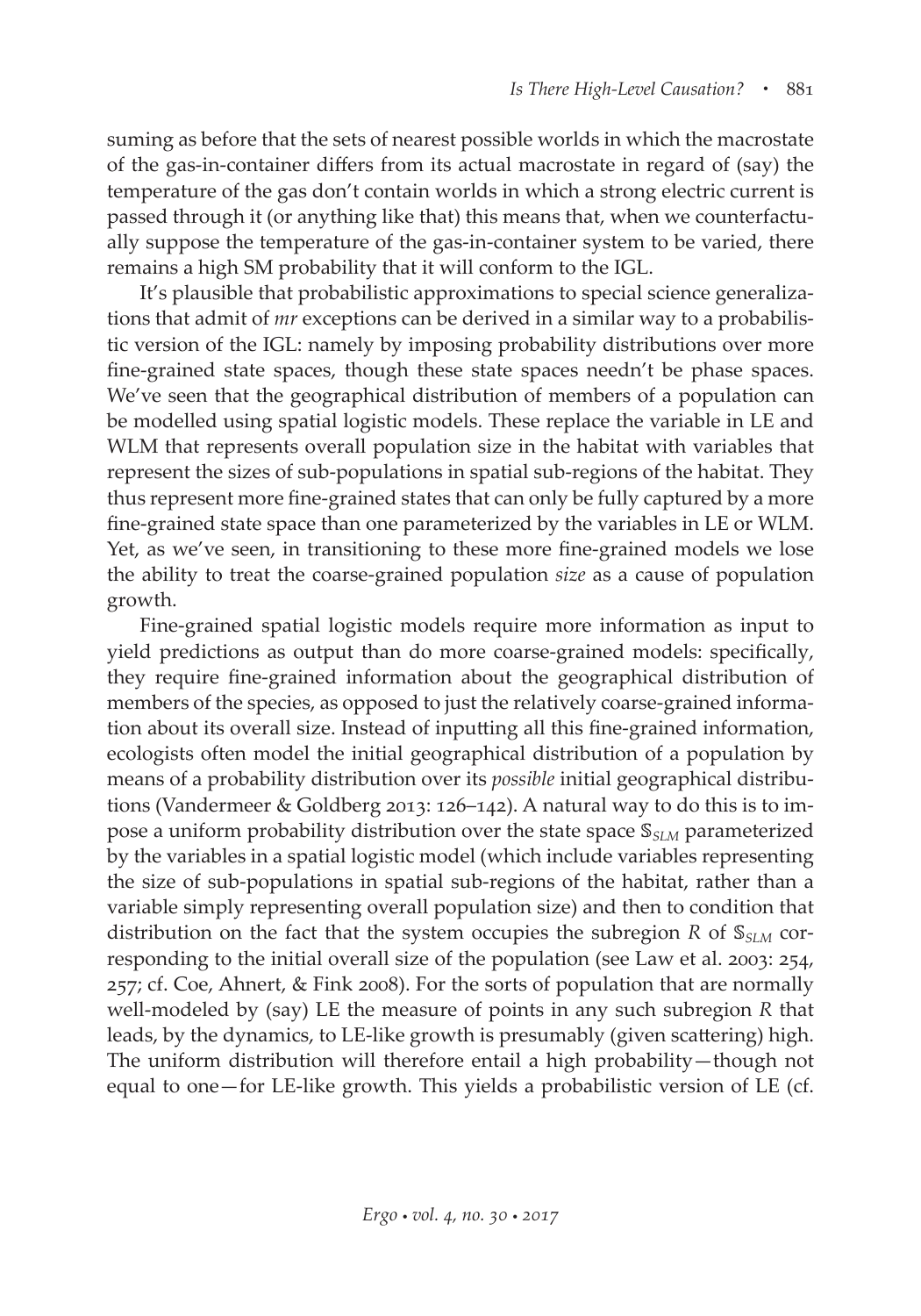Law et al. 2003).33 Non-LE-like behavior does not constitute an 'exception' to this probabilistic generalization, for such behavior is assigned an explicit (low) probability by the generalization. The suggestion is that such a generalization, like a probabilistic version of SLT, can support the sorts of probability-raising relations appealed to in probabilistic analyses of causation.

As has already been noted, the dynamics through  $\mathcal{S}_{SLM}$  are modeled by a spatial logistic model. Yet, as we have noted, a spatial logistic model is itself likely to admit of *mr* exceptions. If for no other reason, this is because points in  $\mathbb{S}_{SLM}$ correspond to regions in the system's phase space and, given scattering, it seems that any such region will contain a set of points (very small in measure) that lead to widespread entropy decrease and—given the dependence of members of the population upon entropy increasing processes for their survival—a collapse in population numbers rather than normal growth. Yet (given scattering) the probability distribution over the system's phase space that's uniform on the standard measure entails a (very low) probability that the microstate is an element of this set, conditional upon whichever point in  $S_{SIM}$  the system happens to be in. But then imposing such a distribution gives us a probabilistic approximation to the original deterministic spatial logistic model, one that doesn't admit of *mr* exceptions. This generalization entails probabilistic dependencies of population growth rates on the way the population is geographically distributed, and such dependencies are precisely the sort to which standard analyses of probabilistic causation appeal. Such a probabilistic approximation to a spatial logistic model thus seems able to support relations of probabilistic causation between (for instance) the geographical distribution of a population and its growth rate.

Recall that a probabilistic version of the LE—which models a system's dynamics through a state space parameterized by the variables  $n_1$ ,  $r_c$ , and  $K$ —can be arrived at by imposing a probability distribution over the more fine-grained state space,  $\mathcal{S}_{SIM}$ , parameterized by the variables featuring in a spatial logistic model of the system. Assuming the distribution is uniform, and the dynamics through  $\mathcal{S}_{SLM}$  are deterministic, the probability of LE-like growth given that the system is at a point in the more coarse-grained state space corresponding to a region *R* of *SLM* is proportional to the measure of the set of points within *R* that, when evolved forward according to the deterministic dynamics that govern the system's evolution through  $\mathcal{S}_{SIM}$  (i.e., a deterministic spatial logistic model), yield LE-like growth. For a system that is normally well-modelled by the LE

<sup>33.</sup> Earman and Roberts (1999: 464–465) briefly suggest that being able to impose a measure over the realizers of the states described by a high-level science might be the key to giving determinate truth-conditions to high-level scientific generalizations, though they regard this as necessary for making sense of the notion that a generalization holds in 'most of its intended applications' rather than for deriving an explicitly probabilistic approximation to the original non-exceptionless generalization.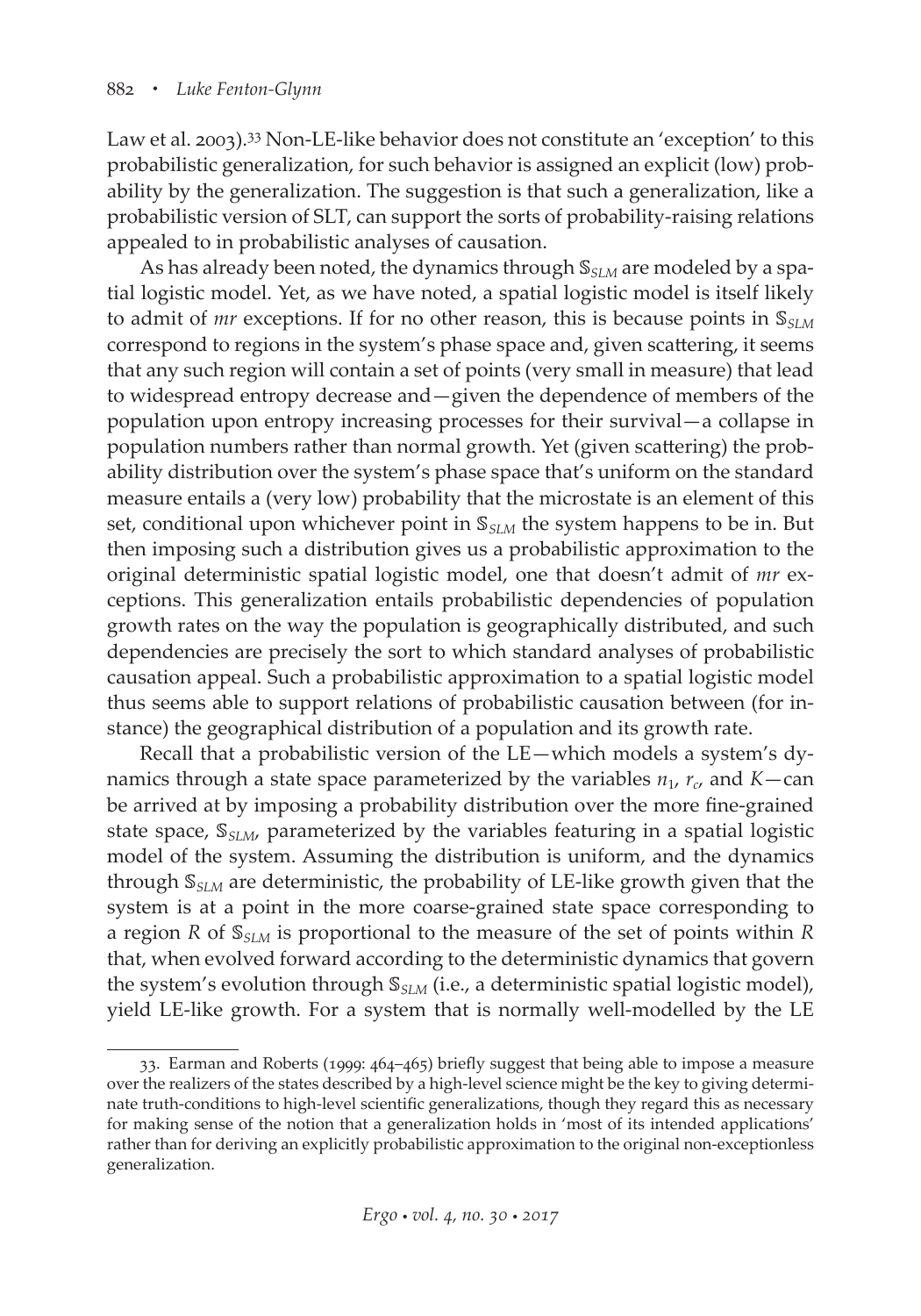this measure is presumably high. But we've now noted that the true dynamics through  $\mathcal{S}_{SLM}$  are unlikely to be deterministic—but rather are given by a probabilistic approximation to a spatial logistic model. Nevertheless, the derivation of a probabilistic approximation to LE goes through almost as before: the probability of LE-like growth given that a system is at a particular point in the state space parameterized by the variables that figure in the LE is now a weighted average (or 'probability mixture') of the probabilities with which points in the corresponding region *R* of  $\mathcal{S}_{SLM}$  issue in LE like growth, with the weights (the 'mixture weights') given by the (uniform) distribution over *R*. Where a system is normally well-modeled by the LE this probability mixture presumably yields a high probability for LE-like growth. Again, such a probabilistic LE is able to support the sort of probabilistic dependence relations in terms of which probabilistic causation is standardly analyzed.

In more technical jargon, the target system (here a population and its environment) can be represented by a hierarchical model. This comprises a nested series of 'levels' or state spaces  $\langle S_1, S_2, \ldots, S_n, S \rangle$ , where *S* is the phase space of the system, and where  $\mathbb{S}_1$ ,  $\mathbb{S}_2$ , ...,  $\mathbb{S}_n$  are coarse-grained state spaces, with points in  $\mathbb{S}_1$  corresponding to regions in  $\mathbb{S}_2$ , points in  $\mathbb{S}_2$  correspond to regions in . . .  $\mathbb{S}_n$ , and points in  $\mathcal{S}_n$  corresponding to regions in *S*. The probability that the futuretruncation of the system's history at the level of  $\mathbb{S}_i$  will be  $\mathbb{I}_{t+1}^i$  given that the point in  $\mathbb{S}_i$  that it occupies at *t* is  $\mathbb{h}^i(t)$  is given as a mixture of the probabilities with which the points in the region of  $\mathbb{S}_j$  ( $j - i = 1$ ) corresponding to  $\mathbb{h}^i(t)$  lead to future-truncated histories  $\ln \int_{t+1}^{t}$  that realize the future-truncated history  $\ln \int_{t+1}^{t}$ , where the mixture weights are given by a distribution over  $\mathcal{S}_i$ . (If the dynamics of the system through  $\mathcal{S}_i$  are non-Markovian, then we might wish to ask what the probability is that the future-truncation of the system's history at the level of  $\mathbb{S}_i$  will be  $\ln \frac{i}{t_+}$  given that its (past-)truncated history is  $\ln \frac{i}{t}$ . That would involve taking a mixture of the probabilities with which (past-)truncated histories  $\ln \int_t^t$ that realize the (past-)truncated history  $\ln \int_{t}^{t}$  lead to future-truncated histories  $\ln \frac{1}{t_{+}}$  that realize the future-truncated history  $\ln \frac{t}{t_{+}}$ , where the mixture weights are again given by a distribution over *j*.) The same points apply *mutatis mutandis* to the derivation of probabilities of future-truncated histories through  $\mathbb{S}_n$  from the (Boltzmann) distribution over *S*.

We've been imagining our population plus environment system to be modelled by a hierarchical model comprising three levels: the fundamental level represented by the system's phase space, the level parameterized by the variables in a spatial logistic model, and the level parameterized by the variables in the LE. But it might be fruitful to conceive of it as modelable by a hierarchical model comprising even more levels (for instance, perhaps there are fecund representations of the system at levels that are higher than the phase space, but lower than the space parameterized by the spatial logistic model). In this case, derivation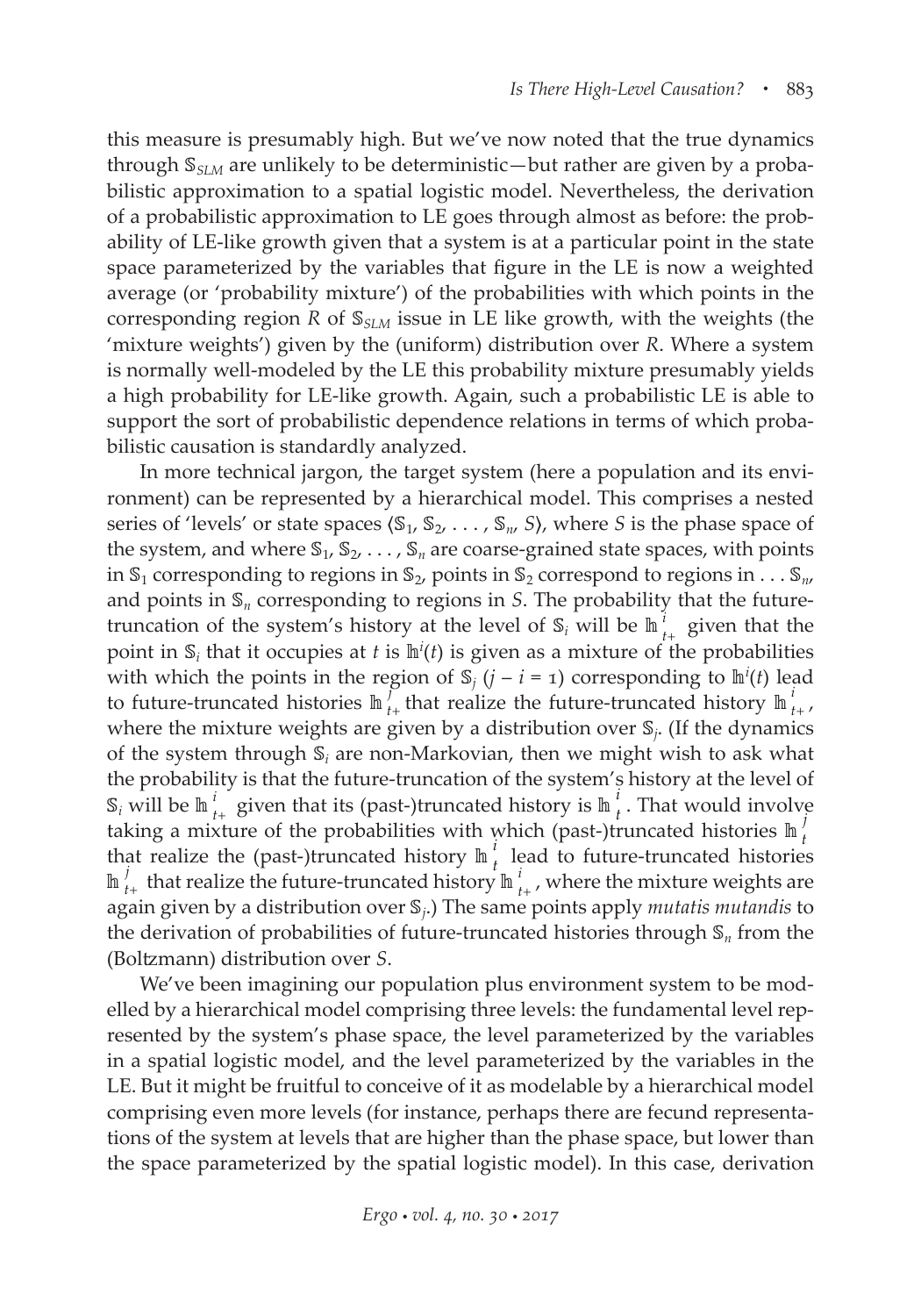of probabilities for the system's evolution through its highest-level state spaces may proceed via probability mixing with respect to these levels too.

In general, which more fine-grained levels should be invoked in deriving probabilities for the evolution of a system through a state space of a given level will depend upon how well 'fitting' the resulting probabilities are, in a sense to be discussed in the next section. As Callender and Cohen (2010: 437–438, 443– 444) argue, it's rather plausible that the best-fitting probabilities for sciences like ecology aren't derived by directly imposing a probability distribution on the region of a system's phase space compatible with its instantiation of various values of ecological variables (like population size). Going 'via' state spaces of intermediate levels in deriving ecological probabilities can plausibly improve fit.

Hoefer (2004: 110–113) briefly considers a response to the problem posed for high-level causation by what I have been calling *mr* exceptions that, like that developed here, takes high-level causation to be probabilistic. He objects to such a response on the grounds that the probabilities that must be invoked are not robust enough to underwrite 'genuine causation'. The nub of his central objection appears to be expressed in the following passage: 34

It may be supposed that one can appeal to a 'natural' distribution [over initial conditions] on something like thermodynamic [and statistical mechanical] grounds, to shore up the idea that a certain probability *x* emerges naturally. . . . For simple problem set-ups like shielded coin-flippers or gases in boxes and so forth – i.e., for problems that have a uniform *micro-*description that we can handle with physical theory – this claim will sometimes be plausible. But unlike 'rigid rectangular box of volume V with a Newtonian gas of identical particles in a [Maxwell-Boltzmann] distribution at temperature T', 'Smokes 2 packs a day, . . .' has no canonical distribution of micro-descriptions; and the boundary conditions (i.e. external influences, at the micro-level) are even less plausibly regimentable. There is just no reason to suppose that one set of micro-states of *males-smoking-2-packs-daily*+*environment* counts as 'normal', 'probable' or what have you, while another one does not. (Hoefer 2004: 112 Footnote)

<sup>34.</sup> Another worry that he voices—which is that there is something philosophically problematic about assigning (objective) probabilities to initial conditions, as is done in SM (and ecology) is one that I don't share (nor indeed does it appear to be shared by more recent temporal parts of Hoefer himself—see Frigg and Hoefer 2010; 2015). In a similar vein, Schiffer (1991: 8) is skeptical that generalizations admitting of what Fodor calls 'absolute exceptions' (and 'mere exceptions') can be treated as (approximations to) probabilistic laws because he thinks that no probability that isn't derived from fundamental physics could be an objective chance. In the next section I will describe a plausible metaphysical picture which vindicates probability assignments to initial conditions and the interpretation of probabilities for high-level states derived from such assignments as objective chances.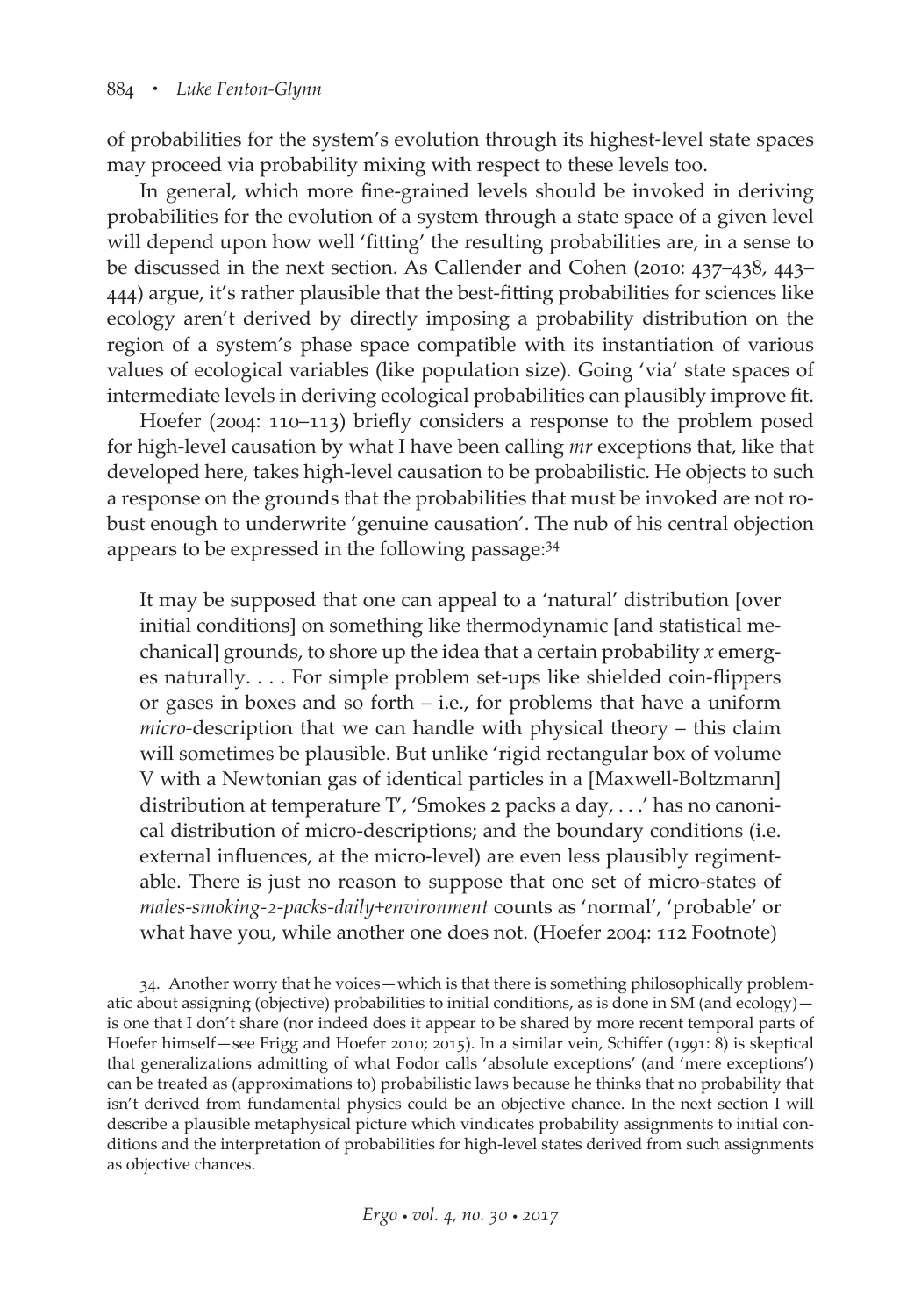Hoefer is right that isolated thermodynamic systems admit of a natural (or at least standard) micro-characterization that takes the form of the phase space state description of those systems, and that there's a natural measure (the Lebesgue measure) and probability distribution (the one that's uniform on the Lebesgue measure) that yields probabilities for such a system's being in such-and-such a type of microstate given that it's in so-and-so a macrostate. But it's obviously not just gases in boxes that have phase spaces. Any thermodynamically isolated system—including the universe as a whole—has a well-defined phase space associated with it to which the standard measure and probability distribution can be applied. This means that, for any non-isolated system (such as a person smoking cigarettes, or an ecosystem), a probability distribution over its external micro-influences is in principle derivable given the initial macrostate of some isolated system of which it is a part (in the worst case, the universe as a whole). Although we can't derive such a probability distribution in practice, we nevertheless have evidence about its nature. For instance, the fact that gases in boxes typically conform (approximately) to the IGL is evidence that the probability of such things as high-velocity particles from outside interfering in such a way as to put the system on an entropy-decreasing trajectory is very low. The fact that certain (macroscopically) identifiable sorts of population in certain (macroscopically) identifiable sorts of circumstance typically conform to LE is evidence that the probability of micro-influence from outside the system comprising the population and its environment that is such as to lead to significant LE violation is low. And, to use Hoefer's example, the fact that smokers contract lung cancer much more frequently than non-smokers is evidence that the probability of micro-influence from outside (say) a system comprising *the world-line of a smoker*  together with those of the cigarettes that spatio-temporally intersect with her world-line *during the period of their intersection* that is such as to prevent damage to the cells lining her lungs is low.

So I don't think there is a failure of 'regimentability' of 'external influences, at the micro-level' on such systems that poses problems for their being subject to probabilistic high-level causal relations. But Hoefer seems to have another worry too: namely, that such systems lack a 'uniform *micro-*description'. Now clearly, if we are prepared to include 'enough' environment (so that the system plus its environment) constitutes a thermodynamically isolated system, then it will have a canonical micro-description, namely the system's *phase space* state, which is well-defined when the system-plus-environment is thermodynamically isolated. Yet scientists seek to derive probabilities for the behaviors of nonisolated systems from distributions over lower-level state spaces where those state spaces are coarser-grained than phase-spaces. For example, as we've seen, recognizing that the geographical distribution of a population can make a difference to its growth rate, ecologists sometimes seek to derive probabilities for the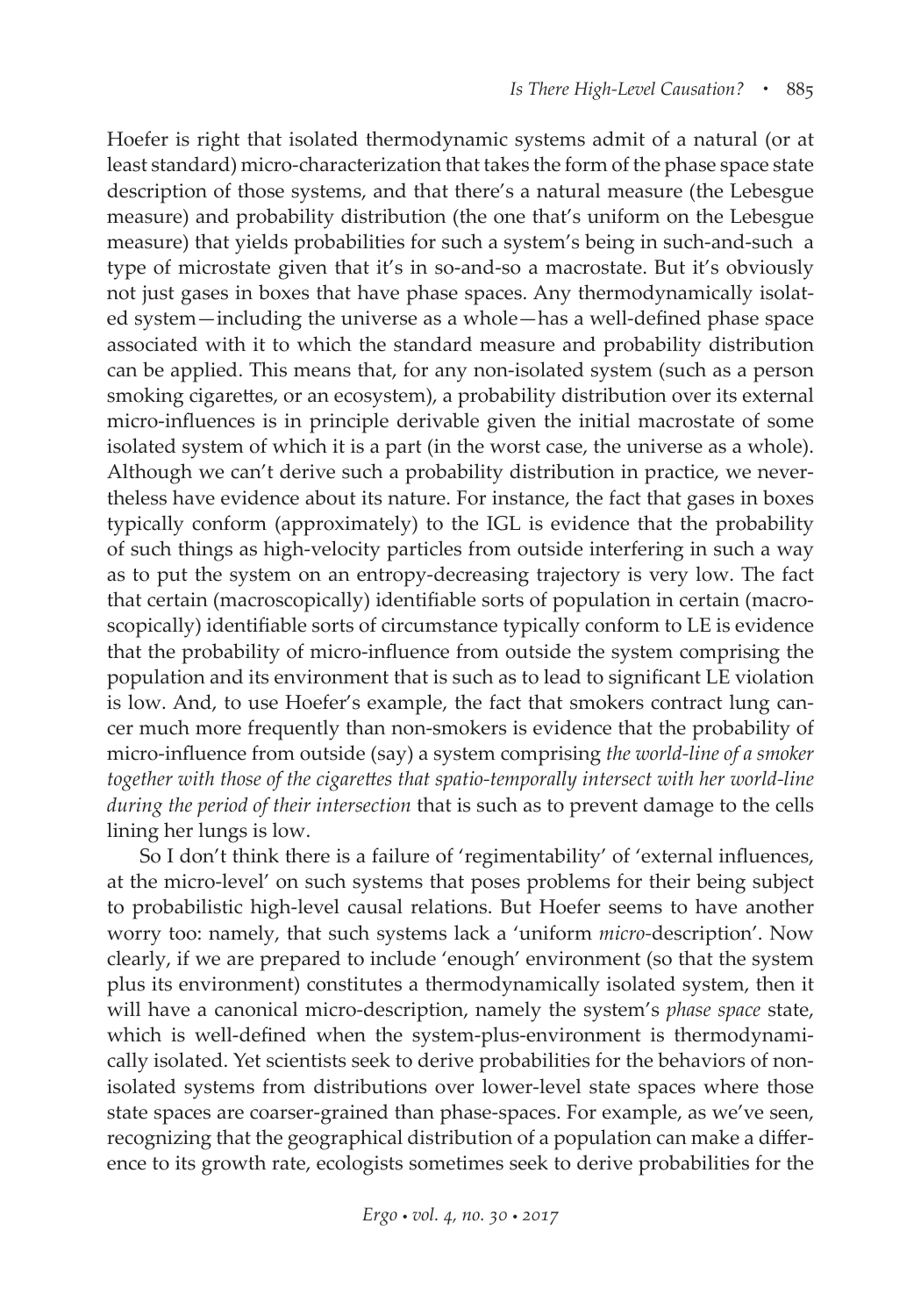future growth rate of a population by imposing a probability distribution over the possible initial *geographical distributions* of members of the population given the initial population size (Vandermeer & Goldberg 2013: 126–142). Of course this is only successful because ecologists are able to recognize when the sorts of macroscopic background factors (e.g., culling programs) liable to interfere with normal growth are absent, or because these are sufficiently infrequent, and because the sorts of microscopic external influences (which presumably ecologists are unlikely to recognize unless they realize salient macro-states) liable to interfere significantly are sufficiently low probability. Yet part of Hoefer's worry here might be that the lower-level state descriptions appealed to by special scientists, and the probability distributions over them that are invoked, have nothing like the canonical status that phase space descriptions and the Boltzmann distribution invoked in SM do.

I think the correct response, which shall be developed in the next section, is that the true chances for processes such as those under discussion are those probabilities entailed by the theorems of the 'best' axiom system either for the world (see Lewis 1994) or for the special sciences concerned with the processes in question (see Callender & Cohen 2009; 2011). What those chances are will depend upon the state spaces and the probability distributions over them that are invoked in such systematizations which, depending on our degree of skepticism about the current state of science, we may presume to correspond less or more closely to some of those currently invoked by scientists.

Before saying more about this, it is worth noting that Hoefer may not be entirely satisfied with this response. At a couple of points Hoefer (2007: 107, 111) suggests that Humean accounts of laws and chances—of which the Best System approaches I have alluded to are normally taken as a variety—don't give us laws and chances that are robust enough to underwrite 'genuine' causal relations. To the extent that Hoefer is just expressing the common worry about Humeanism that because Humean 'laws' and 'chances' supervene upon, but don't 'govern' the mosaic they lack the modal robustness to play the law and chance role in explaining and being stable under counterfactual assumptions—I have nothing to add to the (to my mind, plausible) responses to this general worry given by Lewis (1994: 478–479), Loewer (2012: 130–132), and others. But perhaps there's more to Hoefer's worry. At some stages, he seems to worry that such accounts won't yield 'determinate' high-level probabilities (Hoefer 2004: 111). This seems connected with his worry that there do not appear to be canonical micro-descriptions and probability distributions for modelling certain systems.

On the Best System approach, determinate chances for high-level processes will be entailed provided that (a) there is a determinate best system for our world; (b) that determinate best system entails probabilities for high-level processes; and (c) the probabilities that the determinate best system entails are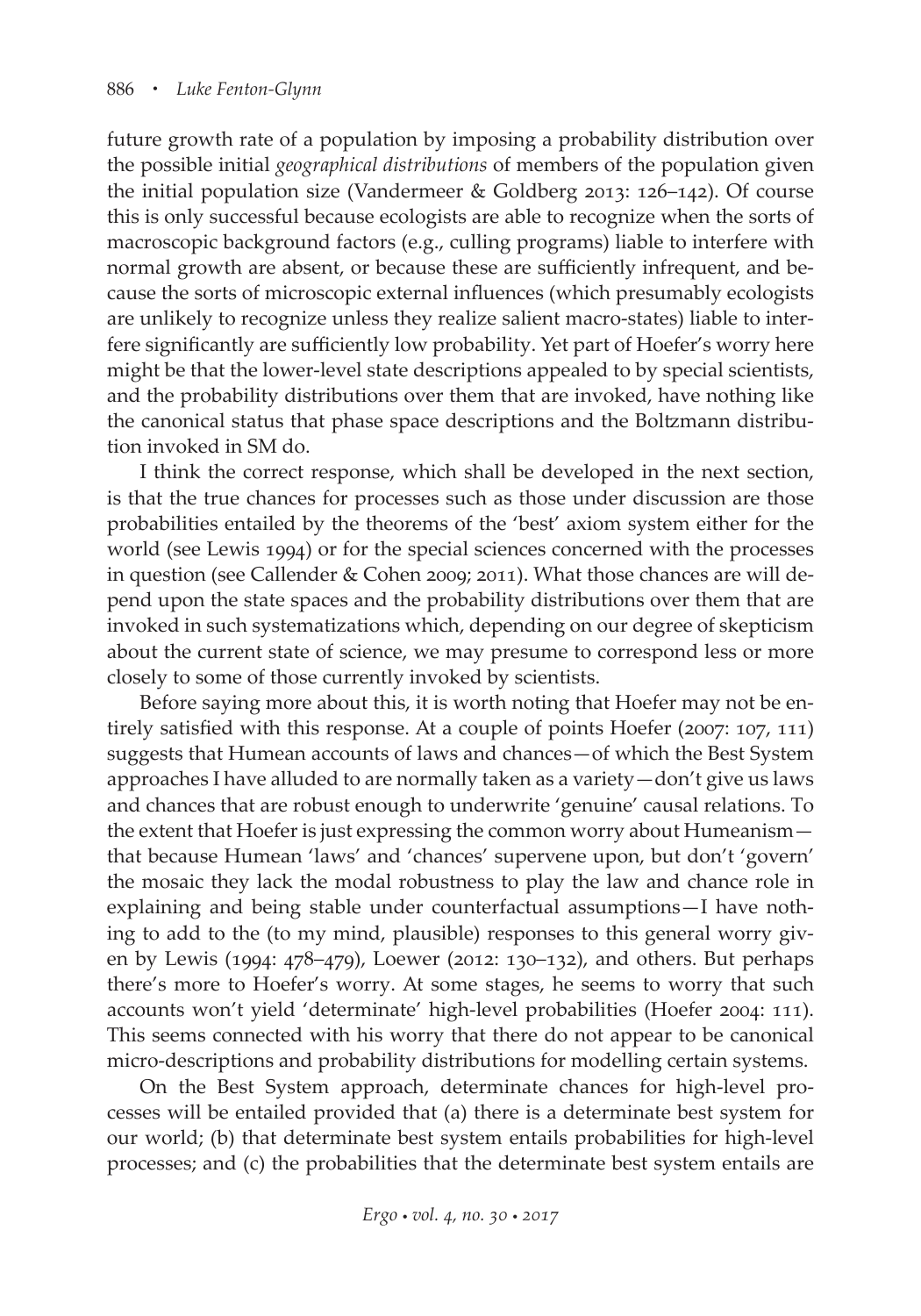themselves determinate. In Section 8, I will argue that all serious candidates for Best Systemhood entail probabilities for high-level processes. However, I'm sympathetic to the denial of both (a) and (c). I'm sympathetic to the denial of (c) because fairly compelling arguments have been advanced to suggest that certain high-level processes are best interpreted as being subject to *imprecise*—that is, (non-singleton) *set valued*—chances, rather than precise chances (see, for example, Fine 1988 and Fierens, Rêgo, & Fine 2009 and references therein).35 But, if this is correct, then it is not just *Humeans* who ought to make room for imprecise chances in their ontology. I'm also sympathetic to the denial of (a)—that is, I'm sympathetic to the view that there is not a unique best system for our world. As I've argued elsewhere (see Dardashti, Glynn, Thébault, & Frisch 2014; Fenton-Glynn 2017a; Fenton-Glynn 2017c), I don't think this is a problem for Humeans, but rather I think that this gives Humeans an *additional* reason to believe that the chances for our world are imprecise.

Still, the chances pertaining to high-level processes need not be precise for them to underwrite high-level causal relations. Standard probabilistic analyses of causation appeal to the central idea that (perhaps when the values of certain other variables are held fixed at appropriate values) causes *raise* the probability of their effects either in the sense that the probability of the effect *conditional* upon the cause (and the values of certain other variables) is greater than the probability of the effect *conditional* upon the absence of the cause (and the values of certain other variables) or in the sense that the probability of the effect *would have been* lower than it actually was if the cause had been absent (and if certain other variables had taken certain appropriate values). Note that the probabilistic facts appealed to by standard probabilistic analyses of causation are thus *qualitative*, comparative facts about certain probabilities being lower or higher than others, not precise numerical facts about their values. Even if probabilities are imprecise, these qualitative facts can still determinately hold. For instance, as arguments given in (Dardashti et al. 2014), (Fenton-Glynn 2017a), and (Fenton-Glynn 2017c) indicate, insofar as it's plausible that (high-level) chances are set valued, it's extremely plausible that the minimum chance for a gas's pressure increasing non-negligibly if its volume is decreased non-negligibly (and its amount and temperature stay constant, and no-one passes a current through the gas, etc.) exceeds the maximum probability of its pressure rising non-negligibly if its volume is *not* decreased non-negligibly (and its amount and temperature stay constant, and no-one passes a current through the gas, etc.).

I have sketched what I take to be a scientifically and metaphysically plausible account of how there can be high-level causation, even though the gen-

<sup>35.</sup> This may not be true only of *high*-level events/processes (see Suppes & Zanotti 1991; Hartmann & Suppes 2010).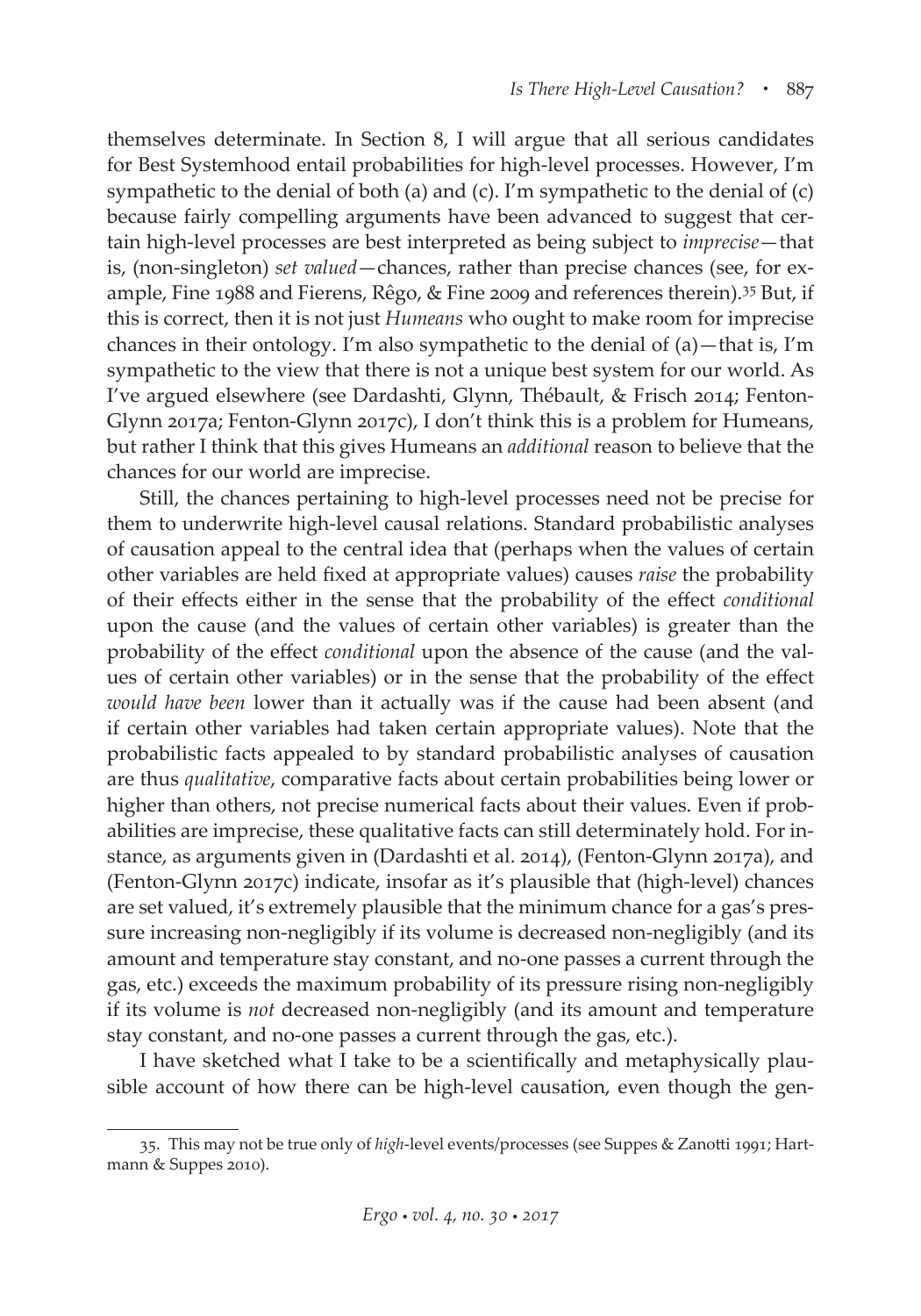eralizations described in the high-level sciences typically admit of *mr* (and *bf*) exceptions. Now it's possible that Hoefer may still insist that the relations that I have argued to exist, and to constitute causal relations between high-level states (roughly probability-raising relations, where the probabilities in question derive from probability distributions over lower-level state spaces, may be imprecise, and are deemed chances by Best System-like accounts) don't constitute what he refers to often as 'genuine causation' and once as "what most philosophers would call a robust, genuine form of causation" (Hoefer 2004: 111). But I don't see why we should wish to maintain this. Hoefer believes that what he calls 'genuine causation' is something that seems to be incompatible with determinism "in a complex world such as the one we inhabit" (Hoefer 2004: 99–100). Moreover, it's difficult to see that his arguments turn in any essential way upon ours being a *deterministic* world (Hoefer 2004: 110 Footnote). So I suggest that, if Hoefer is going to require that 'genuine causation' requires something more than the relations that I have described, his conception of what would constitute 'genuine causation' is too demanding. Certainly it seems to me much more revisionary of our ordinary and scientific (and indeed philosophical) ways of thinking and talking about the world to deny that there is genuine (high-level) causation than to accept the account of what that relation consists in that I have here described, which seems to me both scientifically and metaphysically plausible.

One final piece of unfinished business remains, which is to argue in more detail that the probabilities entailed by the high-level probabilistic generalizations that I've described in this section do indeed constitute genuine chances, which are therefore apt to underwrite genuine relations of high-level causation. This is the topic of the next section. As already indicated, I will draw upon Best Systemstyle analyses of chance to argue the point.

## **8. High-Level Chances?**

In the previous section I argued that there are high-level probabilistic generalizations that do not admit of *mr* exceptions and that are able to support the kind of probabilistic dependencies to which popular accounts of probabilistic causation appeal. Yet one might wonder whether the probabilities in question are genuine objective chances, given that they don't derive from the microphysical laws, but rather their derivation involves imposing probability distributions (which are not themselves derived from the fundamental dynamic laws) over underlying state spaces. It seems quite plausible that such probabilities must be objective chances if they are to underwrite genuine high-level causal relations.

In recent years, a significant number of philosophers of science have argued that there are genuine objective chances that don't derive from the fundamental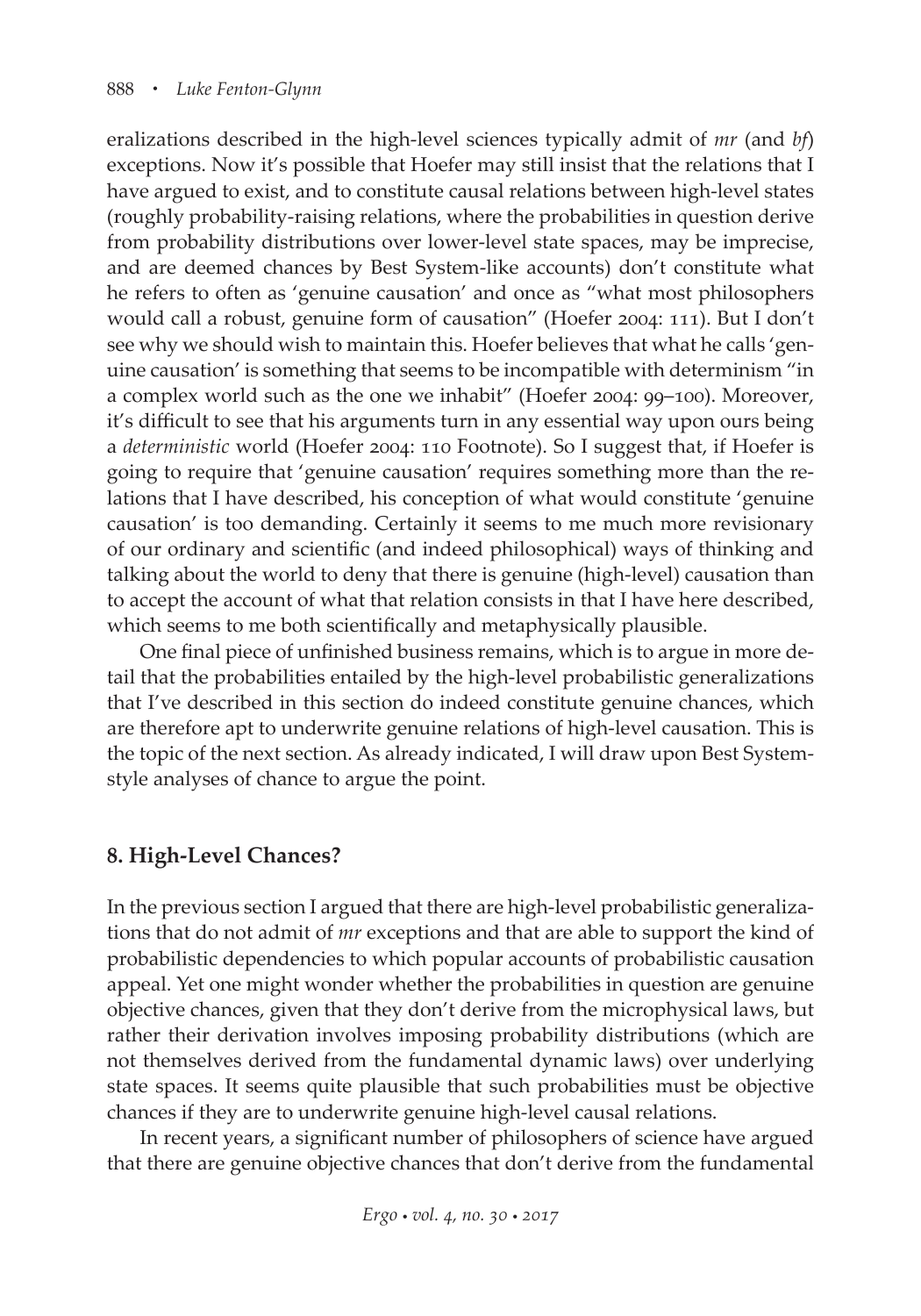dynamic laws alone.36 A particularly popular argument for this view—though by no means the only argument<sup>37</sup>—appeals to the claim that the popular Best System Analysis (BSA) of laws and chance—which received its most detailed development by Lewis (1994)—as well as variants upon it counts SM probabilities, and plausibly also probabilities associated with probabilistic special science generalizations, as genuine objective chances.38

According to the BSA, the laws are the axioms and theorems of that axiom system pertaining to what goes on in the universe that strikes the best balance between the theoretical virtues. The chances are the probabilities entailed by those axioms and theorems. The specific theoretical virtues appealed to by Lewis are simplicity, strength, and fit.39 According to Lewis (1994: 480), a system is *strong* to the extent that it says "either what will happen or what the chances will be when situations of a certain kind arise". The reason to think that adding axioms to a system that already entails the fundamental dynamic laws so that it entails probabilistic macrophysical generalizations, like a probabilistic version of IGL, and probabilistic special science generalizations, like probabilistic versions of LE and WLM, is that this increases the strength or informativeness of the system in question. The reason is that such high-level generalizations tell us what the chances will be when situations arise that are of kinds concerning which the fundamental dynamic laws are silent. The kinds of situation in question are, of course, situations of *high-level* kinds.

Take, for example, situations of the high-level kind *being an approximately ideal gas of amount n' and temperature t' in a container of volume v'*. The fundamental dynamic laws don't tell us what the pressure of the gas will be, or what the probability distribution over various possible pressures will be when situations of this kind arise. They tell us only about what the pressure will be in situations of microphysical kinds like *being at such-and-such a point in phase space*. But, because of its multiple realizability, the fact that a system is of the high-level kind *an approximately ideal gas of amount n' and temperature t' in a container of volume v'* does not entail what point in its phase space the system is at. By contrast, a probabilistic IGL *does* provide us with information about what the probability distribution over possible pressures is when situations of this high-level kind arise. Consequently, a system that entails a probabilistic IGL is more informative than one that entails the fundamental dynamic laws alone.

<sup>36.</sup> A partial list includes Albert (2012), Dunn (2012), Emery (2015), Frigg and Hoefer (2010; 2015), Glynn (2010), Ismael (2009; 2011), and Loewer (2001).

<sup>37.</sup> For different arguments, see Emery (2015) and Ismael (2009; 2011).

<sup>38.</sup> Such arguments have been advanced by, *inter alia*, Loewer (2001; 2007; 2012), Callender and Cohen (2009; 2010), Dunn (2011), Frisch (2014b), Glynn (2010), and Weslake (2014).

<sup>39.</sup> A system's *fit* is the probability that it assigns to the actual course of history (Lewis 1994: 480). See Elga (2004) for a critique of, and suggested amendment to, Lewis's notion of fit. The question of the correct notion of fit needn't detain us here.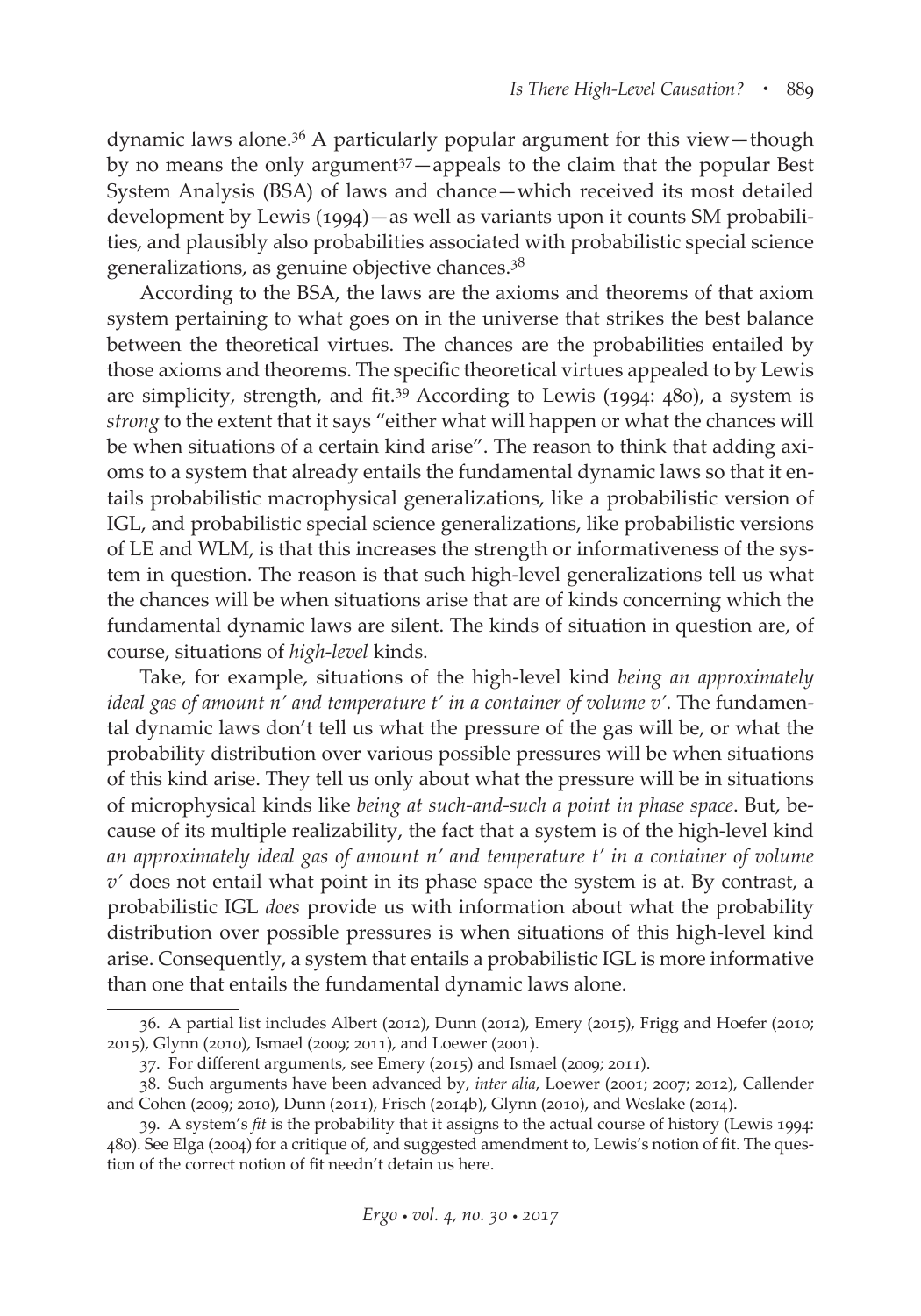Likewise, a system entailing a probabilistic LE tells us what the chances are when a situation arises of the kind *a population with size n'*<sup>1</sup> *and intrinsic growth rate r'c in a habitat with carrying capacity k'*. Again, the fundamental dynamic laws alone don't tell us what the chances are when a situation of this kind arises, since this kind of situation is multiply realizable by microphysical kinds.

In general, fundamental dynamic laws and probabilistic special science or macrophysical generalizations entail probability distributions conditional upon different sorts of proposition. High-level generalizations entail probability distributions conditional upon propositions about high-level states or kinds that a system instantiates  $P(\cdot|\ln(t))$ , while the fundamental dynamic laws entail distributions only conditional upon propositions specifying a system's microstate  $P(\cdot | h(t))$ .<sup>40</sup> There is no conflict between divergent conditional chance distributions with different conditions. Indeed, an axiom system that entails both conditional distributions is more informative than one that entails only one (and leaves the other undefined).

It is a good question at exactly how high a price in simplicity this greater strength or informativeness is bought. The questions of exactly how much simplicity the addition of the extra axioms required to entail the probabilities of SM costs, and of whether the strength gained is worth the price, are discussed (and disputed) by Loewer (2001: 617–618), Schaffer (2007: 130–131), Hoefer  $(2007: 560)$ , and Glynn  $(2010: 59-63).$ <sup>41</sup> The difficulty is that there aren't obviously most reasonable simplicity and informativeness metrics to apply (cf. Lewis 1994: 479). This, together with the fact that it's not obvious how to trade off simplicity against informativeness, makes it difficult to answer the latter question. Similar issues would obviously arise when we consider whether the best system includes axioms sufficient to entail probabilistic special science generalizations, such as probabilistic versions of LE, WLM, or SLM.

In fact, I'm inclined to think that *a prioristic* discussion over what the right simplicity and strength metrics to apply are, and what the correct exchange rate is between these virtues, gets things backwards. A more naturalistic approach would look to science and the generalizations there that are treated as playing the law role in supporting counterfactuals, underwriting causal explanations, and entailing probabilities that are taken by scientists to play the chance role of explaining outcomes and frequencies of outcomes, constraining credences, and so forth. The idea would then be to reverse-engineer the standards of simplicity and strength, and the exchange rate between them, that scientists are implicitly committing to in their theory building. If it turns out that scientists, across disciplines, implicitly adopt similar standards, then we might regard the disci-

<sup>40.</sup> The latter distributions are trivial—that is, the probabilities are all 1s and 0s—if the fundamental dynamics are deterministic.

<sup>41.</sup> See also Callender and Cohen (2009: 10) and Dunn (2011: 91).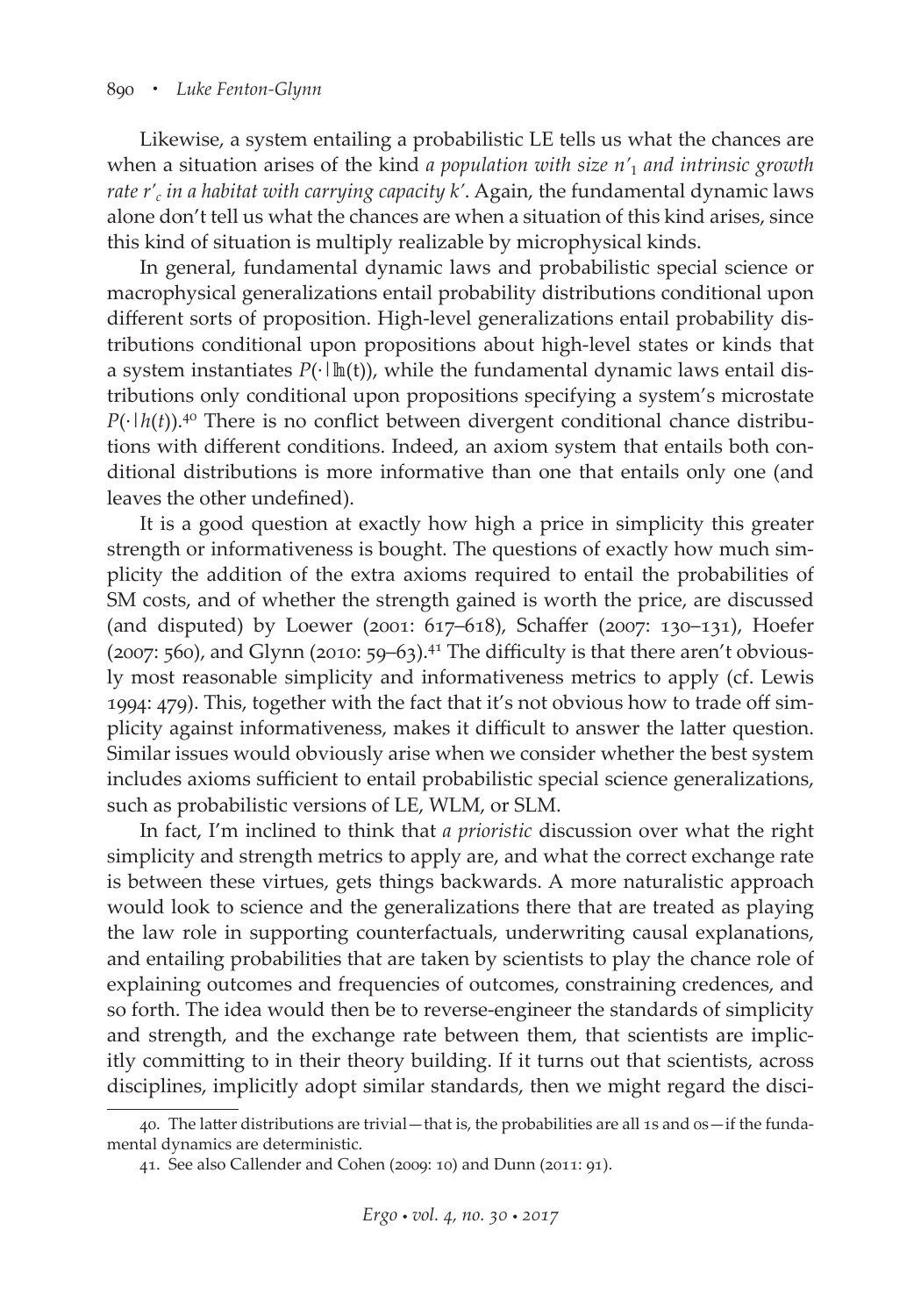plines as jointly contributing—in their own separate ways—to the building (or discovery) of a best system for the universe as a whole. If instead it turns out that rather different standards are adopted in the various disciplines, then—rather than the traditional BSA—we might prefer something along the lines of the socalled Better Best System Analysis (BBSA), developed by Callender and Cohen  $(2009; 2010)$ ,<sup>42</sup> as our metaphysical account of laws and chances.

Briefly, Callender and Cohen's proposal draws upon Lewis's (1983: 367–368) observation that a system's simplicity depends upon the vocabulary in which it is expressed. But, rather than following Lewis in restricting the systems under consideration to those whose axioms contain only perfectly natural kind predicates (more on this point in a moment), their idea is that best systemhood should be taken to be *relative* to a set of basic kinds *K* (or predicates  $P_K$ ). Relative to different sets of kinds, different axiom systems strike the best balance between simplicity, strength, and fit. A generalization is a law relative to *K* just in case it is a theorem of the Best System relative to *K*, and a probability is a chance relative to *K* if it's entailed by a generalization that is a law relative to *K*.

On Callender and Cohen's view, the generalizations of a special science (such as ecology) count as laws of that science if they are theorems of the best system relative to the science's proprietary kinds or predicates (e.g., the ecological kinds).43 Callender and Cohen (2010: 437–438) and Callender (2011: 103, 112) themselves suggest that the best axiomatizations for various special sciences will include probability distributions over underlying state-spaces (which need not be phase spaces), where those distributions closely match the frequencies with which higher-level properties are realized in the state spaces in question. As we've seen, including such distributions is key to deriving probabilistic approximations to generalizations like LE, WLM, and SLM. On Callender and Cohen's view, the probabilistic theorems generated by the resulting axioms are probabilistic laws of the sciences in question, and the probabilities that they entail are chances of the sciences in question.

Although this isn't a suggestion that Callender and Cohen explicitly make, if we wish to take a naturalistic approach to standards of simplicity, strength, and

<sup>42.</sup> For proposals similar to Callendar and Cohen's, see Schrenk (2008) and Dunn (2011: 88–  $\alpha$ ).

<sup>43.</sup> Weslake (2014), responding to Callender and Cohen's proposal, suggests that axioms needed to derive SM result from a best system for the *conjunction* of the fundamental kinds and the thermodynamic kinds. It seems that Callender and Cohen (2009: 10, 28) and Callender (2011: 106–112) are sympathetic. Likewise, it seems that we would need to conjoin the ecological kinds with certain underlying kinds in order to generate a system that entails an appropriate probabilistic version of, for example, the LE. Indeed, Callender and Cohen (2009: 24) make the point that the BBSA implies that there are laws relative to *any* set of kinds relative to which a meaningful best system competition can be conducted and won (though we may simply not be interested in the laws relative to certain vocabularies—for instance, gruesome vocabularies).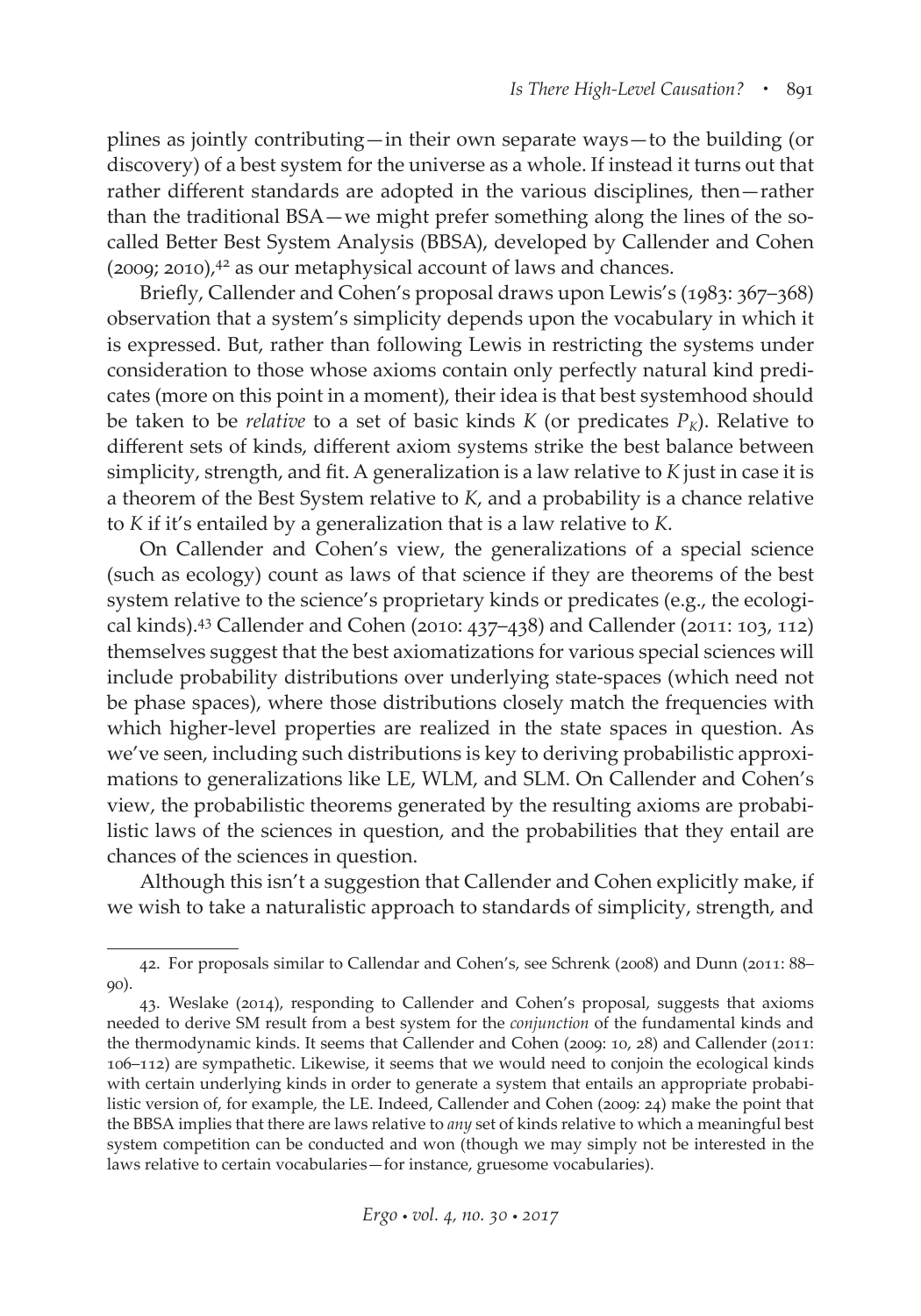balance, and we find that such standards vary from discipline to discipline, then we might take the view that the laws of a special science are determined by a best system competition relative to that special science's proprietary vocabulary *and that science's proprietary standards of simplicity, strength, and balance*.

On the other hand, if we regard the enterprise of science as more unified, with each discipline making a different contribution to the construction of an overall best system for the universe, then we may prefer the original BSA as our metaphysical picture of laws. Still, we would need to address Lewis's point that the simplicity of a system is relative to the vocabulary in which it's expressed. If we follow Lewis in requiring that a system is only simple in the pertinent respect if it's simple when expressed in perfectly natural kind terms, we're liable to rule out the existence of laws or chances that are not derivable from the laws and chances of fundamental physics alone. That's because any axiom pertaining to the kinds of a higher-level science (such as an axiom concerning temperature, pressure, and volume) is likely to be syntactically very complex when translated into a language with only perfectly natural kind terms (cf., Schaffer 2007: 130; Callender & Cohen 2009: 14). Consequently, such an axiom is not likely to figure in the Best System.

One option would be to follow Callender and Cohen in treating best systemhood as vocabulary-relative. However, a more conservative modification of the BSA to accommodate high level laws and chances is possible. To see this, observe that, as Lewis recognizes (1983: 368), naturalness admits of degrees. Naturalness of the predicates that it employs might reasonably be taken to be a theoretical virtue, to be weighed alongside the simplicity and strength of a system. If an axiom system is able to achieve significant simplicity and strength by employing not-too-unnatural predicates like 'temperature' or 'carrying capacity', then it's a plausible best system. Again, I see this as a more naturalistic approach than *a prioristic* restrictions on the relevant vocabulary (cf. Callender & Cohen 2009: 17–20). For one thing, it gives science a stronger role in determining what are the predicates that may figure in the laws of nature; for another, it accommodates scientists' actual judgments about which generalizations are lawlike (in the sense of supporting counterfactuals, predictions, and causal explanations, being confirmed by their instances, and so forth) and entail probabilities that play the chance role in guiding credence, explaining outcomes and frequencies of outcomes, and so on.

The suggestion, then, is that an appropriate version of the BSA (or, if one prefers, the BBSA) will treat high-level generalizations—including probabilistic macrophysical generalizations, such as a probabilistic IGL, and probabilistic special science generalizations, perhaps including a probabilistic version of WLM (or indeed a probabilistic LE or SLM)—as laws, or at least as lawful enough to support counterfactuals, to be such that the probabilities they entail are genuine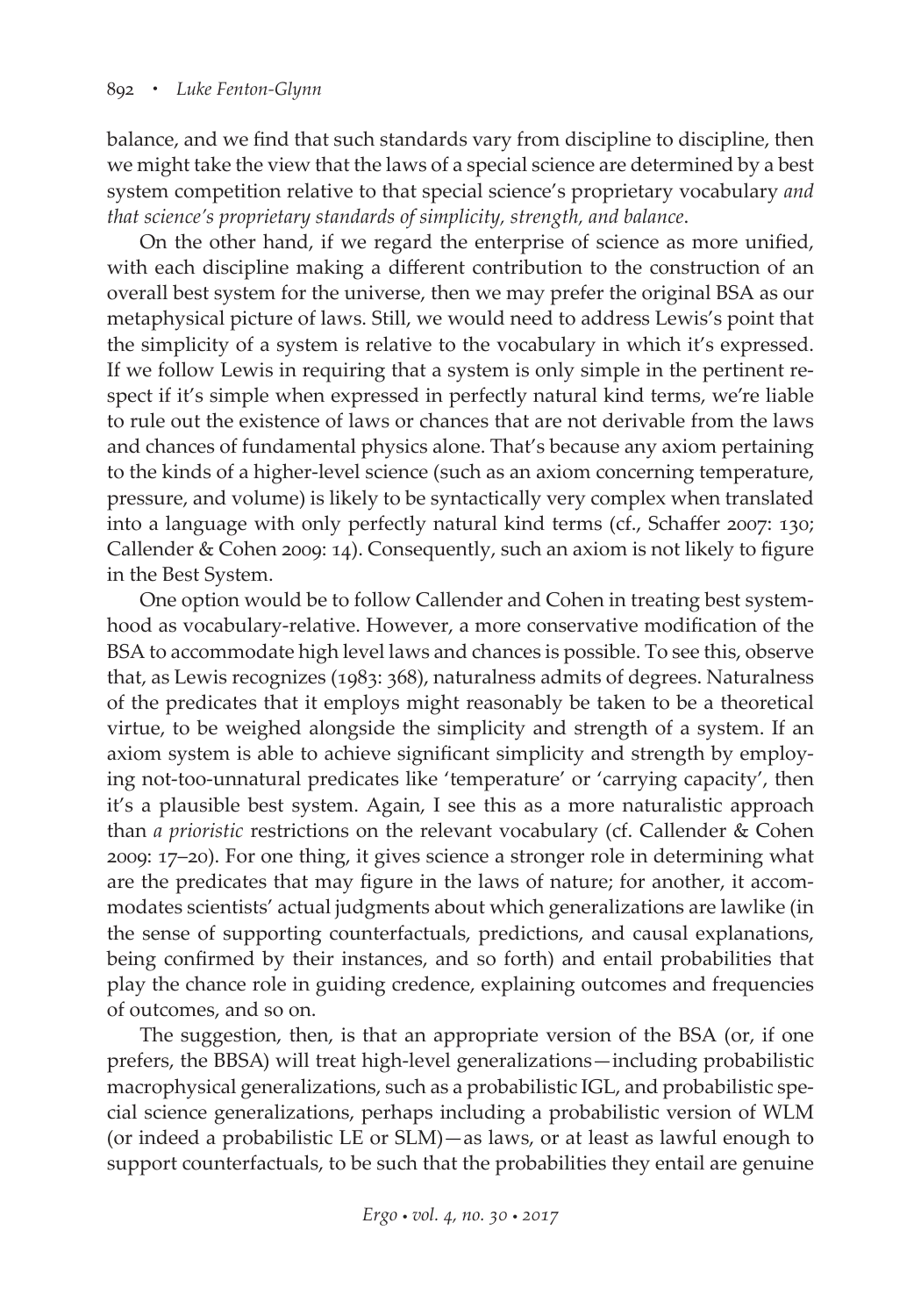objective chances, and thus to support causal relations. After all, this appears to be the way that scientists themselves treat them. For example, Linquist, Gregory, Elliot, Saylor, Kremer, and Cottenie (2016: 130)—speaking about ecology—state that "current practices in the discipline . . . collectively point in the direction of causal generalizations at all levels". Indeed, a naturalistic approach to laws of nature suggests that, even if one doesn't think that some variant on the BSA (or BBSA) is correct, one's account of laws should endorse certain probabilistic highlevel generalizations, such as those that we have considered here, as sufficiently lawful to support causal relations (cf. Ismael 2009; 2011; Emery 2015).

## **9. Conclusion**

It has been argued that the problem posed for high-level causation by the apparent absence of exceptionless high-level generalizations can be overcome. There's one class of exception—*bf* exceptions—of which high-level generalizations admit, but that doesn't prevent them from underwriting high-level causal relations. There's another class of exception—*mr* exceptions—of which they appear to admit that does pose a threat to a generalization's ability to underwrite causal relations. However, drawing upon the case studies of SM and ecology, I have argued that a strong case can be made that deterministic high-level generalizations that admit of *mr* exceptions are approximations to *probabilistic* generalizations that don't admit of *mr* exceptions. These probabilistic generalizations are able to support the sort of objective chance dependencies (between high-level states) to which probabilistic analyses of causation appeal. To the extent that this generalizes, the apparent problem posed for high-level causation by the seeming lack of exceptionless high-level generalizations can be overcome.

# **Acknowledgements**

I would like to thank two anonymous referees and the Area Editor of this journal for detailed comments that led to a considerable improvement of this paper. For detailed comments on earlier drafts, I would like to thank Christopher Hitchcock, Thomas Kroedel, Wolfgang Spohn, and Joel Velasco. I would also like to thank audiences to presentations of various forerunners of this paper: namely those at the 2010 *Causation Across Levels Workshop* at the IHPST in Paris, a 2010 meeting of the *Causality and Probability Research Colloquium* at the University of Konstanz, the 2012 workshop *The Objective Reality of Causality* also at Konstanz, and a 2012 presentation at the University of St. Andrews. Important parts of the research that led to this paper were done while I held post-doctoral positions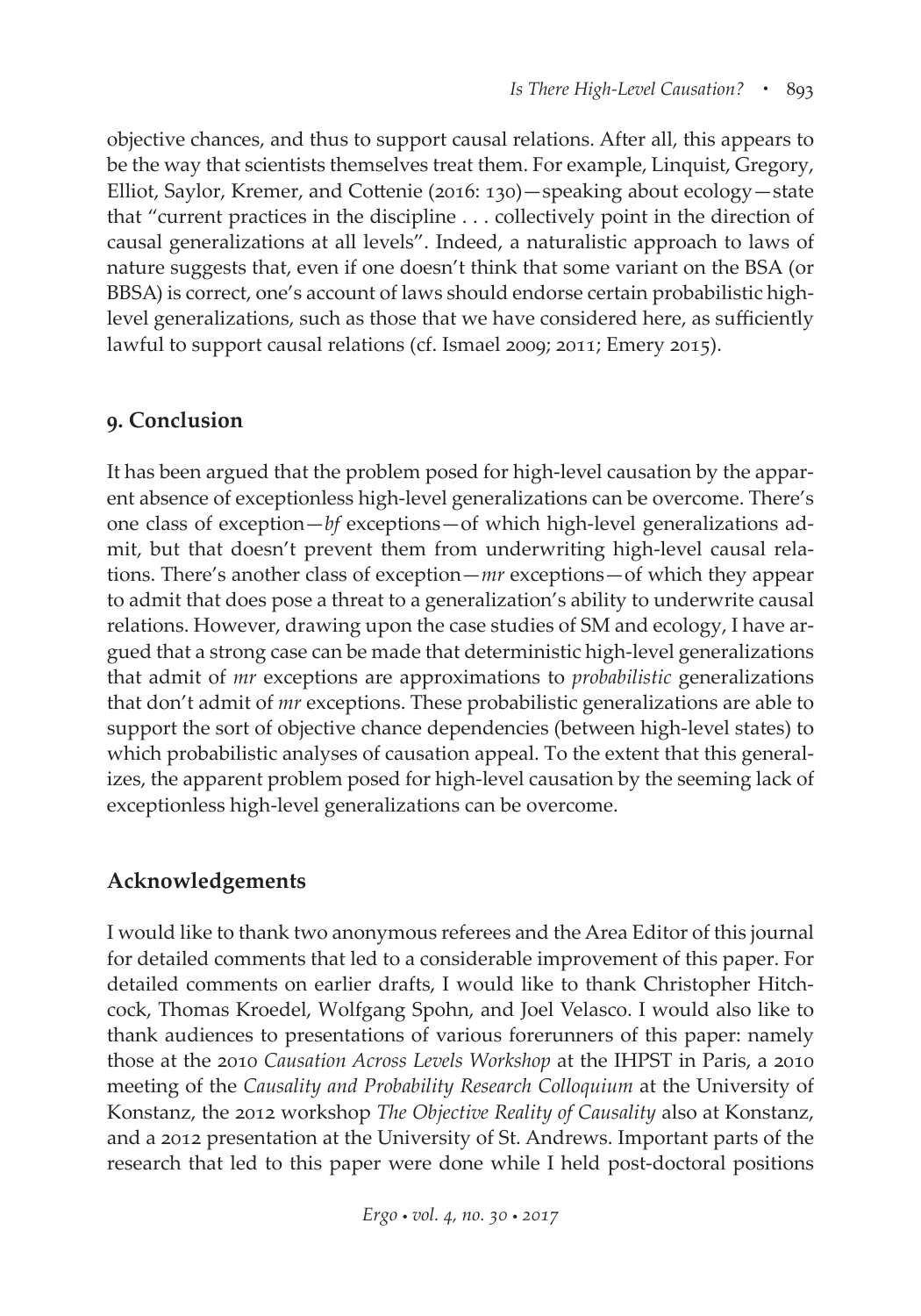funded by the Deutsche Forschungsgemeinschaft (SP279/15-1) and the J. S. Mc-Donnell Causal Learning Collaborative.

## **References**

Albert, David (2000). *Time and Chance*. Harvard University Press.

- Albert, David (2012). Physics and Chance. In Y. Ben-Menahem and M. Hemmo (Eds.), *Probability in Physics* (17–40). Springer. https://doi.org/10.1007/978-3-642-21329-8\_2
- Callender, Craig (2011). The Past Histories of Molecules. In Claus Beisbart and Stephan Hartmann (Eds.), *Probabilities in Physics* (83–113). Oxford University Press. https:// doi.org/10.1093/acprof:oso/9780199577439.003.0004
- Callender, Craig and Jonathan Cohen (2009). A Better Best System Account of Lawhood. *Philosophical Studies*, *145*(1), 1–34. https://doi.org/10.1007/s11098-009-9389-3
- Callender, Craig and Jonathan Cohen (2010). Special Sciences, Conspiracy and the Better Best System Account of Lawhood. *Erkenntnis*, *73*(3), 427–447. https://doi.org/10.1007/ s10670-010-9241-3
- Cartwright, Nancy (1980). The Truth Doesn't Explain Much. *American Philosophical Quarterly*, *17*(2), 159–163.
- Coe, Jonathan, Sebastian Ahnert, and Thomas Fink (2008). When are Cellular Automata Random? *Europhysics Letters*, *84*(5), 1–6. https://doi.org/10.1209/0295-5075/84/50005
- Dardashti, Radin, Luke Glynn, Karim Thébault, and Mathias Frisch (2014). Unsharp Humean Chances in Statistical Physics: A Reply to Beisbart. In Maria Galavotti, Dennis Dieks, Wenceslao Gonzalez, Stephan Hartmann, Thomas Uebel, and Marcel Weber (Eds.), *New Directions in the Philosophy of Science* (531–542). Springer. https://doi. org/10.1007/978-3-319-04382-1\_37
- Davidson, Donald (1970). Mental Events. In Lawrence Foster and Joe Swanson (Eds.), *Experience & Theory* (79–101). University of Massachusetts Press.
- Dunn, Jeffrey (2011). Fried Eggs, Thermodynamics, and the Special Sciences. *British Journal for the Philosophy of Science*, *62*(1), 71–98. https://doi.org/10.1093/bjps/axq012
- Earman, John, and John Roberts (1999). *Ceteris Paribus*, There Is No Problem of Provisos. Synthese, *118*(3), 439–478. https://doi.org/10.1023/A:1005106917477
- Earman, John, John Roberts, and Sheldon Smith (2002). Ceteris Paribus Lost. Erkenntnis, *57*(3), 281–301. https://doi.org/10.1023/A:1021526110200
- Easwaran, Kenny (2014). Why Physics Uses Second Derivatives. *British Journal for the Philosophy of Science*, *65*(4), 845–862. https://doi.org/10.1093/bjps/axt022
- Elga, Adam (2004). Infinitesimal Chances and the Laws of Nature. In Frank Jackson and Graham Priest (Eds.), *Lewisian Themes: The Philosophy of David K. Lewis* (68–77). Oxford University Press. https://doi.org/10.1080/713659804
- Emery, Nina (2015). Chance, Possibility, and Explanation. *British Journal for the Philosophy of Science*, *66*(1), 95–120. https://doi.org/10.1093/bjps/axt041
- Fenton-Glynn, Luke (2016). *Ceteris Paribus* Laws and *Minutis Rectis* Laws. *Philosophy and Phenomenological Research*, *93*(2), 274–305. https://doi.org/10.1111/phpr.12277
- Fenton-Glynn, Luke (2017a). Imprecise Best System Chances. In Michela Massimi, Jan-Willem Romeijn, and Gerhard Schurz (Eds.), *EPSA15 Selected Papers* (297–308). Springer. https://doi.org/10.1007/978-3-319-53730-6\_24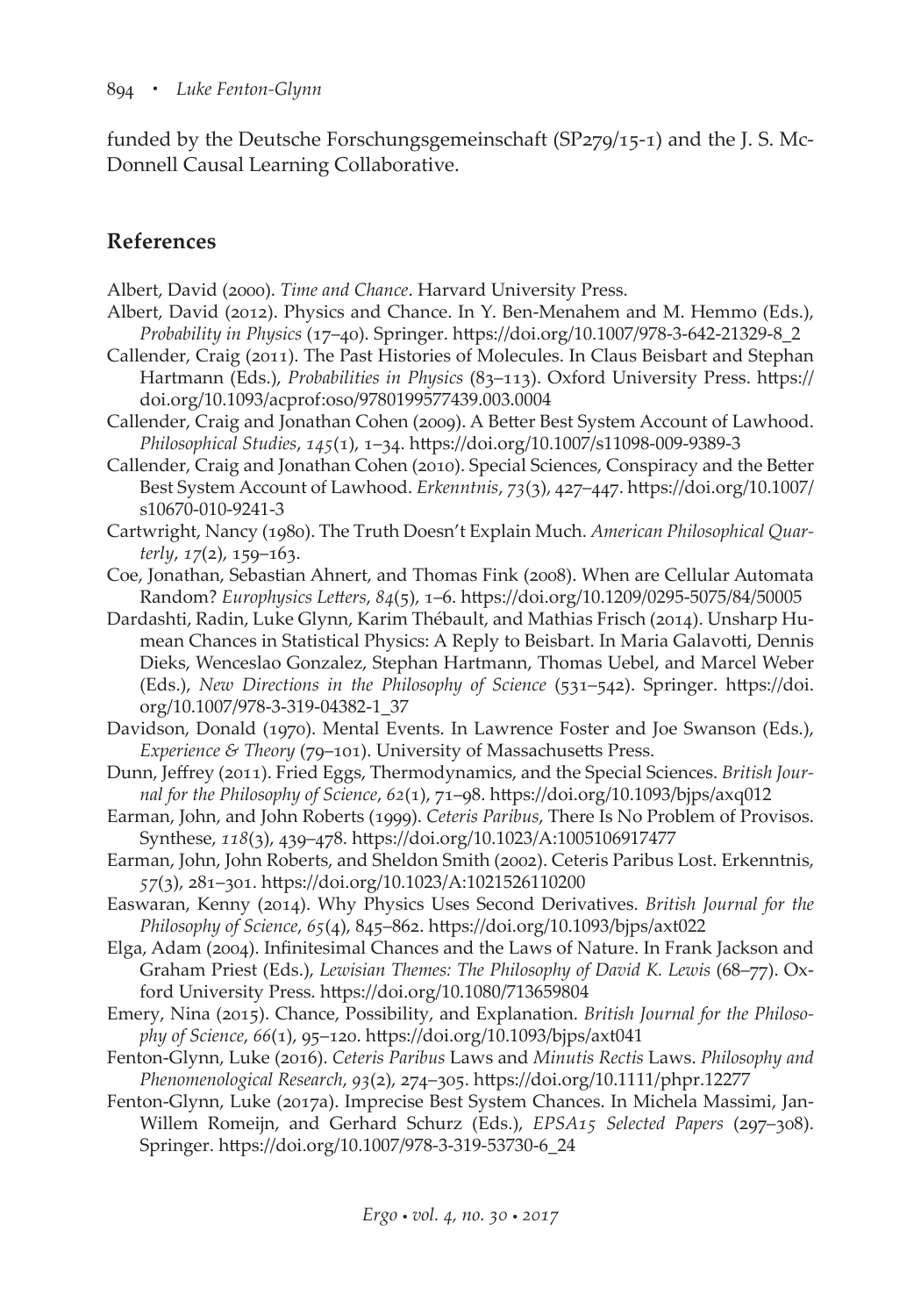- Fenton-Glynn, Luke (2017b). A Proposed Probabilistic Extension of the Halpern and Pearl Definition of "Actual Cause". *British Journal for the Philosophy of Science*, *68*(4), 1061-1124. https://doi.org/10.1093/bjps/axv056
- Fenton-Glynn, Luke (2017c). Imprecise Chance and the Best System Analysis. Manuscript in Preparation. Retrieved from https://www.academia.edu/5819239/Imprecise\_Chances\_and\_the\_Best\_System\_Analysis
- Fierens, Pablo, Leandro Rêgo, and Terrence Fine (2009). A Frequentist Understanding of Sets of Measures. *Journal of Statistical Planning and Inference*, *139*(6), 1879–1892. https://doi.org/10.1016/j.jspi.2008.08.025
- Fine, Terrence (1988). Lower Probability Models for Uncertainty and Nondeterministic Processes. *Journal of Statistical Planning and Inference*, *20*(3), 389–411. https://doi. org/10.1016/0378-3758(88)90099-7
- Fodor, Jerry (1974). Special Sciences (or: The Disunity of Science as a Working Hypothesis). *Synthese*, *28*(2), 77–115. https://doi.org/10.1007/BF00485230
- Fodor, Jerry (1989). Making Mind Matter More. *Philosophical Topics*, *17*(1), 59–79. https:// doi.org/10.5840/philtopics198917112
- Fodor, Jerry (1991). You Can Fool Some of The People All of The Time, Everything Else Being Equal; Hedged Laws and Psychological Explanations. *Mind*, *100*(1), 19–34. https://doi.org/10.1093/mind/C.397.19
- Friend, Toby (2016). Laws are Conditionals. *European Journal for the Philosophy of Science*, *6*(1), 123–144. https://doi.org/10.1007/s13194-015-0131-z
- Frigg, Roman and Hoefer, Carl (2010). Determinism and Chance from a Humean Perspective. In Friedrich Stadler, Dennis Dieks, Wenceslao González, Stephan Hartmann, Thomas Uebel, and Marcel Weber (Eds.), *The Present Situation in the Philosophy of Science* (Vol. 1, 351–371). https://doi.org/10.1007/978-90-481-9115-4\_25

Frigg, Roman and Hoefer, Carl (2015). The Best Humean System for Statistical Mechanics. *Erkenntnis*, *80*(3), 551–574. https://doi.org/10.1007/s10670-013-9541-5

- Frisch, Mathias (2014a). *Causal Reasoning in Physics*. Cambridge University Press. https:// doi.org/10.1017/CBO9781139381772
- Frisch, Mathias (2014b). Why Physics Can't Explain Everything. In Alastair Wilson (Ed.), *Asymmetries of Chance and Time* (221-240). Oxford University Press. https://doi. org/10.1093/acprof:oso/9780199673421.003.0011
- Glymour, Clark and Frank Wimberly (2007). Actual Causes and Thought Experiments. In Joseph Campbell, Michael O'Rourke, & Harry Silverstein (Eds.), *Causation and Explanation* (43–67). MIT Press.
- Glynn, Luke (2010). Deterministic Chance. *British Journal for the Philosophy of Science*, *61*(1), 51–80. https://doi.org/10.1093/bjps/axp020
- Glynn, Luke (2011). A Probabilistic Analysis of Causation. *British Journal for the Philosophy of Science*, *62*(2), 343–392. https://doi.org/10.1093/bjps/axq015
- Good, Irving (1961a). A Causal Calculus (I). *British Journal for the Philosophy of Science*, *11*(44), 305–318. https://doi.org/10.1093/bjps/XI.44.305
- Good, Irving (1961b). A Causal Calculus (II). *British Journal for the Philosophy of Science*, *12*(45), 43–51. https://doi.org/10.1093/bjps/XII.45.43
- Hájek, Alan (2017). Most Counterfactuals are False. Manuscript in preparation.
- Halpern, Joseph (2016). *Actual Causality*. MIT Press.
- Halpern, Joseph and Christopher Hitchcock (2010). Actual Causation and the Art of Modeling. In Rina Dechter, Hector Geffner, and Joseph Halpern (Eds.), *Heuristics, Probability and Causality: A Tribute to Judea Pearl* (383–406). College Publications.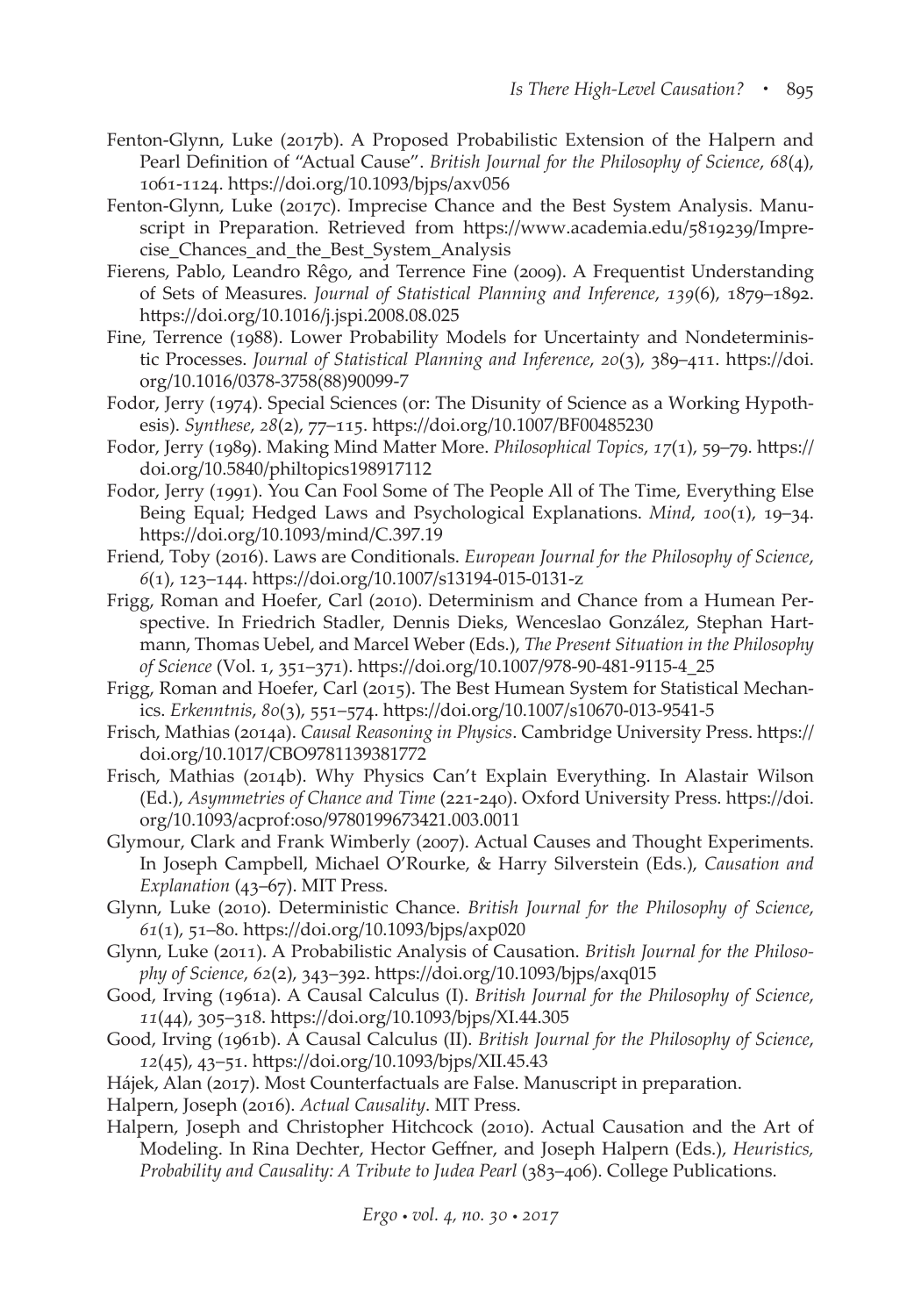- Halpern, Joseph and Christopher Hitchcock (2015). Graded Causation and Defaults. *British Journal for the Philosophy of Science*, *66*(2), 413–457. https://doi.org/10.1093/bjps/ axt050
- Halpern, Joseph and Judea Pearl (2005). Causes and Explanations: A Structural-Model Approach, Part I: Causes. *British Journal for the Philosophy of Science 56*(4), 843–887. https://doi.org/10.1093/bjps/axi147
- Hartmann, Stephan and Patrick Suppes (2010). Entanglement, Upper Probabilities and Decoherence in Quantum Mechanics. In M. Suárez, M. Dorato, and M. Rédei (Eds.), *EPSA Philosophical Issues in the Sciences: Launch of the European Philosophy of Science Association* (93–103). Springer.
- Hastings, Alan (1993). Complex Interactions between Dispersal and Dynamics: Lessons from Coupled Logistic Equations. *Ecology*, *74*(5), 1362–1372. https://doi. org/10.2307/1940066
- Hitchcock, Christopher (2001). The Intransitivity of Causation Revealed in Equations and Graphs. *Journal of Philosophy*, *98*(6), 273–299. https://doi.org/10.2307/2678432
- Hitchcock, Christopher (2007b). Prevention, Preemption, and the Principle of Sufficient Reason. *Philosophical Review*, *116*(4), 495–532. https://doi.org/10.1215/00318108-2007- 012
- Hitchcock, Christopher and James Woodward (2003a). Explanatory Generalizations, Part I: A Counterfactual Approach. *Noûs*, *37*(1), 1–24. https://doi.org/10.1111/1468- 0068.00426
- Hitchcock, Christopher and James Woodward (2003b). Explanatory Generalizations, Part II: Plumbing Explanatory Depth. *Noûs*, *37*(2), 181–199. https://doi.org/10.1111/1468- 0068.00435
- Hoefer, Carl (2004). Causality and Determinism: Tension, or Outright Conflict. *Revista de Filosofia*, *29*(2), 99–115.
- Hoefer, Carl (2007). The Third Way on Objective Probability: A Sceptic's Guide to Objective Chance. *Mind*, *116*(463), 549–596. https://doi.org/10.1093/mind/fzm549
- Hüttemann, Andreas and Alexander Reutlinger (2013). Against the Statistical Account of Special Science Laws. In Vassilios Karakostas and Dennis Dieks (Eds.), *EPSA11: Perspectives and Foundational Problems* (181–192). Springer. https://doi.org/10.1007/978-3- 319-01306-0\_15
- Ismael, Jenann (2009). Probability in Deterministic Physics. *Journal of Philosophy*, *106*(2), 89–108. https://doi.org/10.5840/jphil2009106214
- Ismael, Jenann (2011). A Modest Proposal about Chance. *Journal of Philosophy*, *108*(8), 416–442. https://doi.org/10.5840/jphil2011108822
- Kim, Jaegwon (2002). The Layered Model: Metaphysical Considerations. *Philosophical Explorations*, *5*(1), 2–20. https://doi.org/10.1080/10002002018538719
- Kowalenko, Robert (2014). Ceteris Paribus Laws: A Naturalistic Account. *International Studies in the Philosophy of Science*, *28*(2), 133–155. https://doi.org/10.1080/02698595.2 014.932527
- Kvart, Igal (2004). Causation: Probabilistic and Counterfactual Analyses. In John Collins, Ned Hall, and Laurie Paul (Eds.), *Causation and Counterfactuals* (359–386). MIT Press.
- Lange, Marc (2002). Who's Afraid of *Ceteris-Paribus* Laws? Or: How I Learned to Stop Worrying and Love Them. *Erkenntnis*, *57*(3), 407–423. https://doi. org/10.1023/A:1021546731582
- Law, Richard, David Murrell, and Ulf Dieckmann (2003). Population Growth in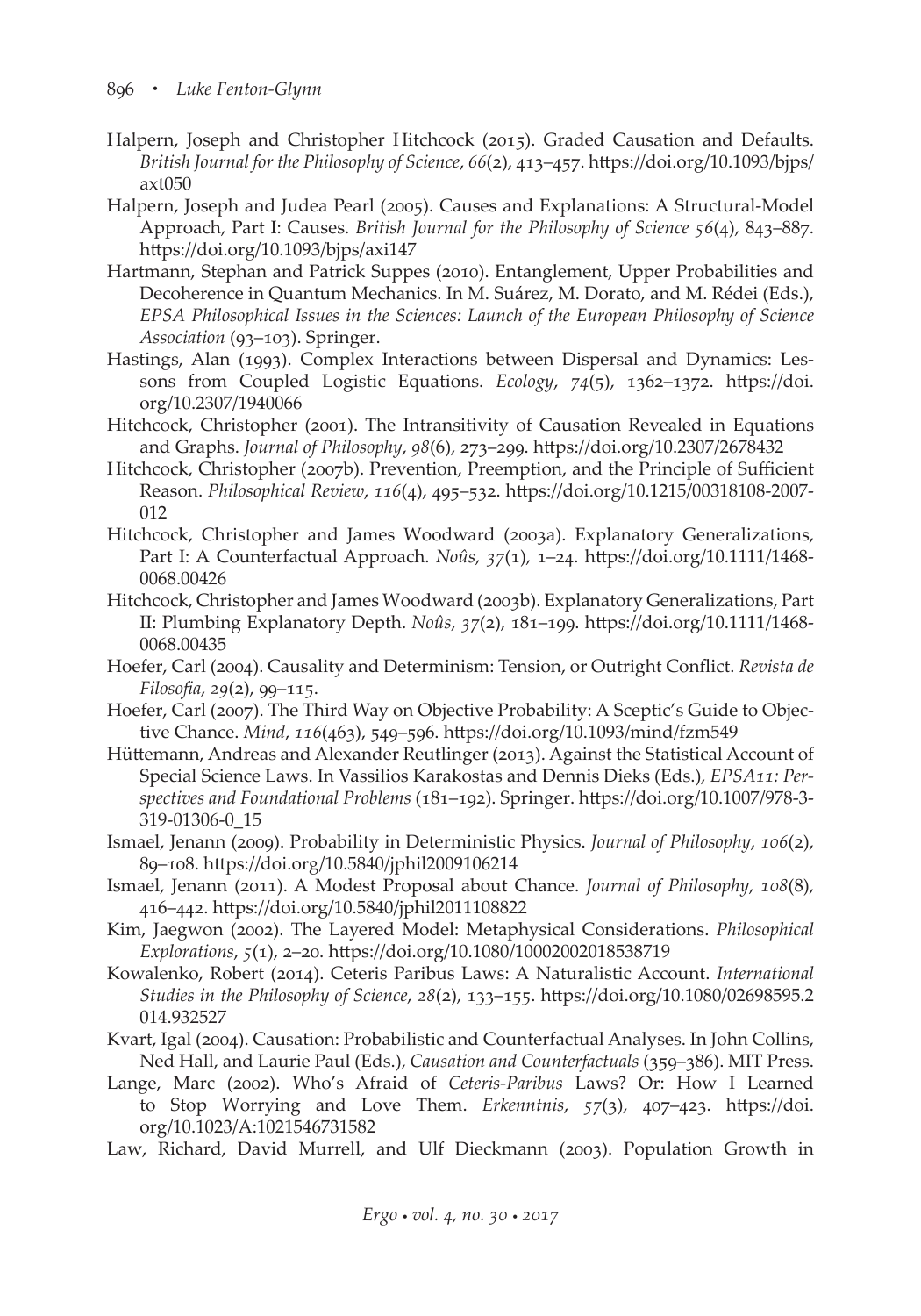Space and Time: Spatial Logistic Equations. *Ecology*, *84*(1), 252–262. https://doi. org/10.1890/0012-9658(2003)084[0252:PGISAT]2.0.CO;2

- LePore, Ernest and Barry Loewer (1987). Mind Matters. *Journal of Philosophy*, *84*(11), 630– 642. https://doi.org/10.5840/jphil198784119
- Lewis, David (1973a). *Counterfactuals*. Harvard University Press.
- Lewis, David (1973b). Causation. *Journal of Philosophy*, *70*(17), 556–567. https://doi. org/10.2307/2025310
- Lewis, David (1979). Counterfactual Dependence and Time's Arrow. *Noûs*, *13*(4), 455– 476. https://doi.org/10.2307/2215339
- Lewis, David (1983). New Work for a Theory of Universals. *Australasian Journal of Philosophy*, *61*(4), 343–377. https://doi.org/10.1080/00048408312341131
- Lewis, David (1986). Postscripts to "Causation". In *Philosophical Papers: Volume II* (172– 213). Oxford University Press.
- Lewis, David (1994). Humean Supervenience Debugged. *Mind*, *103*(412), 473–490. https:// doi.org/10.1093/mind/103.412.473
- Linquist, Stefan, Ryan Gregory, Tyler Elliot, Brent Saylor, Stefan Kremer, and Karl Cottenie (2016). Yes! There are Resilient Generalizations (Or "Laws") in Ecology. *Quarterly Review of Biology*, *91*(2), 119–131. https://doi.org/10.1086/686809
- List, Christian and Marcus Pivato (2015). Emergent Chance. *Philosophical Review*, *124*(1), 119–152. https://doi.org/10.1215/00318108-2812670
- Loewer, Barry (2001). Determinism and Chance. *Studies in History and Philosophy of Science*, *32*(4), 609–620. https://doi.org/10.1016/S1355-2198(01)00028-4
- Loewer, Barry (2007). Counterfactuals and the Second Law. In H. Price and R. Corry (Eds.), *Causation, Physics, and the Constitution of Reality: Russell's Republic Revisited* (293–326). Clarendon Press.
- Loewer, Barry (2012). Two Accounts of Laws and Time. *Philosophical Studies*, *160*(1), 115– 137. https://doi.org/10.1007/s11098-012-9911-x
- Mackie, John (1965). Causes and Conditions. *American Philosophical Quarterly*, *2*(4), 245– 264.
- May, Robert (1974). Biological Populations with Nonoverlapping Generations: Stable Points, Stable Cycles, and Chaos. *Science*, *186*(4164), 645–647. https://doi.org/10.1126/ science.186.4164.645
- Menzies, Peter (1989). Probabilistic Causation and Causal Processes: A Critique of Lewis. *Philosophy of Science*, *56*(4), 642–663. https://doi.org/10.1086/289518
- Oppenheim, Paul and Hilary Putnam (1958). Unity of Science as a Working Hypothesis. In Herbert Feigel, Michael Scriven, and Grover Maxwell (Eds.), *Concepts, Theories, and the Mind-Body Problem*, *Minnesota Studies in the Philosophy of Science* (Vol. 2, 3-36). University of Minnesota Press.
- Otto, Sarah and Troy Day (2007). *A Biologist's Guide to Mathematical Modeling in Ecology and Evolution*. Princeton University Press.
- Pearl, Judea (2009). *Causality: Models, Reasoning, and Inference* (2nd ed.). Cambridge University Press. https://doi.org/10.1017/CBO9780511803161
- Pietroski, Paul and Georges Rey (1995). When Other Things Aren't Equal: Saving Ceteris Paribus Laws from Vacuity. *British Journal for the Philosophy of Science*, *46*(1), 81–110. https://doi.org/10.1093/bjps/46.1.81
- Price, Huw and Richard Corry (Eds.) (2007). *Causation, Physics, and the Constitution of Reality: Russell's Republic Revisited*. Clarendon Press.